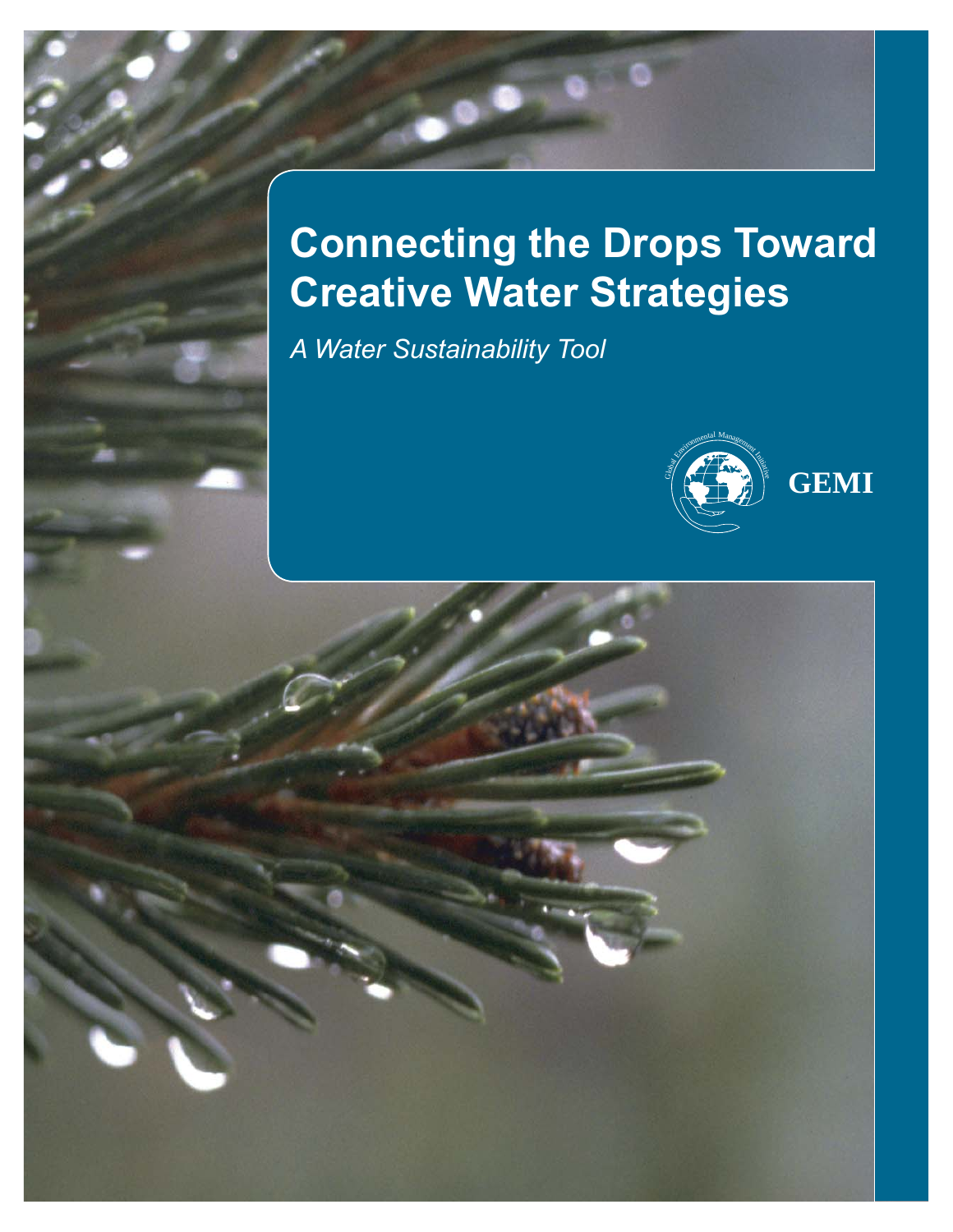# About the Global Environmental Management Initiative

The Global Environmental Management Initiative (GEMI) is a non-profit organization of leading companies dedicated to fostering environmental, health, and safety excellence worldwide. Through the collaborative efforts of its members, GEMI also promotes a worldwide business ethic for environmental, health, and safety management and sustainable development through example and leadership.

The guidance included in this document is based on the professional judgment of the individual collaborators listed in the acknowledgements. The ideas in the document are those of the individual collaborators and not necessarily their organizations. Neither GEMI nor its consultants are responsible for any form of damage that may result



**GEMI**

from the application of the guidance contained in this document.

This document has been produced by GEMI and is solely the property of the organization. This document may not be reproduced without the express written permission of GEMI, except for use by member companies or for strictly educational purposes.

# GEMI Member Companies

### 3M

Abbott Laboratories Anheuser-Busch Inc. Ashland Inc. Bristol-Myers Squibb Company Burlington Northern and Santa Fe Railway Company The Coca-Cola Company ConAgra Foods The Dow Chemical Company Duke Energy DuPont Eastman Kodak Company Eli Lilly and Company FedEx General Motors Corporation Georgia-Pacific Corporation The Goodyear Tire & Rubber Company Halliburton Company Hewlett-Packard Company Intel Corporation

Johnson & Johnson Johnson Controls, Inc. Koch Industries, Inc. Lockheed Martin Corporation Merck & Company, Inc. Mirant Corporation Motorola, Inc. Novartis Corporation Occidental Petroleum Corporation Olin Corporation Pfizer Inc Pharmacia Corporation Philip Morris companies Pitney Bowes Inc. The Procter & Gamble Company Southern Company Temple-Inland Inc. Texas Instruments Incorporated Wyeth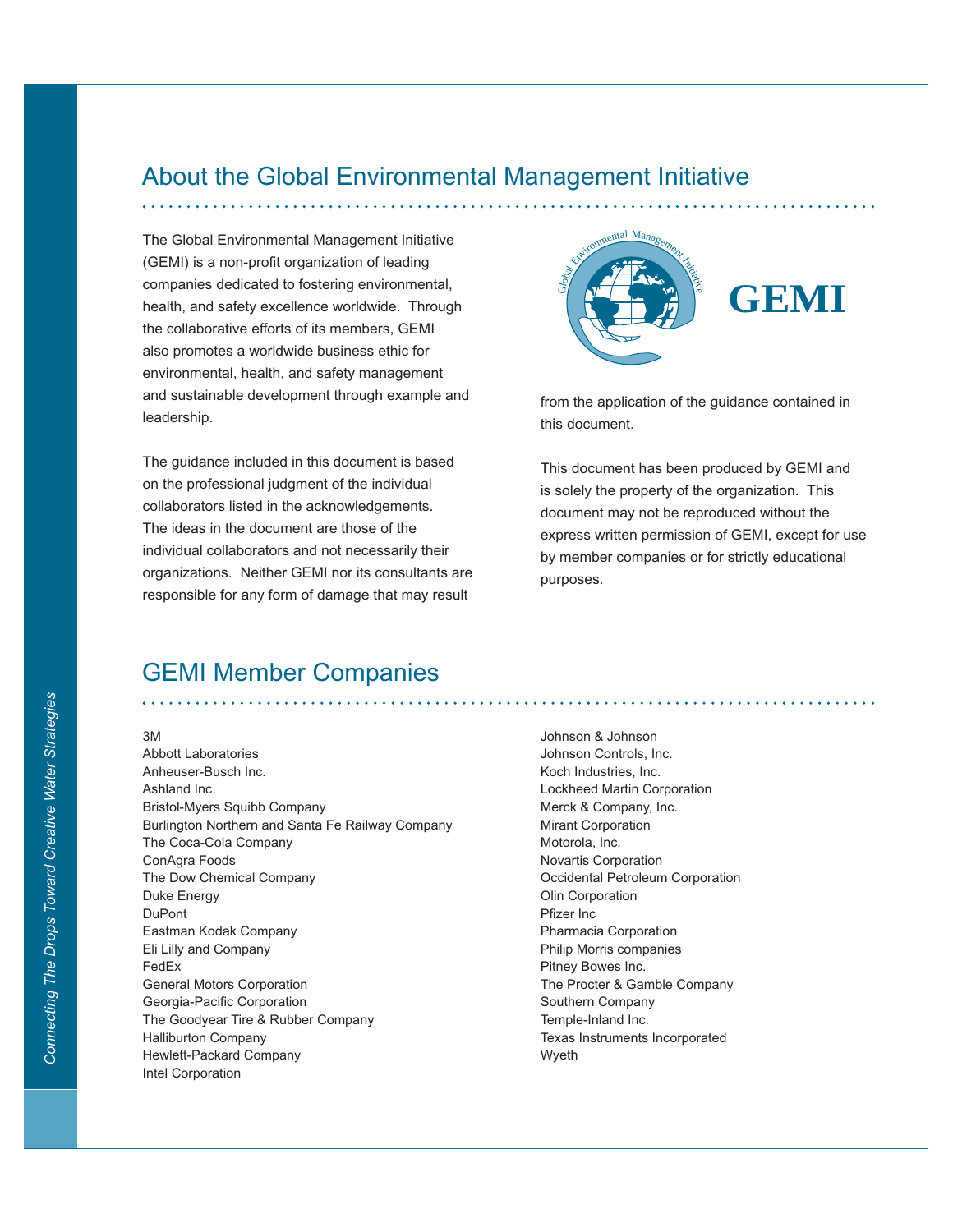# Preface

June 2002

Dear friend,

There are emerging signals, some strong, some faint, that the business case is building for companies to develop more coordinated and forward-looking water strategies. Water costs are increasing, business disruption risks are growing, and stakeholders are becoming more concerned about companies' water-related performance. Global demand for freshwater continues to grow, while many water sources are showing signs of stress such as rising pollutant levels or withdrawal rates that exceed replenishment rates. While these trends do not affect all companies and geographic regions equally, these signals are likely to grow stronger in the coming years. Companies that understand the trends shaping the global business environment will be better positioned to identify new market opportunities, mitigate risk, develop sustainable water strategies, and create shareholder value.

. . . . . . . . . . . . . . .

Freshwater availability and quality are not just issues for business. Perhaps more than any other issue, freshwater stands out as a sustainability challenge. Businesses, communities, and ecosystems everywhere depend on clean freshwater to survive and prosper. When water needs in one area—economic, social, or environmental—become threatened, the risks to all increase.

Balancing competing water needs requires creative, collaborative, and coordinated management. Companies need to think in new ways, listen closely to critical customers, and innovate. Water resources can be managed more efficiently within the factories, fields, and other places where businesses operate. Businesses are finding benefits in taking steps beyond their fence lines to address water challenges. Partnerships with local communities, investments in source water protection, and supply chain initiatives offer promising results. In addition, significant business opportunity lies in assuring that people, ecosystems, agriculture, and industry have sufficient access to clean freshwater into the future. Those companies that listen to the signals and find ways to meet global and local water sustainability needs will increasingly create shareholder value and competitive advantage.

GEMI's Water Sustainability Work Group has developed this tool to help you better understand and guide your own organization's relationship to water. The five steps, or modules, in this tool assist you to identify water-related opportunities and risks, determine the business case for action, and engage your organization—whether it is a department, facility, or company—in developing and implementing an effective water strategy. Case studies demonstrate how several of our companies have reduced risk and created significant business value through coordinated action. Sections on common challenges, water trends, and perspectives on water sustainability provide additional guidance and context. GEMI has also developed a companion website (www.gemi.org/water) with additional resources to help you use this tool.

As Ben Franklin wrote in *Poor Richard's Almanac* in 1746, "When the well is dry, we learn the worth of water." We believe it is within our collective ability to design a future of opportunity in which the well is full for all.

Sincerely,

Paul S. Halberstadt

Paul S. Halberstadt ConAgra Foods

Harry J. Ott The Coca-Cola Company

Co-Chairs, GEMI Water Sustainability Work Group

*Preface*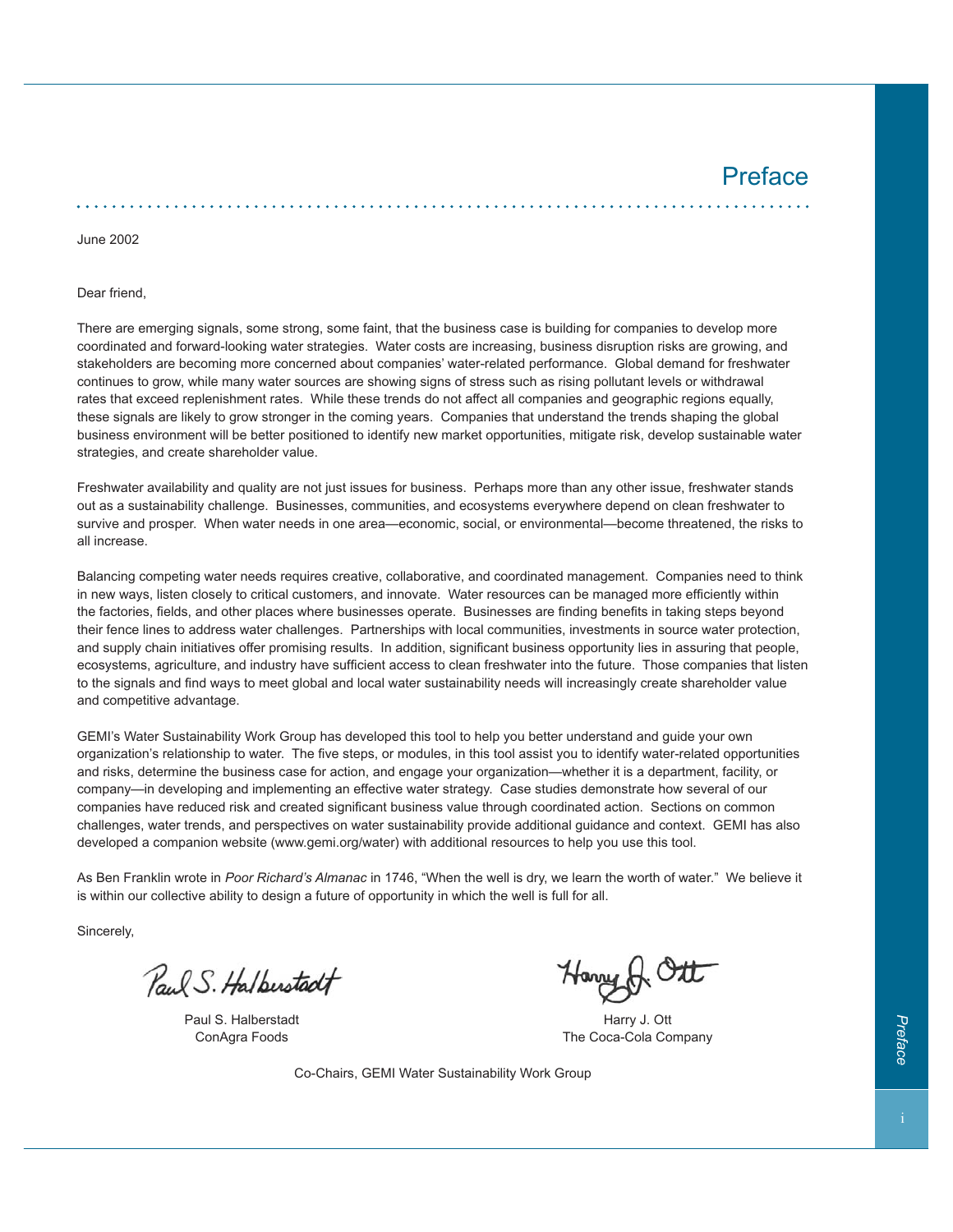# ■ Connecting the Drops Toward **Creative Water Strategies**

*A Water Sustainability Tool*

# Acknowledgements

This guidance document was developed in a collaborative process by the Global Environmental Management Initiative's (GEMI) Water Sustainability Work Group. Paul Halberstadt of ConAgra Foods and Harry Ott of The Coca-Cola Company co-chaired the project. The document was developed by Danny Consenstein and Tim Larson of Ross & Associates Environmental Consulting, Ltd. with guidance from Rob Greenwood and Martha Prothro. Additional research, writing, and editing was contributed by Anne Dettelbach, Todd Roufs, and Dan Stonington. Amy Goldman and Steve Hellem of GEMI provided substantial input and support to the project.

Graphic design: Todd Roufs Cover photo: Courtesy of Eastman Kodak Company

# **Contributing GEMI Water Sustainability Work Group Members**

Robert Accarino, Abbott Laboratories Marcio Amazonas, The Coca-Cola Company Audrey Bamberger, Anheuser-Busch Inc. Dan Barthold, Miller Brewing Company Alex Beehler, Koch Industries, Inc. Carol Cala, Eastman Kodak Company Stan Christian, Motorola, Inc. Al Collins, Occidental International Tom Cooper, Intel Corporation Terry Cullum, General Motors Corporation Jeff Forgang, Duke Energy

Paul Gowen, Texas Instruments Incorporated Rich Guimond, Motorola, Inc. John Harris, Ashland Inc. Robert Harris, ConAgra Foods Jim Kearney, Bristol-Myers Squibb Company John Kindervater, Eli Lilly and Company Bill Lechner, Abbott Laboratories Mayda Martinez, Merck & Company, Inc. Dean Miracle, Southern Company—Georgia Power Ed Mongan, DuPont Leslie Montgomery, Southern Company Scott D. Noesen, The Dow Chemical Company Vivian Pai, Johnson & Johnson Elsie Rivera Palabrica, Abbott Laboratories Mary Beth Parker, Mirant Corporation Milton Perez, Pharmacia Corporation Don Radentz, ConAgra Frozen Prepared Foods Ted Reichelt, Intel Corporation Curt Richards, Olin Corporation Walt Rosenberg, Hewlett-Packard Company Bert Share, Anheuser-Busch Inc. T. Mayes Stark, Georgia-Pacific Corporation John Stein, Anheuser-Busch Inc. Bill Sugar, Anheuser-Busch Inc. Jim Thomas, Novartis Corporation Robin Tollett, The Procter & Gamble Company Terry Welch, The Dow Chemical Company Jeff Werwie, Johnson Controls, Inc. Darwin Wika, DuPont Carl Wirdak, Occidental Petroleum Corporation Pat Wood, Georgia-Pacific Corporation Keith Zook, The Procter & Gamble Company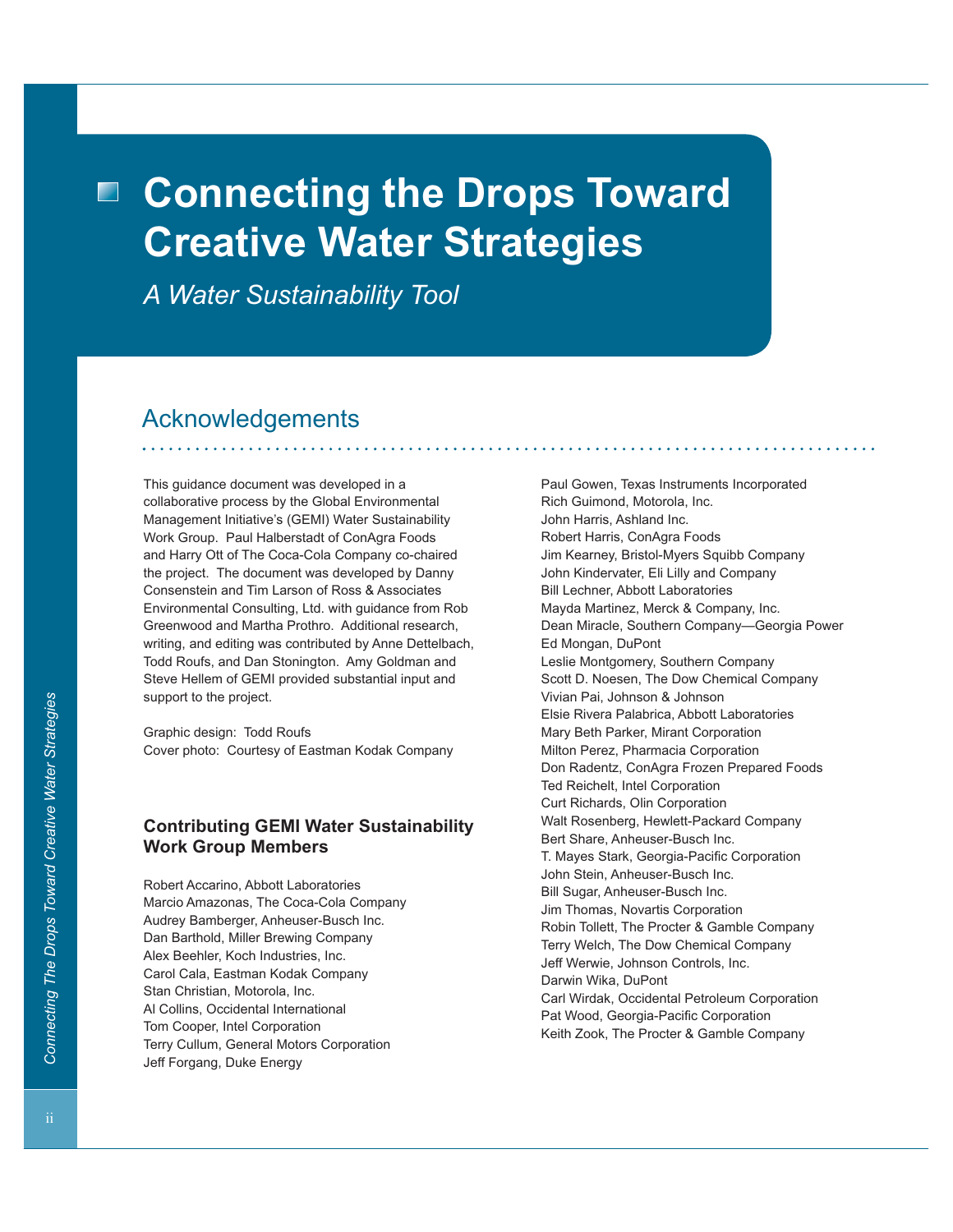# **Contents**

| The Business Case for Pursuing Water Sustainability: New Opportunities, New Risks<br><b>Tool Overview</b><br>Module 1: Water Use, Impact, and Source Assessment<br>Module 2: Business Risk Assessment<br>Module 3: Business Opportunity Assessment<br>Module 4: Strategic Direction and Goal Setting<br>Module 5: Strategy Development and Implementation<br>Overcoming Challenges on the Path to Water Sustainability<br><b>Water Trends</b><br>Moving Forward<br>Perspectives on Water Sustainability | 1<br>5<br>9<br>15<br>21<br>27<br>33<br>37<br>41<br>47<br>49 |
|---------------------------------------------------------------------------------------------------------------------------------------------------------------------------------------------------------------------------------------------------------------------------------------------------------------------------------------------------------------------------------------------------------------------------------------------------------------------------------------------------------|-------------------------------------------------------------|
|                                                                                                                                                                                                                                                                                                                                                                                                                                                                                                         | <b>Case Studies</b>                                         |
|                                                                                                                                                                                                                                                                                                                                                                                                                                                                                                         |                                                             |
| Exploring Water Connections Along the Supply Chain                                                                                                                                                                                                                                                                                                                                                                                                                                                      |                                                             |
| Anheuser-Busch Inc.<br>Looking Down the Value Chain: Recognizing the Importance of Water to Consumers                                                                                                                                                                                                                                                                                                                                                                                                   | 12                                                          |
| The Procter and Gamble Company                                                                                                                                                                                                                                                                                                                                                                                                                                                                          | 12                                                          |
| Using a "Water Balance" to Identify and Characterize Water Uses                                                                                                                                                                                                                                                                                                                                                                                                                                         |                                                             |
| <b>Texas Instruments Incorporated</b><br>Using Source Protection Planning to Identify Source Vulnerabilities                                                                                                                                                                                                                                                                                                                                                                                            | 13                                                          |
| The Coca-Cola Company                                                                                                                                                                                                                                                                                                                                                                                                                                                                                   | 18                                                          |
| Managing Strategic Risk Through Innovative Wastewater Treatment<br><b>DuPont</b>                                                                                                                                                                                                                                                                                                                                                                                                                        | 19                                                          |
| Reducing Facility Costs with Water Reuse and Recycling                                                                                                                                                                                                                                                                                                                                                                                                                                                  |                                                             |
| <b>Abbott Laboratories</b><br>Redesigning Facility Water Use: A Watershed Management and Water Reuse Initiative                                                                                                                                                                                                                                                                                                                                                                                         | 24                                                          |
| <b>Bristol-Myers Squibb Company</b>                                                                                                                                                                                                                                                                                                                                                                                                                                                                     | 24                                                          |
| Developing Services to Address Customers' Water Conservation Needs                                                                                                                                                                                                                                                                                                                                                                                                                                      |                                                             |
| <b>ConAgra Foods</b><br>Using Best Management Practices to Improve Water Quality                                                                                                                                                                                                                                                                                                                                                                                                                        | 24                                                          |
| Eastman Kodak Company                                                                                                                                                                                                                                                                                                                                                                                                                                                                                   | 25                                                          |
| Building on Core Competencies to Expand Markets<br>Johnson Controls, Inc.                                                                                                                                                                                                                                                                                                                                                                                                                               | 25                                                          |
| Cutting Costs by Recycling Materials from the Water Waste Stream                                                                                                                                                                                                                                                                                                                                                                                                                                        |                                                             |
| <b>Olin Corporation</b>                                                                                                                                                                                                                                                                                                                                                                                                                                                                                 | 26                                                          |
| Finding Solutions to Watershed Issues Through Effective Cooperation with Stakeholders<br><b>Southern Company</b>                                                                                                                                                                                                                                                                                                                                                                                        | 26                                                          |
| Using Performance Goals to Focus Organizational Attention to Water Sustainability                                                                                                                                                                                                                                                                                                                                                                                                                       |                                                             |
| Georgia-Pacific Corporation<br>Engaging Corporate-Level Support for Plant-Level Water Initiatives                                                                                                                                                                                                                                                                                                                                                                                                       | 31                                                          |
| <b>Intel Corporation</b>                                                                                                                                                                                                                                                                                                                                                                                                                                                                                | 31                                                          |
| Engaging Employees to Reduce Water Use and Impacts<br><b>Novartis Corporation</b>                                                                                                                                                                                                                                                                                                                                                                                                                       | 32                                                          |
| Engaging the Organization in Water Strategy Implementation                                                                                                                                                                                                                                                                                                                                                                                                                                              |                                                             |
| Anheuser-Busch Inc.                                                                                                                                                                                                                                                                                                                                                                                                                                                                                     | 36                                                          |
| Tracking Water Performance: Metering and Metrics<br><b>DuPont</b>                                                                                                                                                                                                                                                                                                                                                                                                                                       | 36                                                          |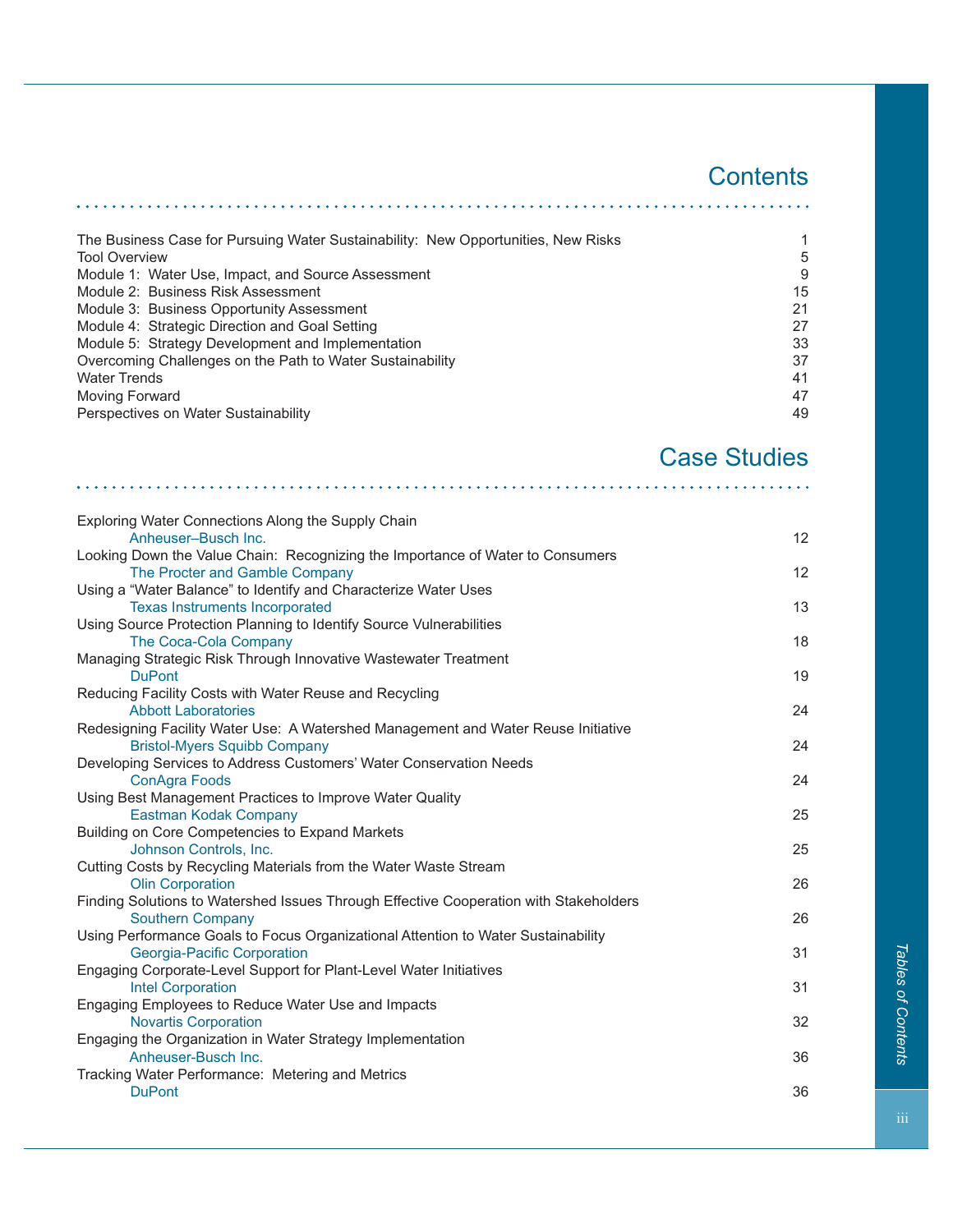**This page intentionally left blank**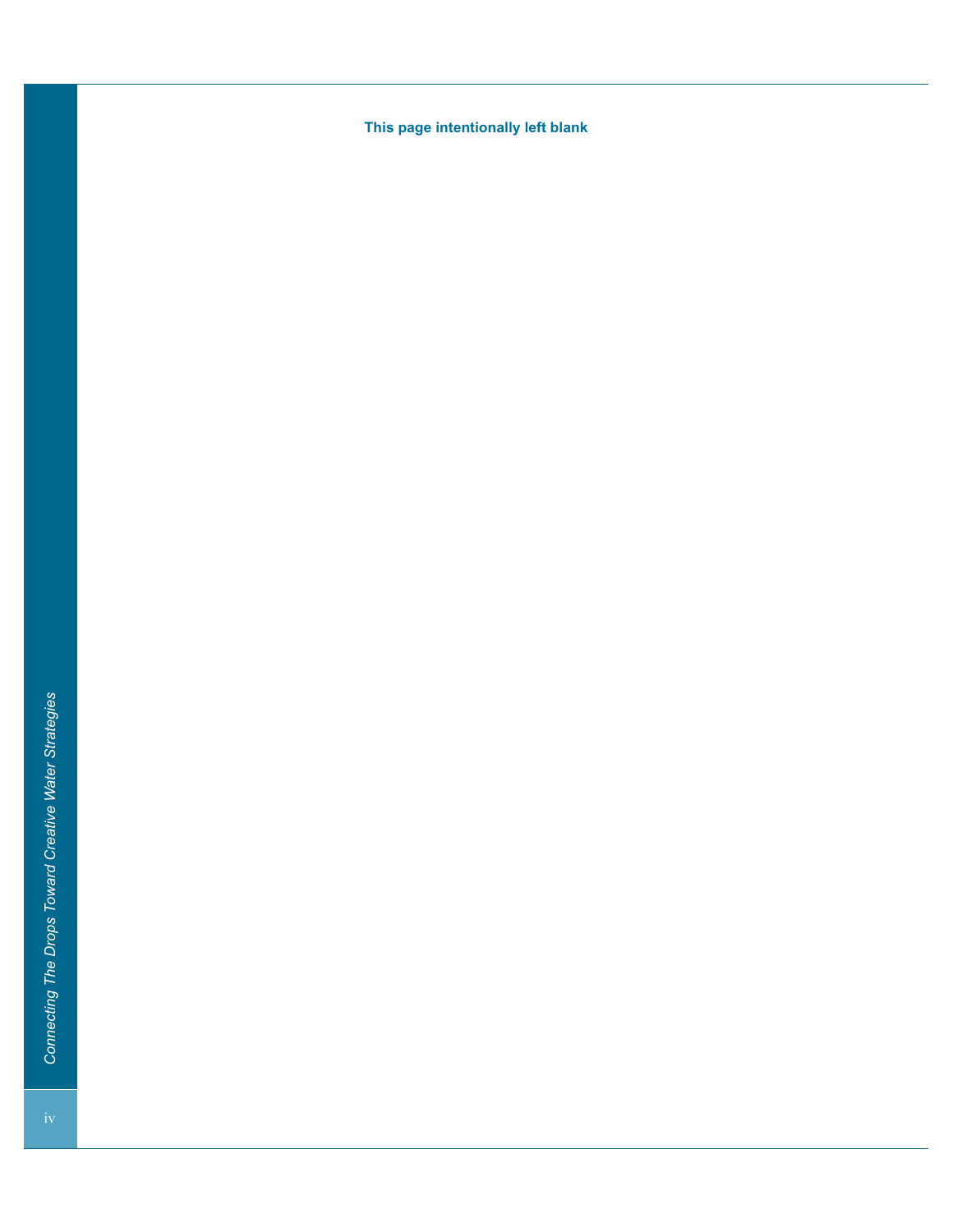# The Business Case for Pursuing Water Sustainability: New Opportunities, New Risks

As business leaders plan for the future, they scan for opportunities and risks created by emerging trends that may impact their company, industry, customers, and the world. There are now signals, some faint, some strong, that water is emerging as an issue of strategic importance to business.

Over the past several decades, many businesses have improved the efficiency of water use and reduced the discharge of pollutants to surfacewaters and aquifers. In fact, in some areas, despite increases in population and economic activity, freshwater consumption has dropped since 1980 in response to water conservation, reuse, recycling efforts, and changing priorities for water use. Following such successes, many companies are taking a renewed—and more coordinated—look at their relationship to water and seeing both expanding opportunities and heightening risks.

# New Signals, New Opportunities, New Risks

The business case for strategically addressing water challenges is getting stronger. While each organization must assess the business case arising from its own relationship to water risks and opportunities, companies are increasingly encountering four strategic water signals that the business case to address water issues is building in

*"The Coca-Cola Company exists to benefit and refresh everyone it touches. Access to fresh water is key to our continued success. We work every day to manage water resources responsibly for our consumers and the communities we serve. As such, we have an ongoing commitment to clean water to sustain healthy individuals, healthy families, healthy businesses, healthy communities,*

*and healthy ecosystems."*

*Douglas N. Daft, Chairman, Board of*  **Directors, and Chief Executive Officer,** *The Coca-Cola Company*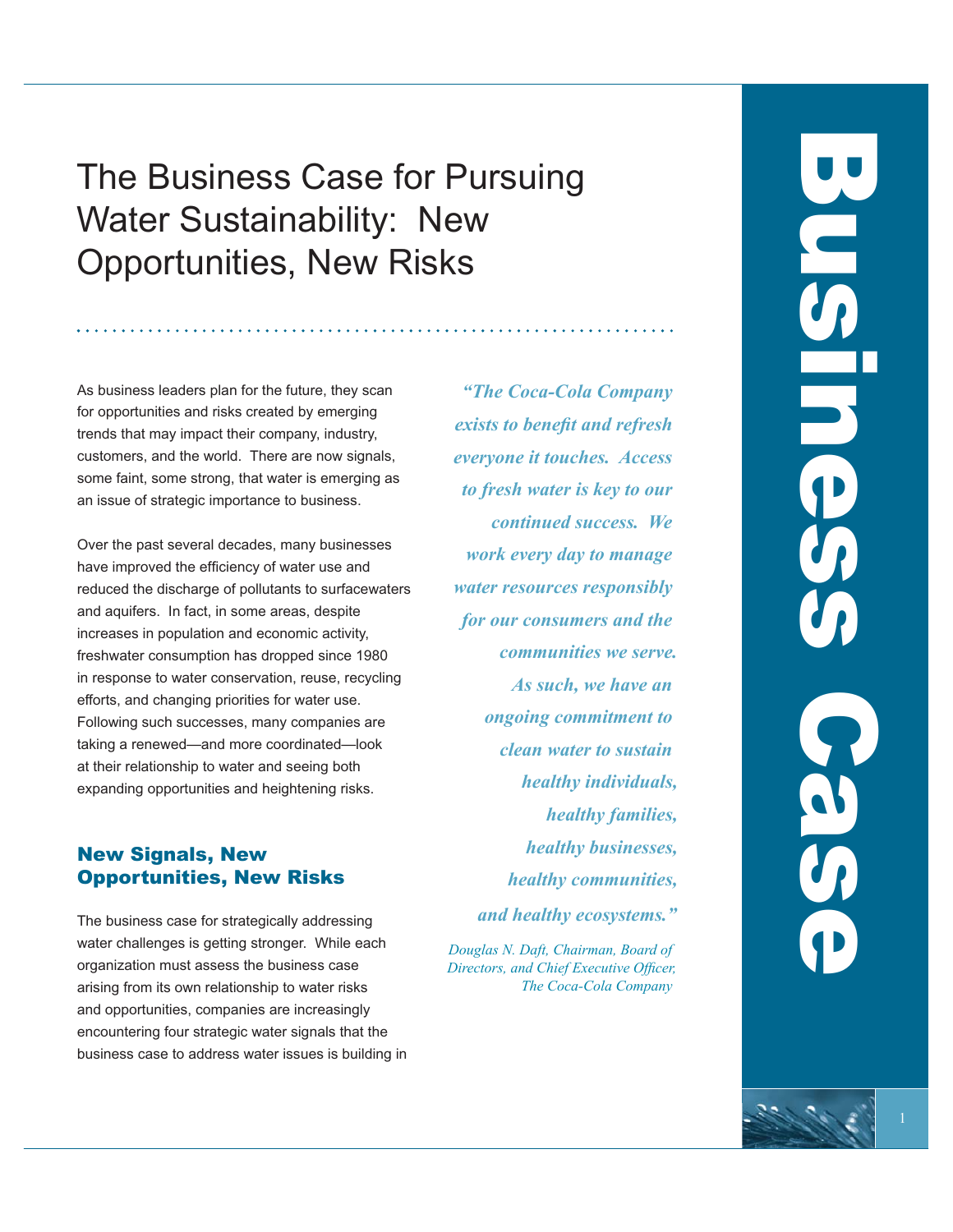multiple industry sectors. Business benchmarking and case studies conducted as part of this effort are evidence that these signals are growing in strength and frequency.1

# Sign<br>incre **Signal 1: Total water costs are increasing in unexpected ways.**

Businesses are experiencing increases in waterrelated costs, not only those reflected in direct prices. In fact, water prices in many locations fail to accurately represent shifting supply and demand for water. Other direct and indirect water-related costs have emerged or risen in both industrialized and developing countries, including:

- Treatment costs to ensure that water inputs meet the business' quality specifications
- Wastewater treatment and pollution mitigation costs to meet more stringent pollutant discharge and run-off standards as regulatory approaches shift from technology-based requirements to watershed health-based limits and levels necessary to support endangered species protection and restoration efforts
- Supply expansion costs associated with dam construction, water diversion, well drilling, and securing new water allocations
- Indirect costs from suppliers with water-intensive processes or significant water impacts
- Worker absenteeism costs stemming from employee contraction of water-borne illnesses

# Signal 2: Business disruption risks are<br>growing. Current water "allocations" evolution are not assured into the future. **Signal 2: Business disruption risks are growing. Current water "allocations" are not assured into the future.**

Many companies now realize that even greater risks lie in the potential for water-related constraints on business activity. Current "allocations" of water rights for use and for discharge of pollutants are not assured into the future. In many regions of the world, pressures are growing to give higher priority to ecosystem and basic human needs for water. Changing local water supply and quality levels, combined with increasing competition for clean, freshwater resources, make past allocations vulnerable to disruption and revision. Businesses lacking contingency plans and failing to take proactive steps to address facility and local water challenges may find it difficult to avoid or respond quickly to surprises. Potential water-related business risks include:

- Water supply disruptions due to temporary or chronic water shortages, infrastructure deterioration, surface and groundwater contamination, or terrorist activity
- Pressures to change water allocations to address other industrial, agricultural, residential, and ecosystem needs, particularly in times of tight supply
- Supplier disruptions from water shortages in other regions, particularly those affecting energy and agricultural inputs
- Opposition to proposed facility siting or expansion stemming from existing or anticipated company or community water uses or impacts
- Public opposition to or government prohibitions against certain wastewater discharge techniques or certain types of water quality impacts

# **Signal 3: Customer expectations related to water use and impacts are evolving.**

GEMI member companies report that they are increasingly hearing from customers—shareholders and those who buy a company's products and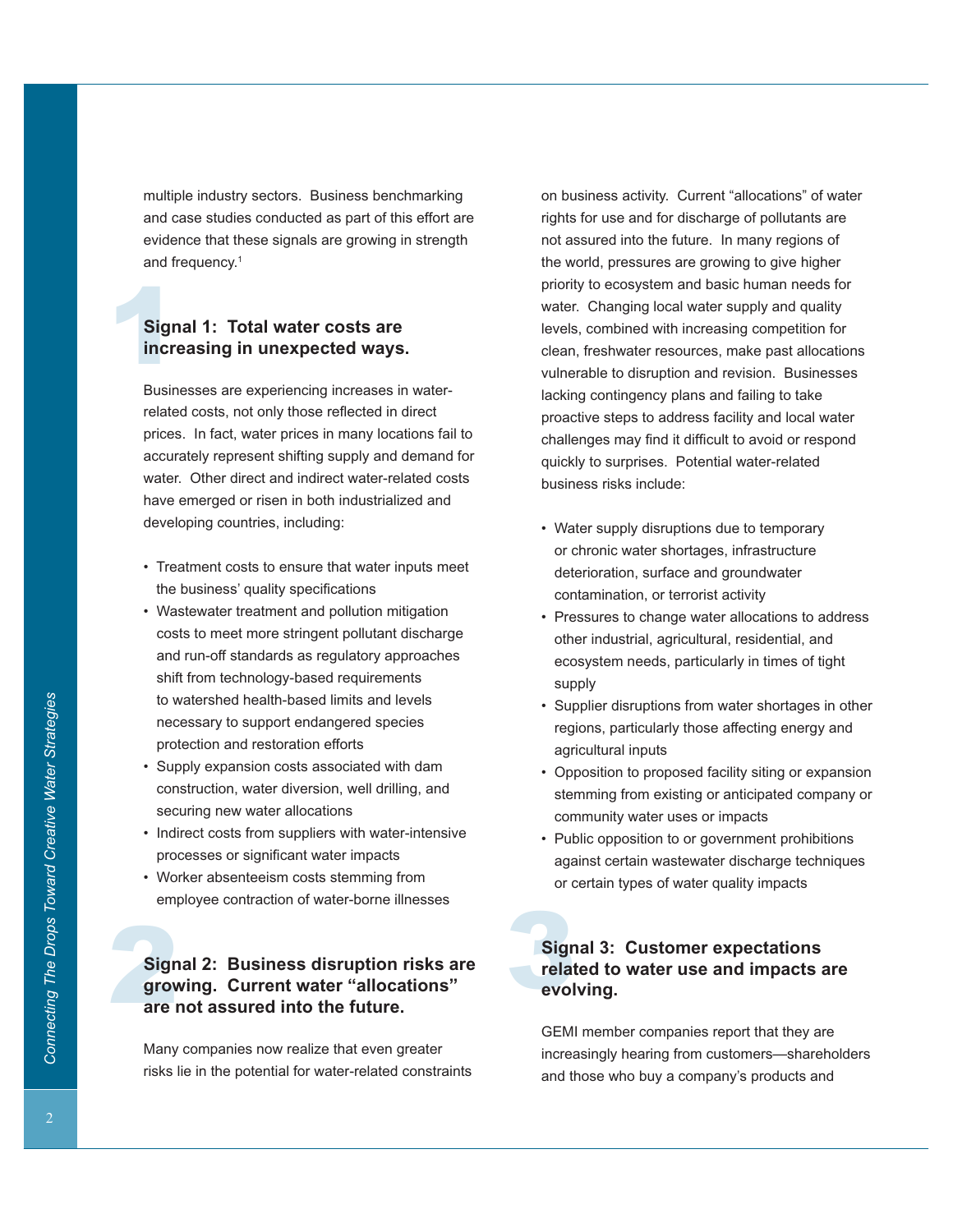services—about the growing importance of water issues. Failure to understand evolving customer expectations can affect a company's bottom-line performance. Increasing water-related costs throughout the value chain can affect product costs and pricing, reducing product or service demand. Many publicly traded companies are experiencing shareholder initiatives aimed at corporate environmental performance or decision-making. Such initiatives and associated shareholder expectations can create pressure for a company to alter its water-related practices or strategic plans.

At the same time, some companies are finding ways to enhance revenues by applying core competencies to address water-related needs experienced by others, such as products that use less water or services that reduce customers' water dependency.

# Sign<br>
opel<br>
incre<br>
norf **Signal 4: Businesses' "license to operate" and ability to expand are increasingly tied to water-related performance.**

As public expectations shift to embrace concepts of sustainability, companies are also discovering that their definitions of critical customers may need broadening. Critical customers are no longer just shareholders and those who buy a company's products and services. They include those individuals and groups-financial markets, suppliers, neighbors, non-governmental organizations, and regulators—whose behavior or responsiveness a business depends on to maintain its "license to operate" and to deliver consistently increasing shareholder value. Addressing the water needs of a company's critical customers will require new thinking and more strategic approaches. For example, increased community awareness and recognition of local water challenges can alter public acceptance of and support for a company's strategic plans or water-related practices.

# Creating Business Value Through Water Sustainability

Business has a strategic opportunity to get out in front of water sustainability challenges before they impose constraints on business activity. Localized environmental issues of water availability and quality—that could often be "solved" through technical, policy, or behavioral approaches—are transforming, in many communities, into sustainability challenges that demand ongoing balancing efforts to satisfy competing needs. Balancing such demands on water resources will increasingly require thoughtful, collaborative management.

Case studies in this tool demonstrate how specific companies have recognized these strategic water signals, evaluated the business case for action, and taken steps to address the emerging challenges in ways that reduce risk, create shareholder value, and benefit the environment and others dependent on shared water resources.

Lessons from company experience, combined with advice from water experts, suggest several practical concepts that can guide efforts to manage water resources sustainably while creating shareholder value. While incorporating these concepts into company actions may not be practical in all situations, doing so frequently reduces risk, opens opportunities, and enhances water security.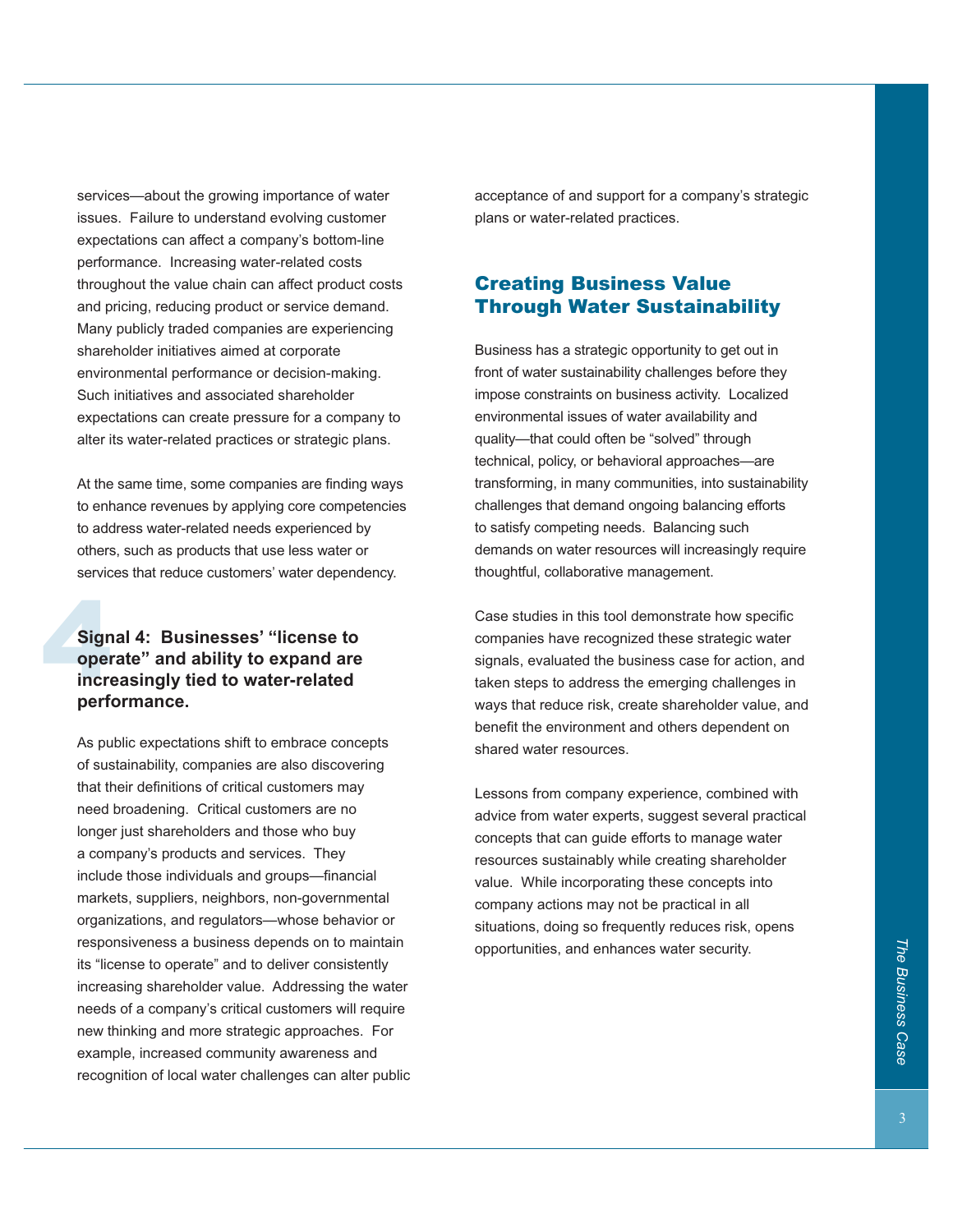### $\blacksquare$ Water Sustainability Concepts

- Consider local human and ecosystem water needs around shared water resources in business decision-making
- Reduce overall use of water
- Match water quality with appropriate use
- Minimize adverse impacts on water quality or improve the quality of available water
- Solve water quality challenges through prevention rather than treatment
- Engage local stakeholders in dialogue about water management challenges using a meaningful participation process
- Raise awareness about water sustainability and the importance of effective stewardship

# Connecting the Drops: Building a Company Water Strategy that **Fits**

Individual companies face the challenge of understanding what all of these evolving water signals mean for them and what steps they should take. Each company has a different relationship to water throughout its value chain—from production inputs, raw materials, and suppliers to ultimate service or product use and disposition. Each company must assess its own business case for action. By understanding some of these signals early, companies may find paths that prevent future crises.

While water challenges persist at the local level, businesses are finding advantages in taking a more coordinated and strategic approach to addressing water challenges. Coordinated corporate attention to water challenges can support, promote, and

transfer successes across facilities and sites, while engaging multiple business functions in reducing water-related risks and pursuing valueadding opportunities. Historically, at many companies, water-related responsibilities have been divided among separate functions, such as facilities management, engineering, and environmental affairs, with ownership of overall strategic water considerations falling through the cracks. Leadership, however, can come from many places—and plant managers will undoubtedly have a growing responsibility to navigate facility operations through local water challenges.



GEMI has developed this tool, and a companion website (www.gemi.org/water), to help you "connect the drops" and build

a creative water strategy that fits your needs and circumstances. The tool and the website enable organizations to better understand their relationship to water throughout the value chain, identify opportunities and risks, assess the business case for action, and develop and implement continual improvement-based water strategies.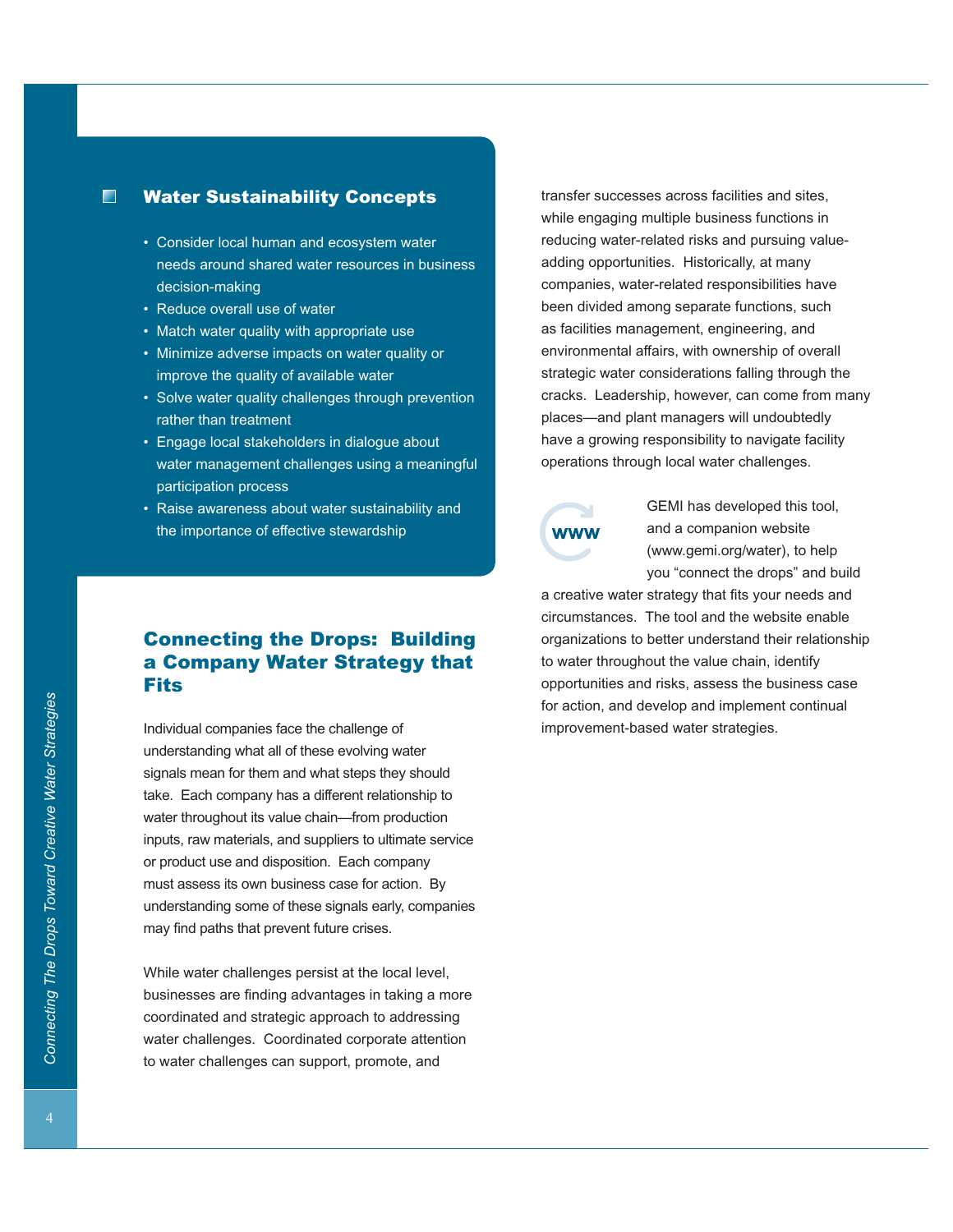# Tool Overview

GEMI has developed this analytical process—the Water Sustainability Tool—to assist individual companies and other organizations to better understand what emerging water issues might mean for them, given their operations, needs, and circumstances. The tool is designed to help individual companies build a business water strategy. The tool encourages businesses to:

*Water opportunities and risks are emerging throughout companies' value chains.*

- Conduct a systematic assessment of their relationship to water
- Identify specific opportunities and risks associated with this relationship
- Assess the business case for action
- Tailor a water strategy that addresses specific needs and circumstances of the organization
- Ensure that water-related opportunities and risks are tracked and managed effectively into the future using a continual improvement framework

# The Tool Roadmap

GEMI's Water Sustainability Tool contains five core analytical stages, or modules. These include:

- Module 1: Water Use, Impact, and Source Assessment
- Module 2: Business Risk Assessment
- Module 3: Business Opportunity Assessment
- Module 4: Strategic Direction and Goal Setting
- Module 5: Strategy Development and Implementation

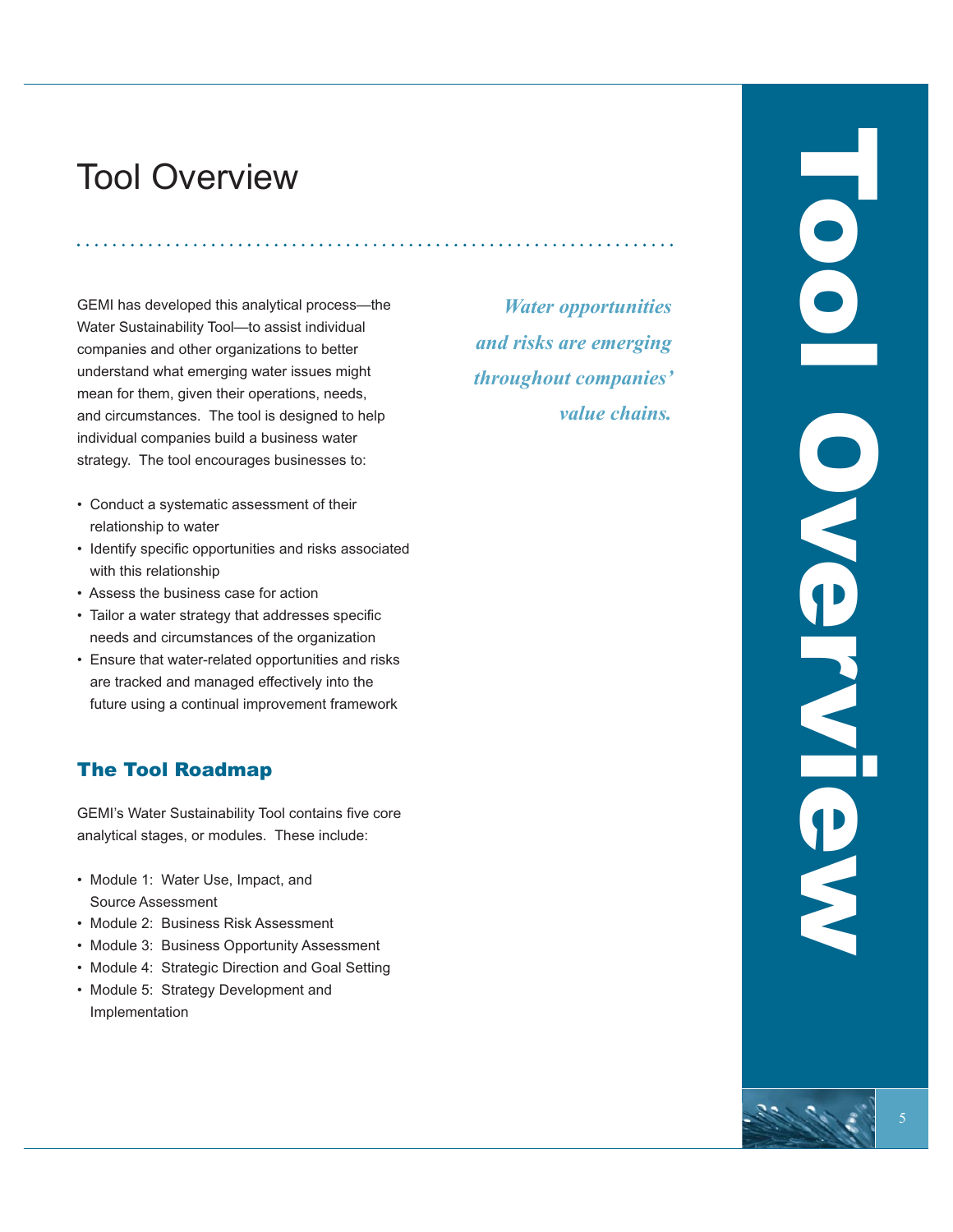# Water Sustainability Tool Roadmap

 $\cdots$ 

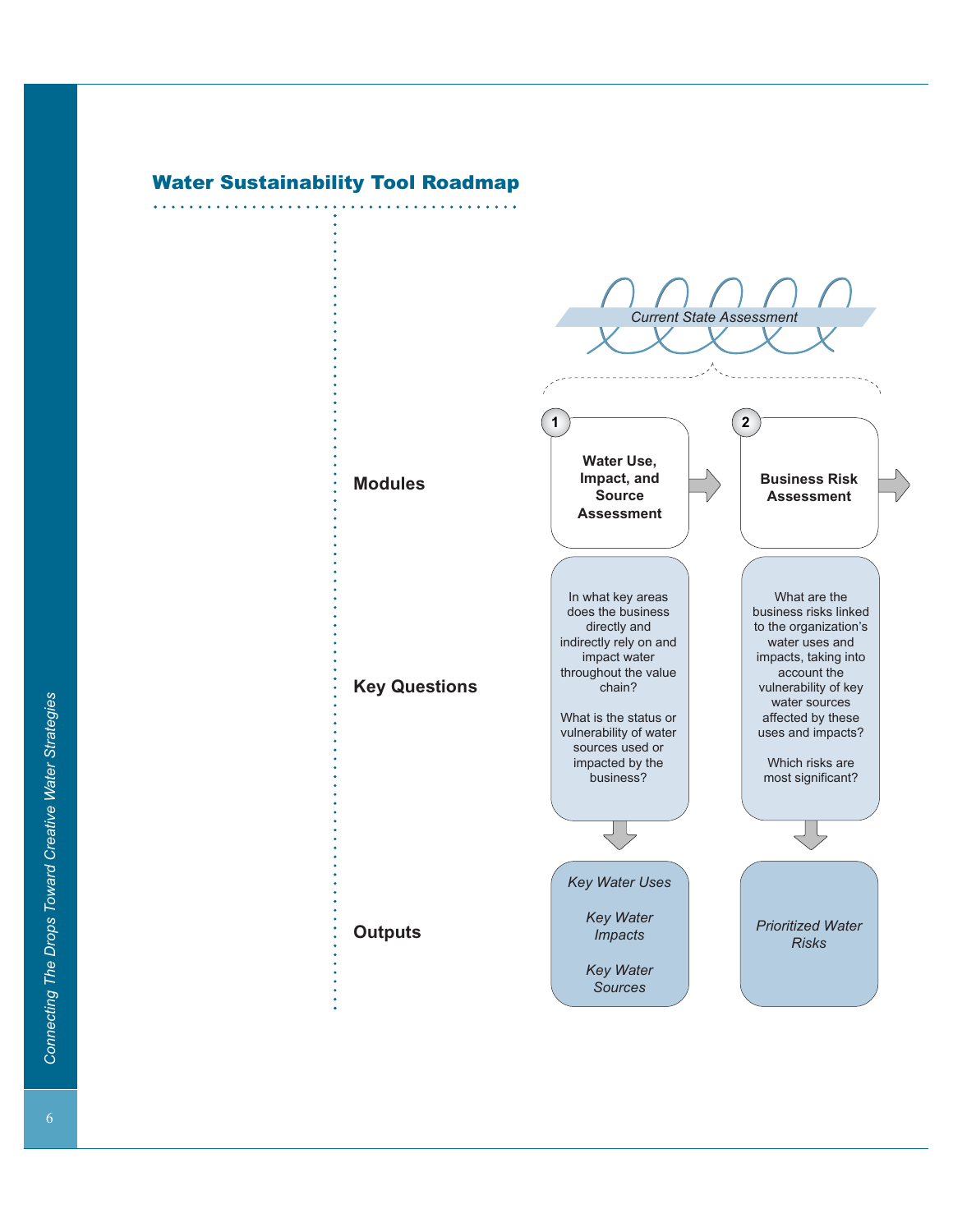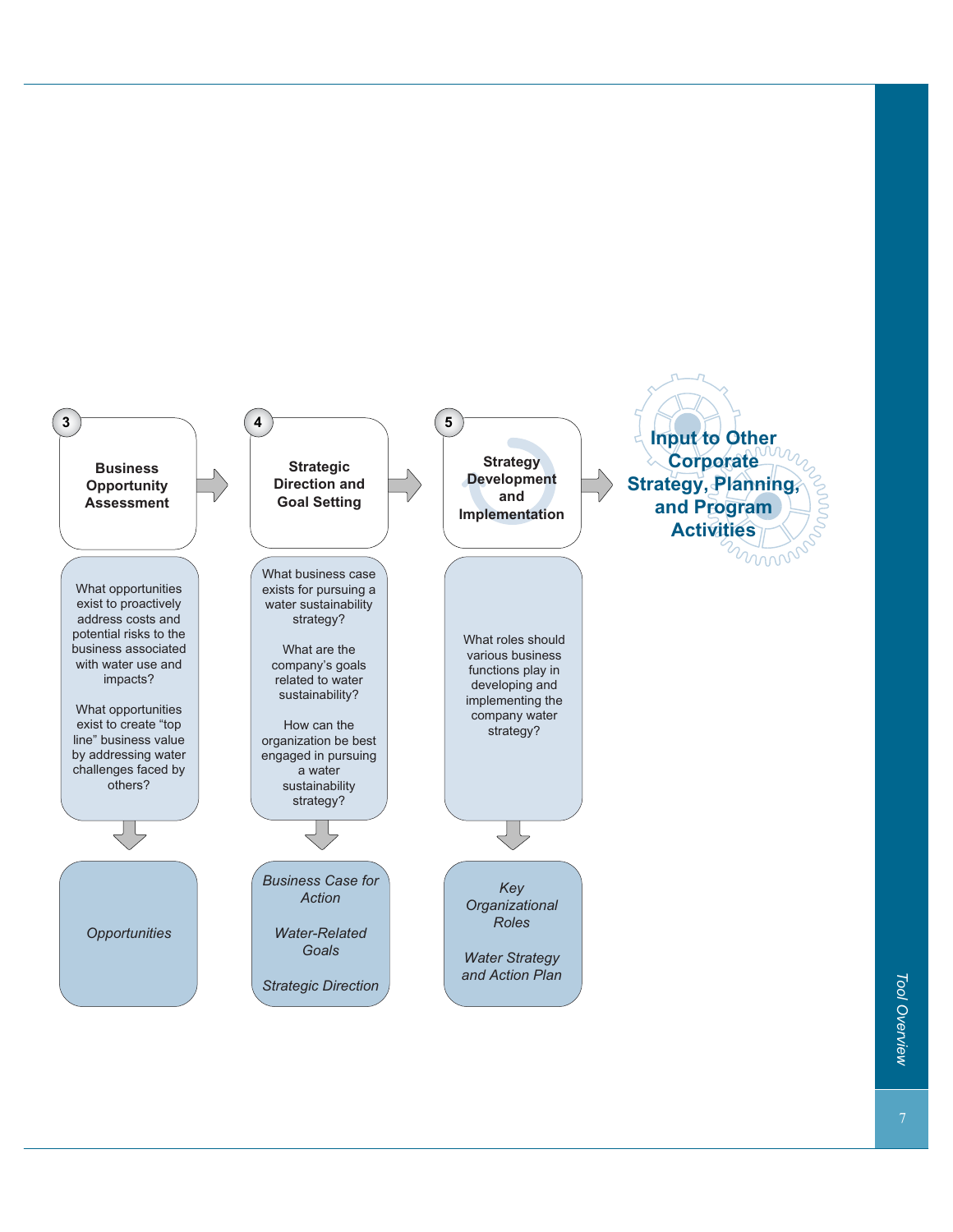Each of the five analytical modules includes specific steps that can help answer the key questions associated with each module (see the tool roadmap diagram on the previous page for an overview of the modules, key questions, and outputs). Each module is supplemented by brief case studies that highlight how companies have approached the analytical steps. GEMI has also prepared a companion website to assist individuals in applying



the analytical modules to their own companies or organizations. The icon to the left is used throughout this tool to

indicate places where the user is encouraged to visit the website for more information. The website (www.gemi.org/water) includes the full content of this document, plus specific Web Tool Resourceskey questions, checklists, forms, and additional case studies—to support tool users in applying each module. Web Tool Resources are listed under the analytical steps that they support.

Modules are sequenced to assist users in evaluating the business case and developing a strategy to address water challenges. The modules also can be used in an iterative manner. For example, the current state assessment modules (Modules 1 and 2) are designed to enable both a "first pass" assessment as well as a more detailed assessment that could be conducted at a later point. Users are encouraged to adapt this analytical framework to meet their company's specific needs, taking into account steps that may have already been completed.

# Focus on the Full Value Chain

Water opportunities and risks are emerging throughout companies' value chains. For example, certain suppliers may be vulnerable to water supply availability risks that could impact a business' costs or availability of key production inputs, from raw materials to energy. At the other end of the value chain, the use or final disposition of a company's products or services could affect water resources in beneficial or detrimental ways. In order to help businesses consider upstream and downstream opportunities and risks related to water, this tool utilizes a five-stage value chain (or material flow chain). The value chain figure below presents the five value chain stages used for the current state assessment (Modules 1 and 2).

The value chain approach is designed to help companies identify and assess water uses and impacts in places where they might not be immediately obvious. For example, water-related risks and opportunities may appear in raw material or production stages, linked with key process inputs and suppliers, or in later stages, associated with product use or final disposition. Companies may find that they rely upon or impact water in unexpected ways.



**Water Can Touch the Full Value Chain**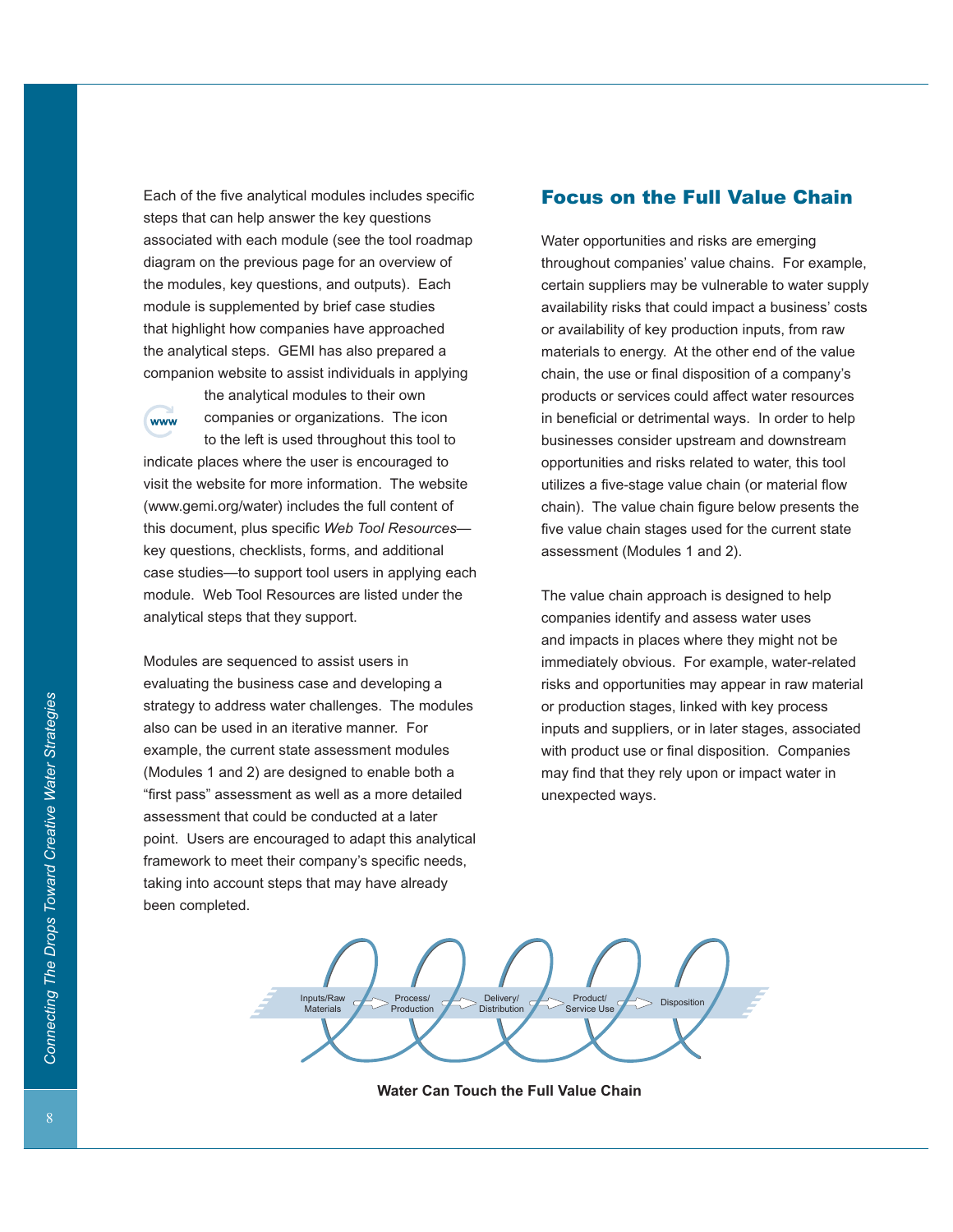# Module 1: Water Use, Impact, and Source Assessment

# Module Purpose

Understanding how a product, facility, or company is connected to water—through direct and indirect water use and through impacts to water from business activities and products—is the critical first step in determining how an organization should respond to water risks and opportunities in a sustainable manner. This module helps organizations answer the following questions:

- In what key areas does the business directly and indirectly rely on and impact water throughout the value chain?
- What is the status or vulnerability of water sources used or impacted by the business?

Water uses and impacts identified in this Module will be used to complete the risk assessment and prioritization in Module 2. Together, Modules 1 and 2 make it possible for each company to complete a current state assessment. Only after building an understanding of your current water uses, impacts and risks, can you begin to develop appropriate strategies to achieve your business goals.

# Module Approach

For each stage in the value chain, the user should examine how water "flows" through the business activities in that area. Many companies using environmental management systems may have already identified water uses in the context of

*Exploring water uses and impacts from a variety of approaches will help the user complete a comprehensive picture of a company's key connections to water.*

# **PODS** Nederle

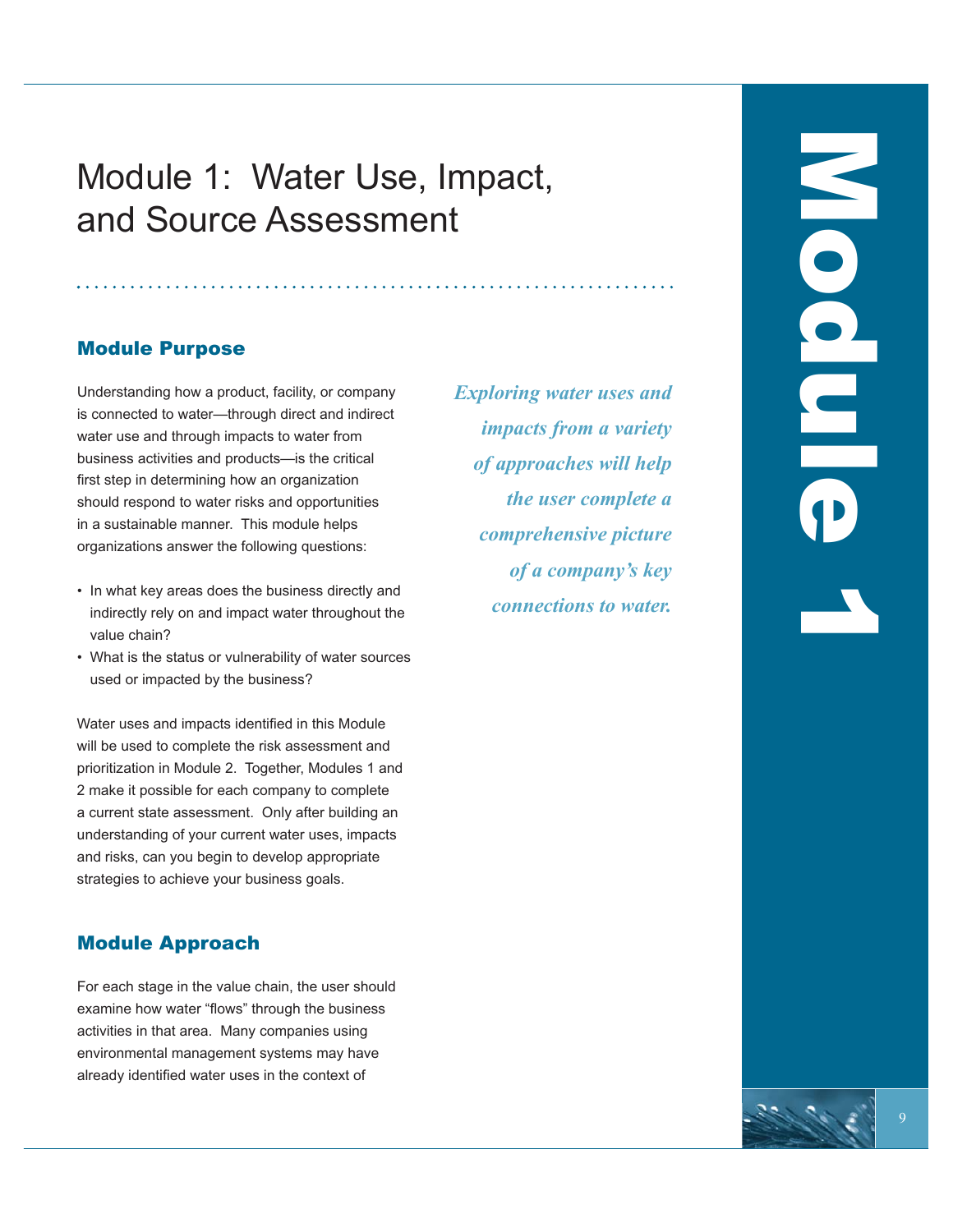identifying environmental "aspects." The tool is intended to build on those assessments and focus on identifying additional direct and indirect water uses at other stages in each company's value chain.

# Step<br>Use: **Step 1: Identify and Characterize Water Uses**

• In what ways does the organization directly and indirectly use water at each stage in the value chain?

### **> Identify Water Uses**

By asking this question at each stage in a company's value chain, tool users are encouraged to think broadly about water use. Tool users should begin developing an understanding of key water uses at the company, from raw material or production stages, through customer use and final disposition. There are several areas of water use and reliance shared by many companies, such as facility landscaping, process heating/ cooling, cleaning of parts during production, and transportation of materials. There are also areas of water use that are common to specific industry sectors. In addition, companies are often connected to water in very indirect, yet critical ways. These connections may be associated with the way your suppliers, employees, and customers use water. Each stage of the value chain also has unique water uses that are common to many companies. Exploring these water uses from a variety of approaches will help the user complete a comprehensive picture of a company's key connections to water.

### **> Characterize Water Uses**

Tool users need to collect sufficient information about key water uses to identify associated opportunities and risks (see Modules 2 and 3). Characterization of each water use should include information about the quantity of water used, the quality of water used, the purpose of the water use, the source of water used, and seasonal or other fluctuations in water use. A "water balance" is a helpful means of documenting water uses within a facility or process, as highlighted in the Texas Instruments case study on page 13.

### www **> Web Tool Resources**

- Definitions of "water use"
- Checklist of common areas of water use and reliance
- Key questions to identify water use at specific stages of the value chain
- Guidelines for characterizing water uses
- A downloadable Water Use Profile form to compile and organize important information about each individual water use

# Step<br>Impa **Step 2: Identify and Characterize Water Impacts**

• In what ways does the organization impact surfacewater and/or groundwater through activities at each stage of the value chain?

It may be useful to think of water impacts in two main arenas. First, water impacts may be associated with *water discharges*. Examples of water discharges include water released from a facility wastewater treatment plant, stormwater run-off from company property, and cooling water returned to a nearby waterway. In many cases,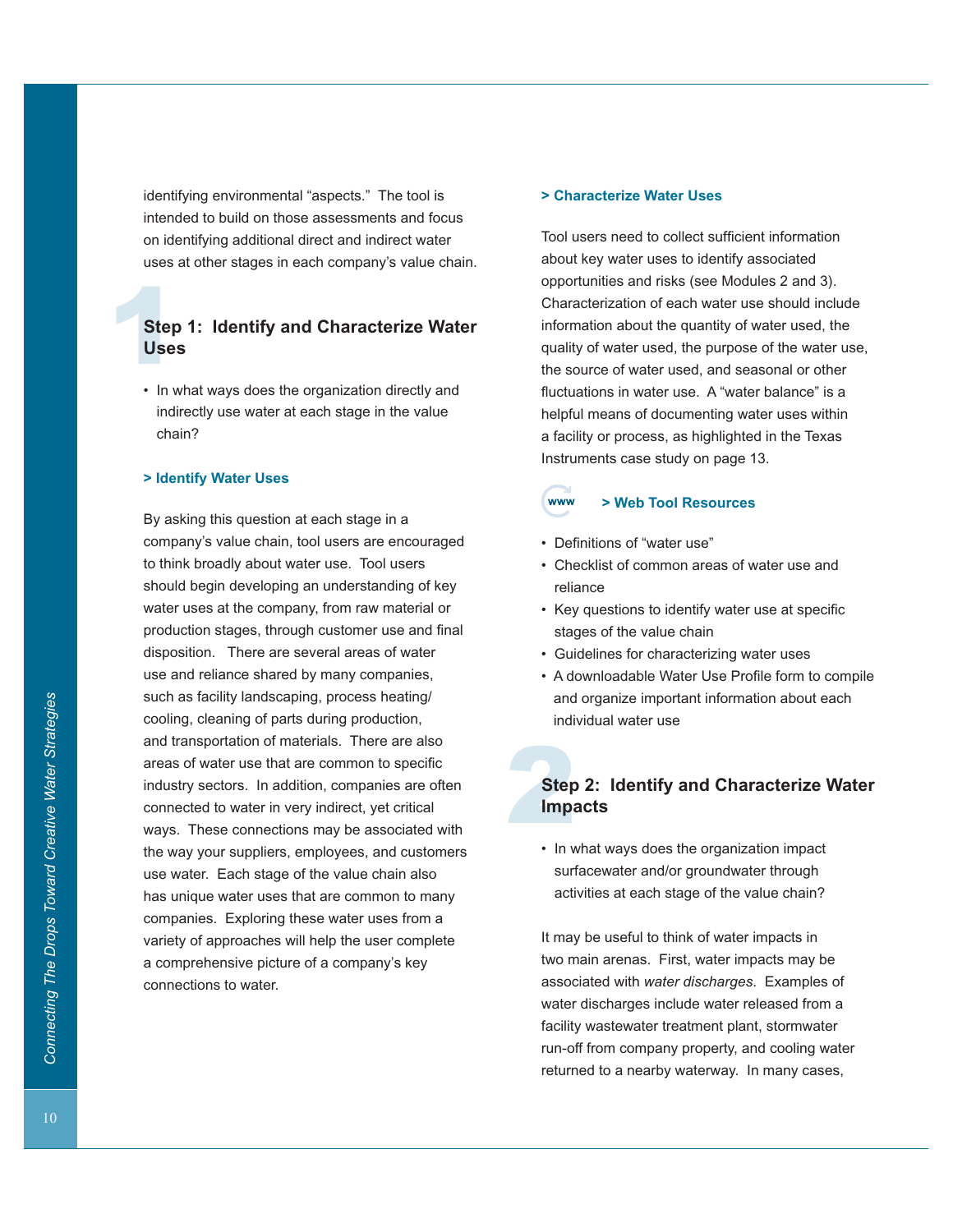water uses identified in Step 1 will have associated water discharges if the water is not completely consumed by the use. Second, water impacts can result from business activities that do not directly relate to water use, but involve other materials potentially impacting the quality of water sources. For example, air deposition can affect the quality of surfacewaters. Leaching of materials and chemicals can impact the quality of groundwater aquifers. Spills or leaking tanks can impact surface and groundwater quality.

### **> Identify Water Impacts**

In certain stages of the value chain, such as "process/production," direct water impacts will often be easy to identify because they involve activities that are likely to be regulated by government agencies. At each end of the value chain, however, direct and indirect impacts may be less obvious. Using several different approaches will help to identify hidden water impacts. For water discharges, be sure to consider all the ways that water quality can be changed by an activity. In looking for possible impacts arising from contact with raw materials, production intermediates or finished product, consider all of the materials used in your company's supply chain as potential sources. Then, consider the value chain. Use it as a lens to focus a systematic search for water-related impacts. For example, customers may require water to use, clean, or maintain a company's products or services. Key water impacts should be identified in this step. Tool users should consider *potential*  impacts, and not just those that may occur routinely.

### **> Characterize Water Impacts**

Tool users need to collect sufficient information about key water uses to identify associated opportunities and risks (see Modules 2 and 3).

The following elements should be considered in characterizing each water impact: the type of impact, the amount of water affected, the quality of the water discharged or impacted, the location of impact, the magnitude of impact, potential affects on ecosystems, and potential affects on public health, society, and culture.

### www **> Web Tool Resources**

- Checklists of common water impacts
- Key questions to identify water impacts at specific stages in the value chain
- Guidelines for characterizing water impacts
- A downloadable Water Impact Profile form to compile and organize important information about each individual water impact

# Step<br>Soul **Step 3: Identify and Assess Water Sources**

- What are the primary water sources connected to the company's water uses and impacts?
- To what degree is the water source(s) under stress?
- To what degree does the business affect this source through its water use or impacts?

For each water use and impact identified in Steps 1 and 2, it is important to identify the primary source(s) of water relied upon and/or impacted. Companies should explore the vulnerabilities associated with sources that the company directly and indirectly relies upon and/or impacts. Water use, impact, and source information is then brought together in Module 2 to identify and prioritize potential business risks. Tool users should consider information such as the general description of the source, the size of source, the source's rate of replenishment, the source's quality, other industrial,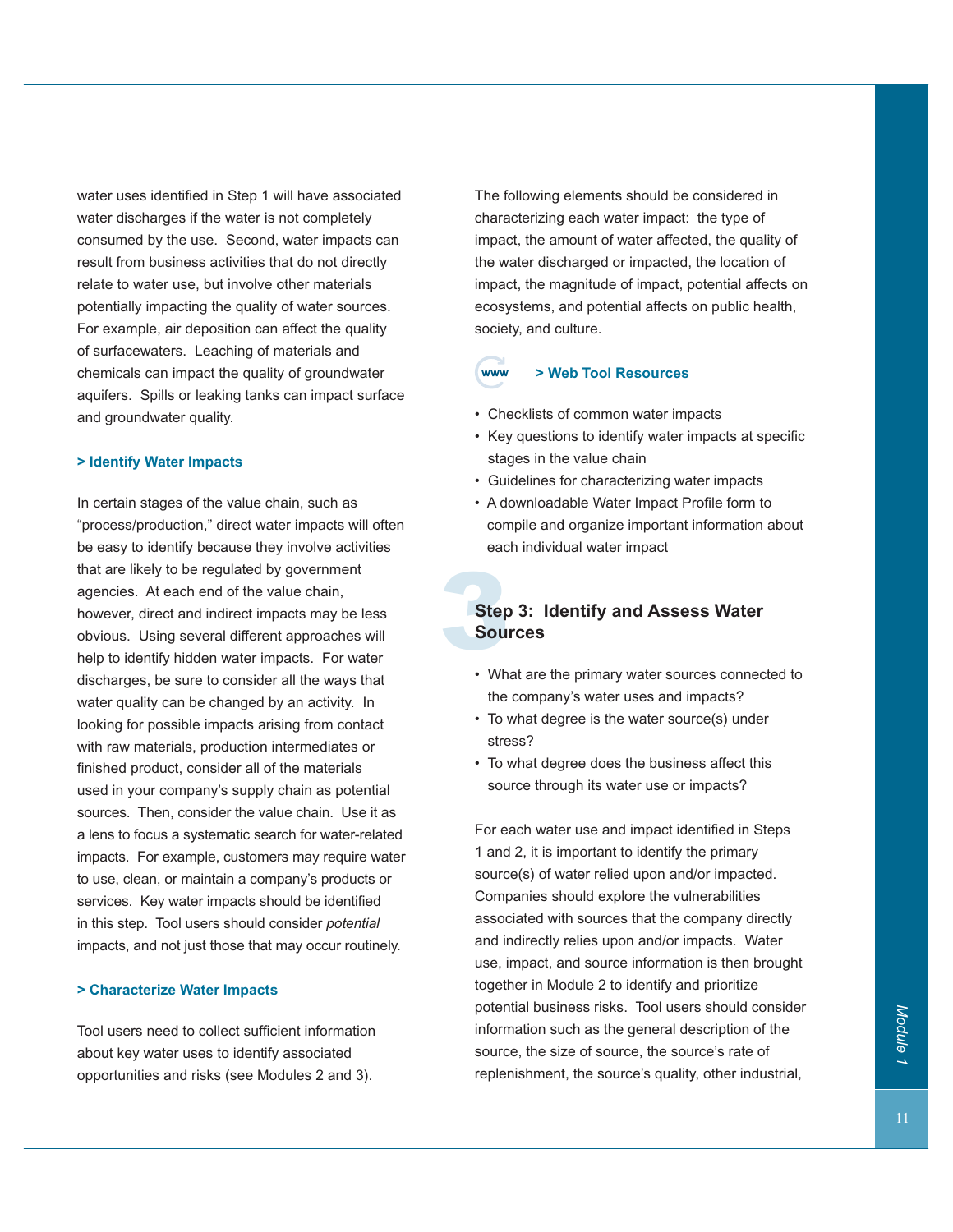agricultural, domestic, commercial, and ecosystem demands on the source, as well as climatic conditions or weather patterns, such as drought.

In many cases, it will be sufficient for the tool user to perform a brief assessment of primary water sources on which the facility or company relies or impacts. If there are signs of vulnerability associated with a water source, a more in-depth assessment might be warranted. A case study on page 36 in Module 5 presents an approach that Anheuser-Busch Inc. has found to be helpful in assessing the status of water sources on which its facilities depend.

### www **> Web Tool Resources**

- Guidance on assessing water sources
- Key questions to ask about source status
- A downloadable Water Source Profile form to compile and organize important information about each critical water source

# Module 1 Outputs

Identified water uses and impacts at each stage of a company's value chain and source status information from Module 1 will drive the assessment and prioritization of potential business risks in Module 2.



# **Exploring Water Connections Along the Supply Chain**  Anheuser–Busch Inc.

In 2001, Anheuser-Busch (A-B), the world's largest brewer of beer, experienced business impacts from unexpected water shortages affecting its supply chain. A temporary drought in the U.S. Pacific Northwest increased the price and reduced the availability of key inputs to Anheuser-Busch's brewery operations—barley and aluminum. An unusually dry winter, coupled with a turbulent West Coast electricity market that is highly dependent on water for power generation, created intense short-term competition for limited freshwater resources. Reduced allocations of water for irrigation in Idaho resulted in reduced acreages of barley, a key brewery ingredient. At the same time, aluminum production, which relies on large amounts of low-priced energy generated from hydroelectric dams in the region, was drastically reduced as electricity prices skyrocketed. This experience in facing waterrelated challenges along the supply chain has expanded the business case for taking a more comprehensive,

# **Looking Down the Value Chain: Recognizing the Importance of Water to Consumers**

strategic, and sustainable approach to water issues.

### The Procter and Gamble Company

The Procter and Gamble Company (P&G) markets approximately 250 brands of consumer products to nearly five billion consumers in more than 130 countries. The products include laundry detergents, toothpastes, shampoos, feminine hygiene products, pharmaceuticals, snacks, diapers, cosmetics and cold remedies. As P&G looked at their water use and impacts along the value chain, the company identified a number of areas for improving water management. Over the past few years, it has significantly reduced water usage and pollution at its manufacturing plants. However, one of the company's biggest challenges is to address consumer use of water.

Water is essential for the use and disposal of virtually all of P&G's products. Nearly 85% of sales are associated in some way with household water use. Because water has such a tremendous effect on both consumers' lives and its business, P&G has identified water as one of two priority sustainability focus areas.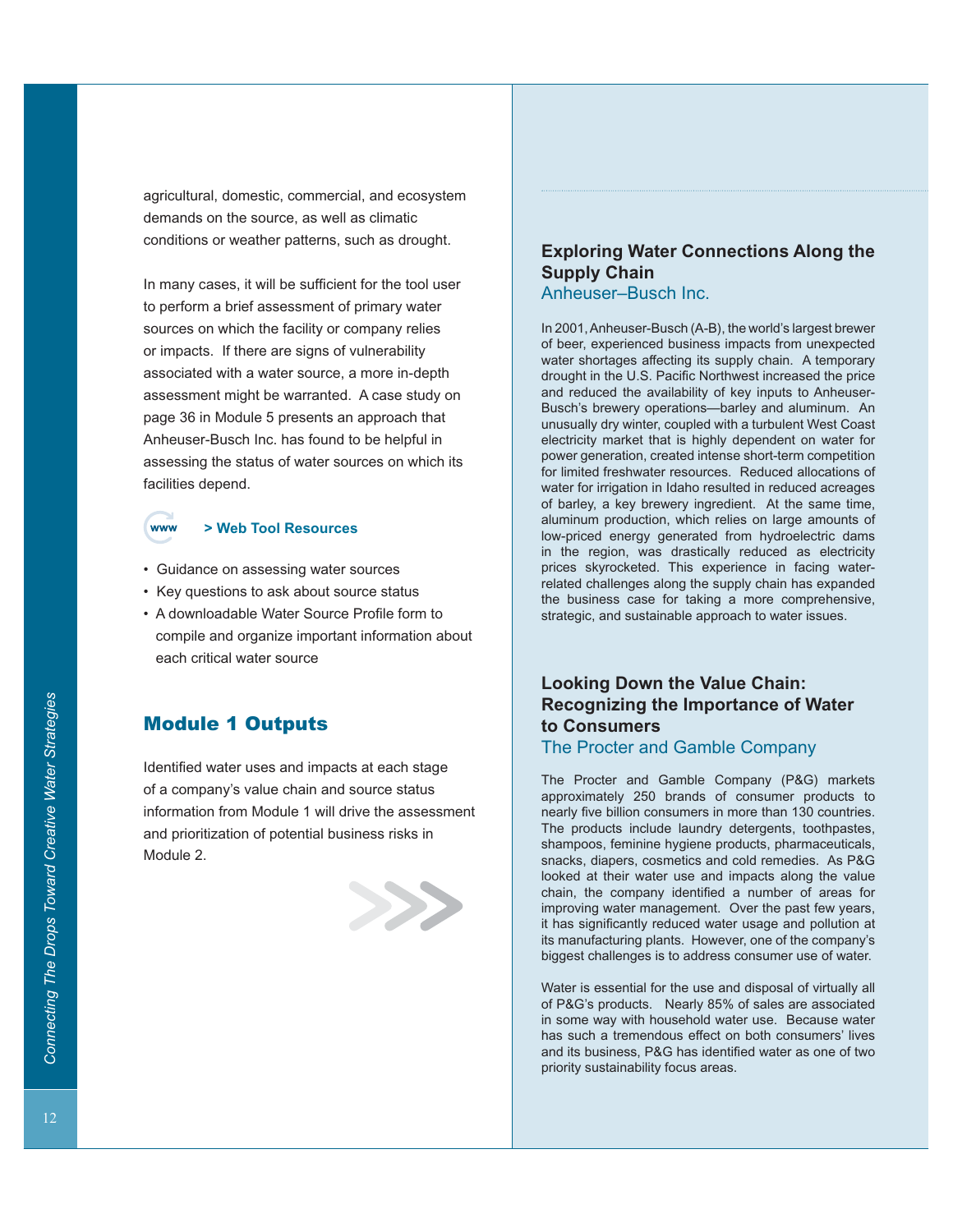# *Module 1 Case Studies*

To focus itself on this subject, P&G has established a water sustainability guideline for its product development efforts. "*As you improve current products, or develop new-to-the-world products and services, think about how you could apply our technologies to use less water, use water differently, or use no water at all.*"

P&G is pursuing cleaning and laundry products that use less water, cold water, non-potable water and even salt water. They are developing shampoo and personal cleaning products that use less water or no water at all. To help consumers improve the quality of their water use, P&G is also developing filtration and treatment systems that treat and recycle water in the home.

# **Using a "Water Balance" to Identify and Characterize Water Uses** Texas Instruments Incorporated

Texas Instruments (TI) has found that developing "water balance" diagrams that map water inflows, outflows and intermediate reuse between production and support areas in a manufacturing plant provide valuable information for improving water management and reducing costs. A water balance is very beneficial during the design of manufacturing plants as well as during efforts to optimize subsequent plant operations, particularly where appropriate flow meters are installed. Identifying the amount and quality of water needed in all (or major) water use areas allows the development of a better-integrated water use program during process design that may reduce demand for freshwater. A water management system can also match water use requirements with other water streams in the facility of appropriate quality, enabling reuse without additional treatment.

TI's semiconductor fabrication plant in Miho, Japan has been in operation since the early 1980s as a zero industrial wastewater effluent plant. The plant was built this way at the request of the local neighbors and government. At the time, the area lacked the infrastructure to support a more conventional plant design, which typically uses over a million gallons of water per day. The production area at the Miho plant reuses process water over and over again, enabling the plant to consume a much smaller amount of water than comparable semiconductor plants. Some generated production "byproducts" are segregated from process water and collected for reuse as raw materials at other companies or disposed of as concentrated waste solutions.

The Miho plant has found water balances to be useful tools for improving process designs and communicating about water use. A sample water balance for the Miho



plant is available with this case study on the GEMI Water Sustainability Tool website (www.gemi.org/water).

The complexity of a water balance depends on the type of facility and the characteristics of the local area. A site with only a few water use requirements might need only a simple water balance prior to starting a water management program. For a complex site with many water uses, an accurate site water balance should consider seasonal impacts as well as water use at various production rates. For example, at the Miho plant, and a similar plant in Hiji, Japan, there are actually many water pipeline interconnections between areas to minimize water use. Many of these connections at the Miho and Hiji plants are measured on varying frequencies to assure gains are being maintained and to identify additional opportunities.

Using an accurate water balance in a sound water management program can improve:

- Identification of current and future water uses
- Consideration of water conservation opportunities during the plant design phase
- Ability to troubleshoot problems during actual plant operation by using flow meters to compare actual water use with plant design
- Identification of water reuse opportunities during plant expansions
- Identification of other future cost-effective water conservation projects
- Ability to communicate water use issues within the company and to external critical customers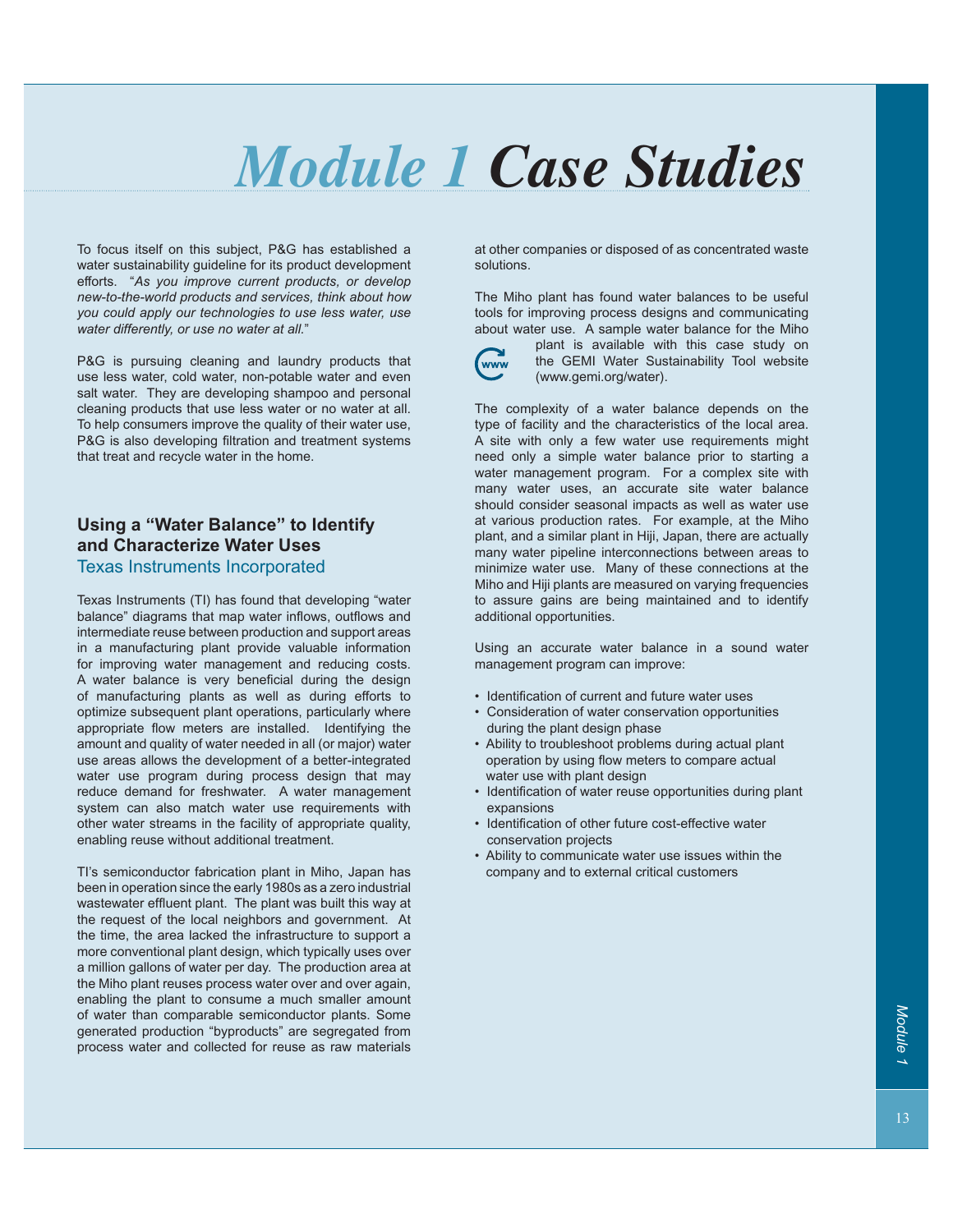**This page intentionally left blank**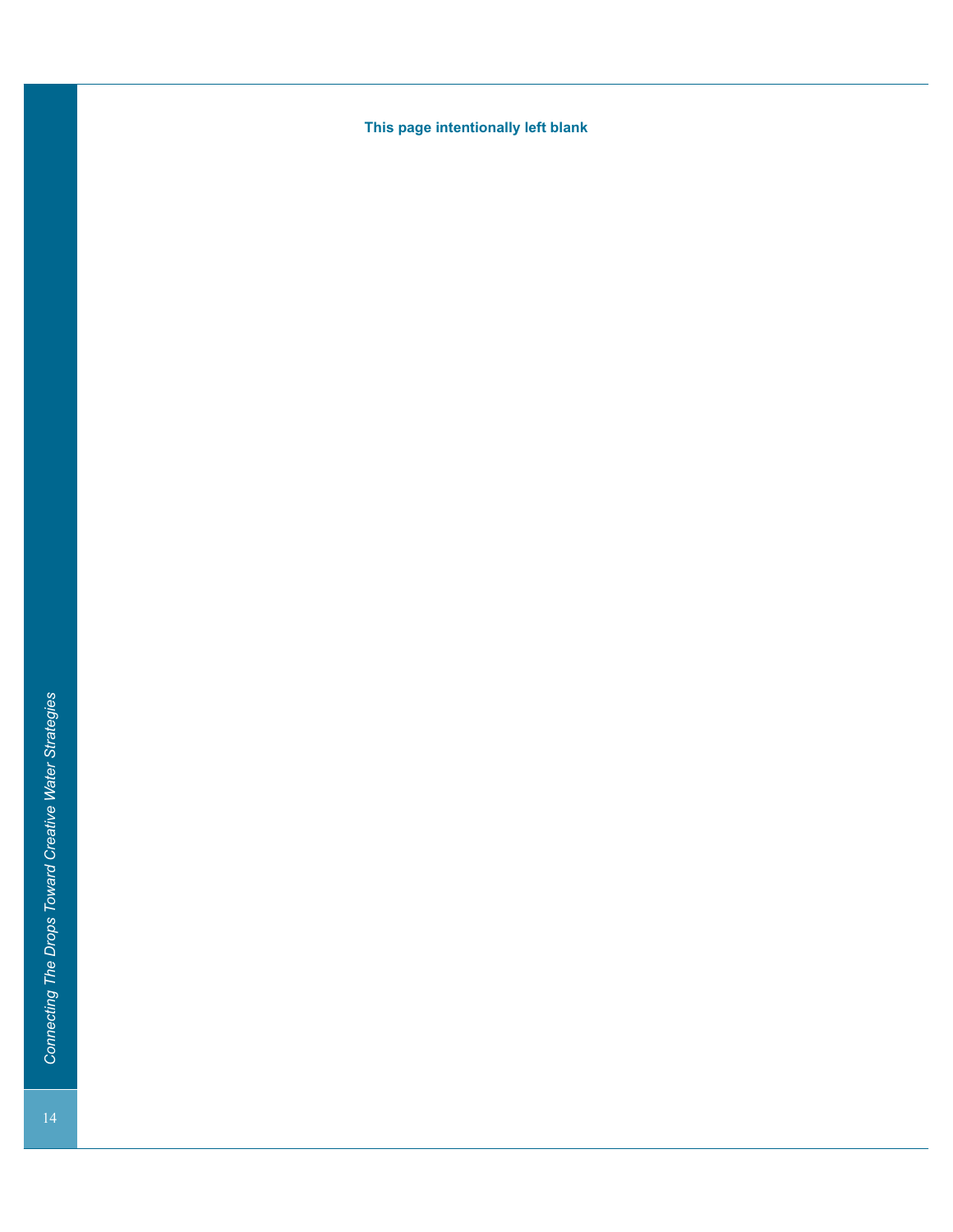# Module 2: Business Risk Assessment

# Module Purpose

Based on the identified areas of water use and impact, Module 2 helps tool users identify, characterize, and prioritize potential corresponding business risks. Business risk often comes in the form of potential constraints on economic activity. These may result from cost increases, process and production delays, limits on capacity expansion, decline in demand for products and services, and changing customer preferences and expectations. Module 2 helps organizations answer the following questions:

- What are the business risks linked to the organization's water uses and impacts, taking into account the vulnerability of key water sources affected by these uses and impacts?
- Which risks are most significant?

Prioritized risks from Module 2 highlight the focus areas for consideration in Module 3. Module 3 helps tool users to identify creative options to reduce risk, create business value, and contribute to water sustainability.

# Module Approach

Understanding the business *sensitivity* to waterrelated changes, as well as the relative *likelihood*  of these changes occurring (which is often linked to the vulnerability of the affected water sources), provides important information regarding potential business risks. Such information enables business *By exploring the business' sensitivity to water-related changes, tool users should be able to make a qualitative assessment of the business 'importance' of each use.*

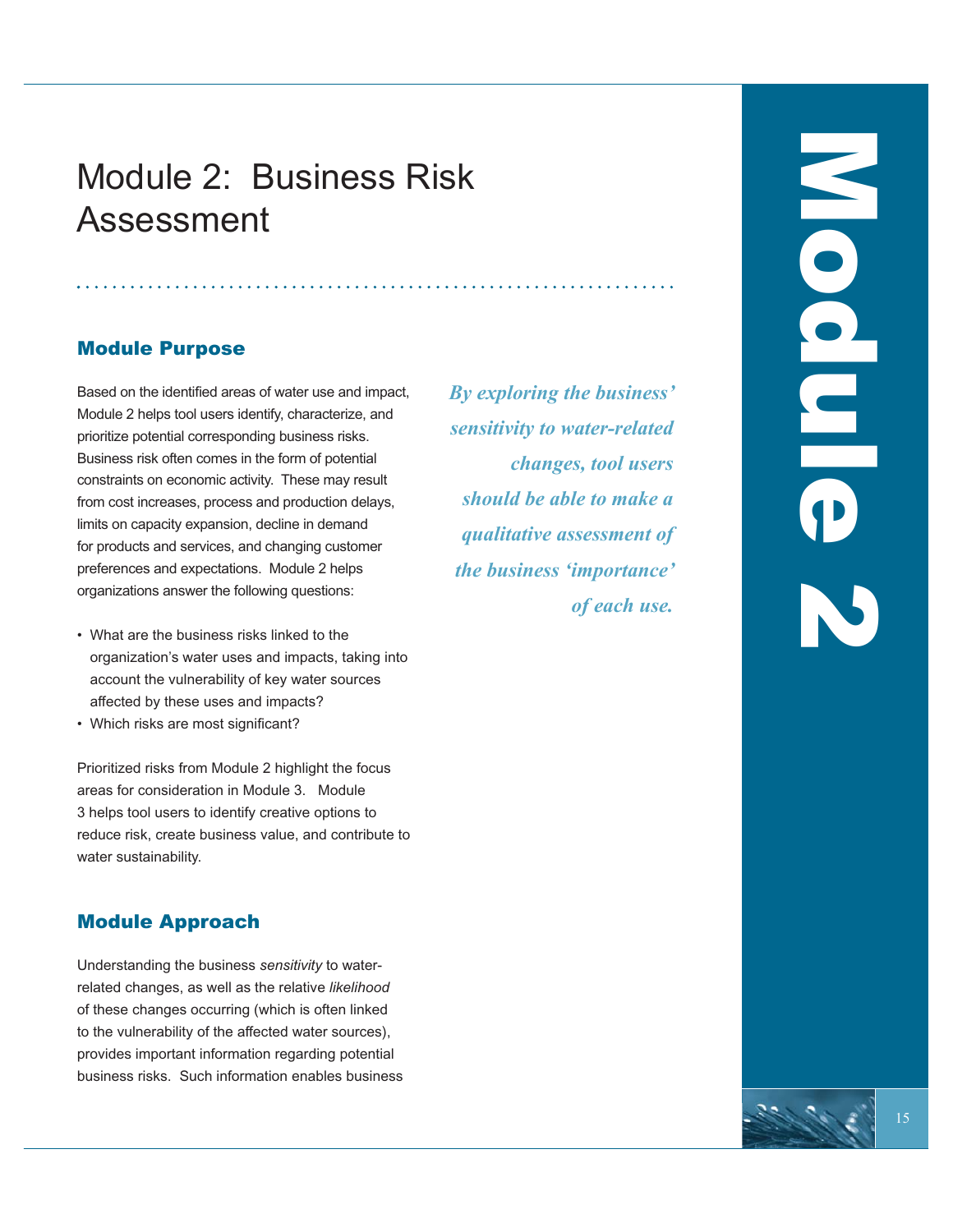managers to assess and articulate the business case for developing a strategy to mitigate potential water-related constraints to business activity.

Most businesses employ well-established procedures for identifying and evaluating potential business risks. Tool users are encouraged to seek opportunities for incorporating the risk information and evaluation criteria into such core business risk evaluation processes, including due diligence assessments for site acquisition, issue identification systems, environmental management system risk assessment processes, and other risk assessment activities. Such processes help ensure that waterrelated risks are routinely considered as changes in business operations and water trends occur.

# **Step 1: Water Use Risk Assessment**

- Step<br>How • How much would an external change in water availability affect the current business use?
	- What is the likelihood of change?

### **> Business Importance of Each Water Use**

Consider each water use identified in Module 1 to determine how sensitive the business is to external changes that could affect this water need. A business would be highly sensitive to a change if it, or the company's response options, would result in significant business constraints. External changes can result in steep increases in water costs, production delays, limits on production, or strong community opposition to company activities. For each water use, consider how sensitive the business is to a change in 1) water price, 2) water availability, 3) water quality, or 4) the loss of a specific source. By exploring the business sensitivity to water-related changes, tool users

should be able to make a qualitative assessment of the business "importance" of each use.

# **> Probability of Change (in water price, quantity or quality)**

Next, tool users should consider the water source assessment information prepared in Module 1 to assess the likelihood of the changes considered in the sensitivity analysis actually occurring. Frequently, this will be linked to the vulnerability of the water source(s) relied on for the use. For example, an aquifer that is being rapidly depleted or contaminated would likely be vulnerable to changes or response actions such as public policy changes or price increases that can affect the business. However, changes in water prices and allocations are often not directly related to the vulnerability of local water sources, but may instead stem from broader changes in public opinion and policy related to the needs of other water users.

### www **> Web Tool Resources**

- Key questions to assess sensitivity to external changes in water availability
- Key questions to assess probability of change in water price, quantity, or quality

# **Step 2: Water Impact Risk Assessment**

- 2 • How much would an external change in water impact requirements affect the current business use?
	- What is the likelihood of change?
	- **> Business Significance of Each Water Impact**

Consider each water impact identified in Module 1 to determine how sensitive the business is to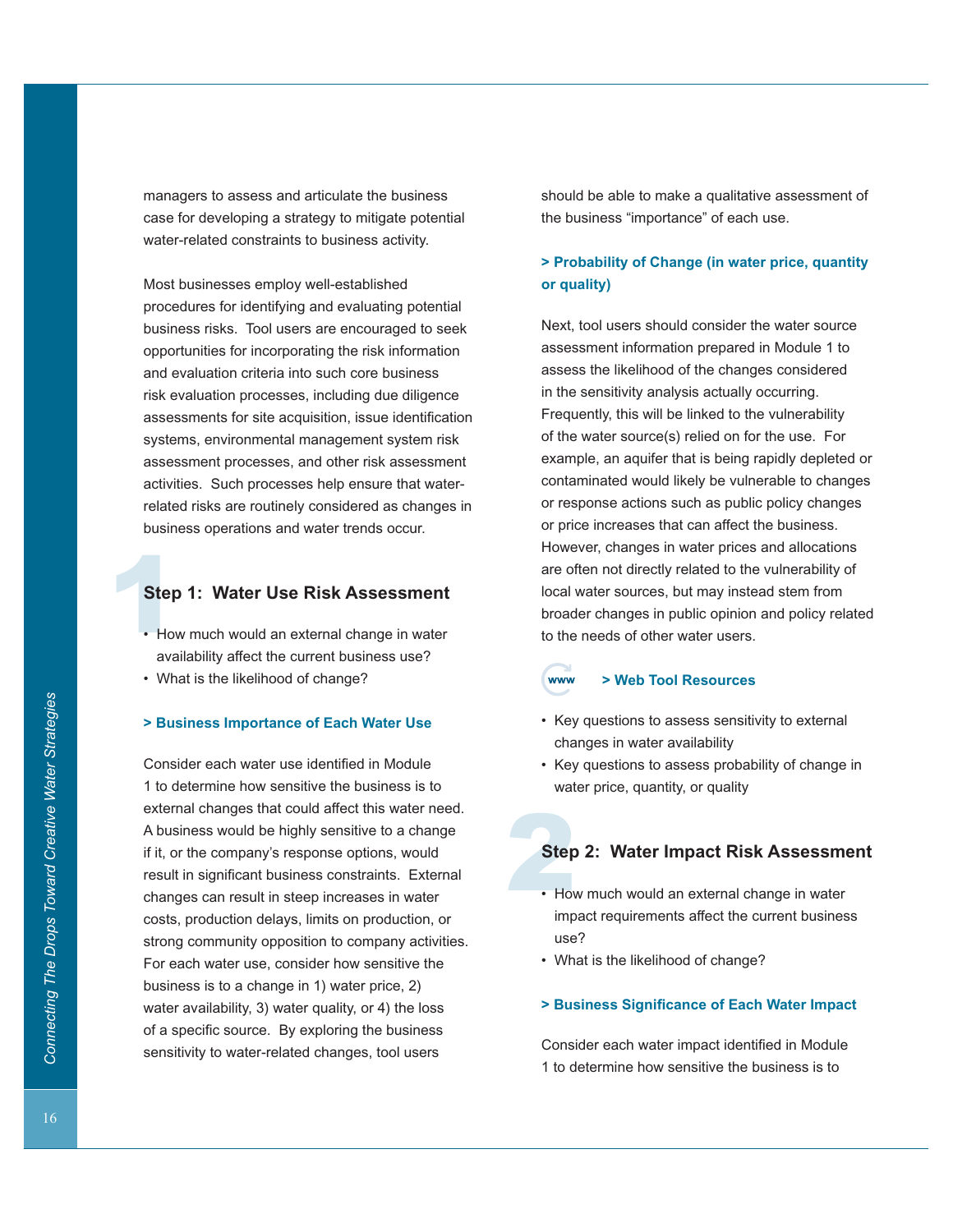external changes related to this water impact. A business would be highly sensitive to a change if the change, or the company's response options, would result in significant business constraints. For example, stricter effluent standards can result in significantly higher treatment costs to remove contaminants. Community concerns about a company's water impacts can affect your "license to operate." Certain spills have potential for high liability and impact on company reputation. In some industries, product use has been linked to water quality problems. For each water impact identified in Module 1, at each stage of the value chain, consider how sensitive the business is to increased costs or short time turnarounds to reduce water impacts. By considering the organization's sensitivity to external changes associated with its water-related impacts, tool users should be able to make a qualitative assessment of the business "significance" of this impact.

# **> Probability of Need to Change Current Water Impacts**

Next, tool users should consider the water source assessment information prepared in Module 1 to assess the likelihood of the changes considered in the sensitivity analysis actually occurring. Frequently, this will be linked to the vulnerability of the water source(s) affected by the water impact. For example, response actions to address more stringent regulatory requirements, opinions of the public and NGOs, or legal liability are more likely to be necessary when the water impacts are contributing to harm or degradation that impinge upon other water demands—including human needs, other industrial or agricultural needs, and ecosystem needs. Users should also assess changes in broader public opinion, policy and regulatory approach.

### **> Web Tool Resources**  www

- Key questions to assess sensitivity to change in current water impacts
- Key questions to assess likelihood of change in water impact requirements

# **Step 3: Prioritize Water-Related Risks**

Step<br>Once Once tool users have identified the importance or significance of water uses and impacts, and assessed the vulnerability of affected water sources and the likelihood of external changes stemming from those source vulnerabilities, the information can be plotted on a simple risk matrix to help prioritize the resulting business risks.



Water uses and impacts that fall in the high and medium risk quadrants are likely to demand further consideration and assessment. Tool users are

17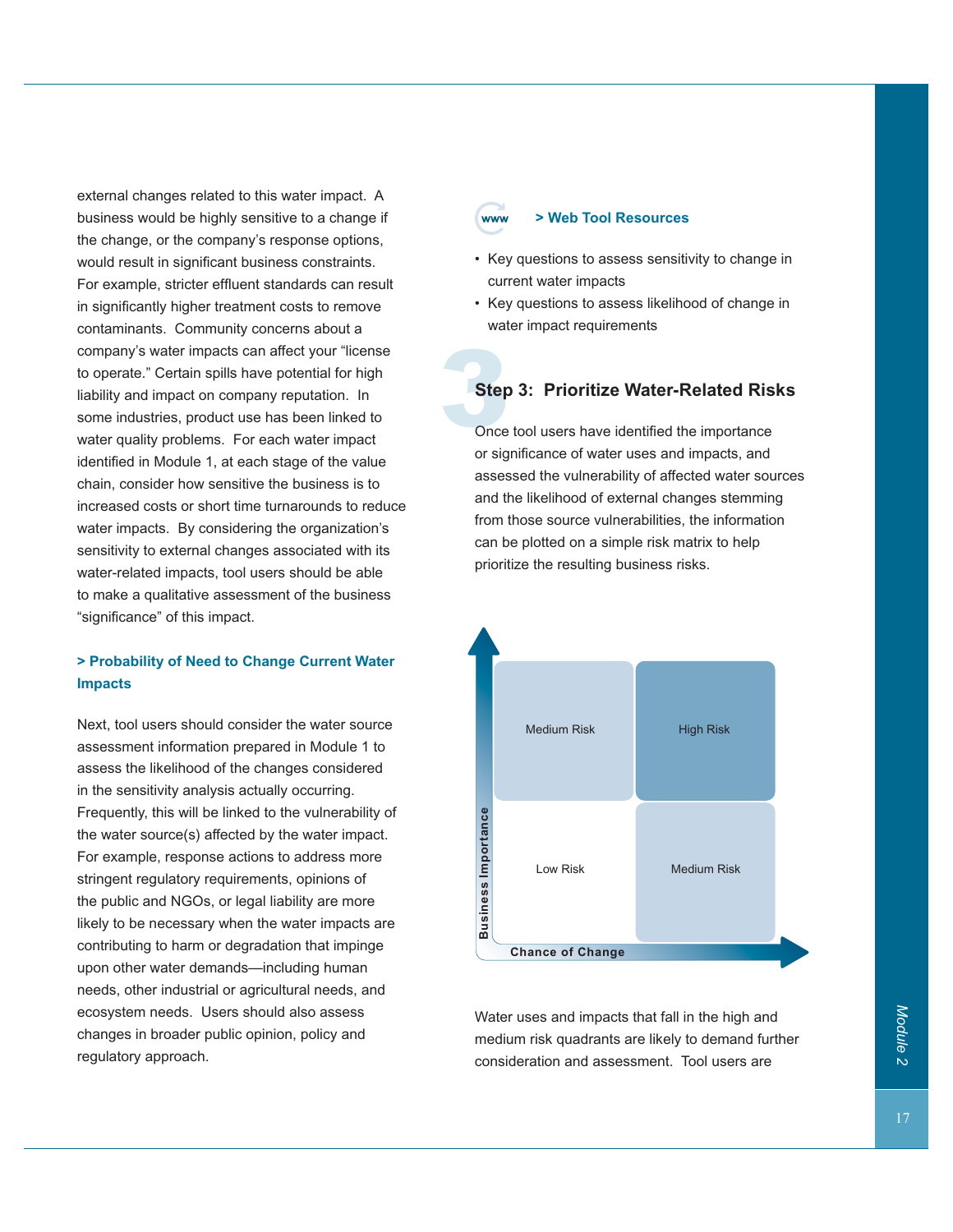encouraged to adapt the output format from Module 2 to match the risk evaluation and ranking formats used in their organization's core risk identification and management processes.

# Module 2 Outputs

Prioritized risks from Module 2 signal key areas of focus for Module 3, as tool users develop options for mitigating water-related business risks.

# **Using Source Protection Planning to Identify Source Vulnerabilities** The Coca-Cola Company

The Coca-Cola Company oversees the operation of more than a thousand beverage manufacturing plants in nearly 200 countries around the world. Water is an essential ingredient to their products. To assure a continuous supply of high quality freshwater, all facilities are expected to evaluate the reliability of water sources on which they depend.

The Coca-Cola Company has recently undertaken source protection planning, a cost-effective program to improve the safety of their water treatment systems, without increasing treatment costs. Source protection plans must include a comprehensive assessment of potential sources of contamination, strategies to protect wellheads and aquifer recharge zones, and active participation in local watershed management efforts. Each of the 25 plants located in areas of water scarcity received increased technical and financial support from the regional offices, sometimes using consulting services to assess in-depth water supply reliability. A self-assessment tool was developed to support long term planning of water use for the bottling operations as well as for their broader hydrographic basins.

To assure high quality water in production, Coca-Cola plants operate a complete multiple-barrier water treatment system using the approach on the following page.

Watershed management initiatives may reduce treatment costs by improving the quality of the water inputs at the source. Reduced microbial load and lower concentration of nutrients, which will generate less algae, limit the need for expensive treatment steps.

For example, since 1995, a Coca-Cola bottling plant in Brazil has invested more than \$2 million in partnership with the municipality and other businesses to protect the Jundiaí River watershed, the primary source of water for that community. As a result, two key sanitation projects (a new solid waste landfill and a new wastewater treatment plant) were built, dramatically improving the quality of the water reaching the reservoir. The plant, which is the largest in the Coca-Cola system, also improved water use efficiency by lowering its usage ratio from 2.9 to 1.7 liters of water per liter of beverage.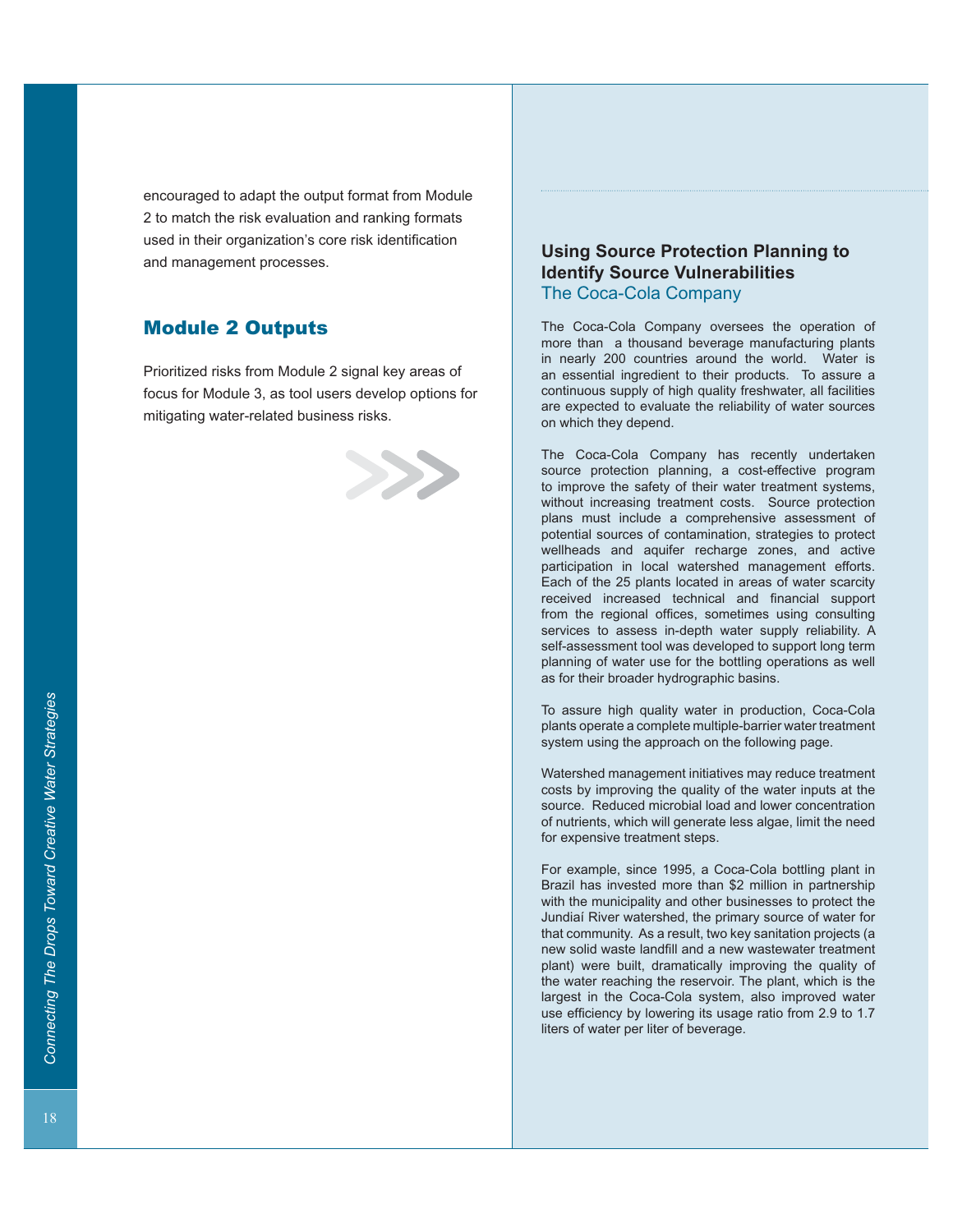# *Module 2 Case Studies*



**Coca-Cola's Multiple-Barrier Water Treatment Approach**

Educational activities focused on water conservation are also sponsored by the Jundiaí plant, including daily school visits to the new fish habitat created at the plant's wastewater treatment plant.

Coca-Cola is finding that source water protection is an effective business continuity strategy that can reduce costs, improve ecosystem health, and benefit the communities where it operates.

# **Managing Strategic Risk Through Innovative Wastewater Treatment DuPont**

DuPont operates a nylon and polyethylene manufacturing plant in Victoria, Texas along the Guadalupe River and Victoria Barge Canal. The plant, which began operation in 1951, historically relied on deep well injection as its sole wastewater discharge method. While this approach continues to be a wastewater disposal option approved by the U.S. EPA, DuPont was concerned about the business disruption that could result from increasing community concerns and potential regulatory changes that would restrict this technique in the future. To eliminate this risk, DuPont worked with experts and the local community to develop an innovative water treatment facility and wetlands water recovery system to replace DuPont's use of deep well injection.

DuPont modified production processes to recover and reuse over 250,000 pounds of material formerly lost to wastewater streams each day. Of this material, 75% is sold to customers or recycled as catalyst and raw material, and the other 25% serves as fuel and offsets natural gas use at the plant. The remaining wastewater is then treated in an on-site biological treatment facility, before being released to the newly constructed wetlands for further polishing prior to its return to the Guadalupe River.

The wetlands construction concept originated within the local Community Advisory Panel (CAP) in 1994. (CAPs are recommended and some type of formal community interaction process is required for all member facilities as part of the American Chemistry Council's Responsible Care® initiative.) Leading experts and consultants researched and developed the design for the wetland. Broad community input was sought and received through public meetings, addressing factors such as water quality, safety, aesthetic value, wildlife, and academic and community use of the habitat. Plans were also developed for a "Wetlab Education Center" at the wetlands, with nature trails and boardwalks, to conduct scientific and environmental education programs for the community.

Since the wetlands water recovery and treatment facility began operation in 1998, a variety of ecological and community benefits have emerged, including:

- The wetlands now host a variety of flora and fauna including hundreds of bird species
- More than 2.4 million gallons of recovered water are returned to the Guadalupe River each day
- Thousands of students have toured the constructed wetlands and participated in programs at the Wetlab Education Center

By building the wetlands treatment facility, DuPont found not only that the project provided needed functionality at competitive cost and reduced risk, but also that it created benefits for community education and habitat creation.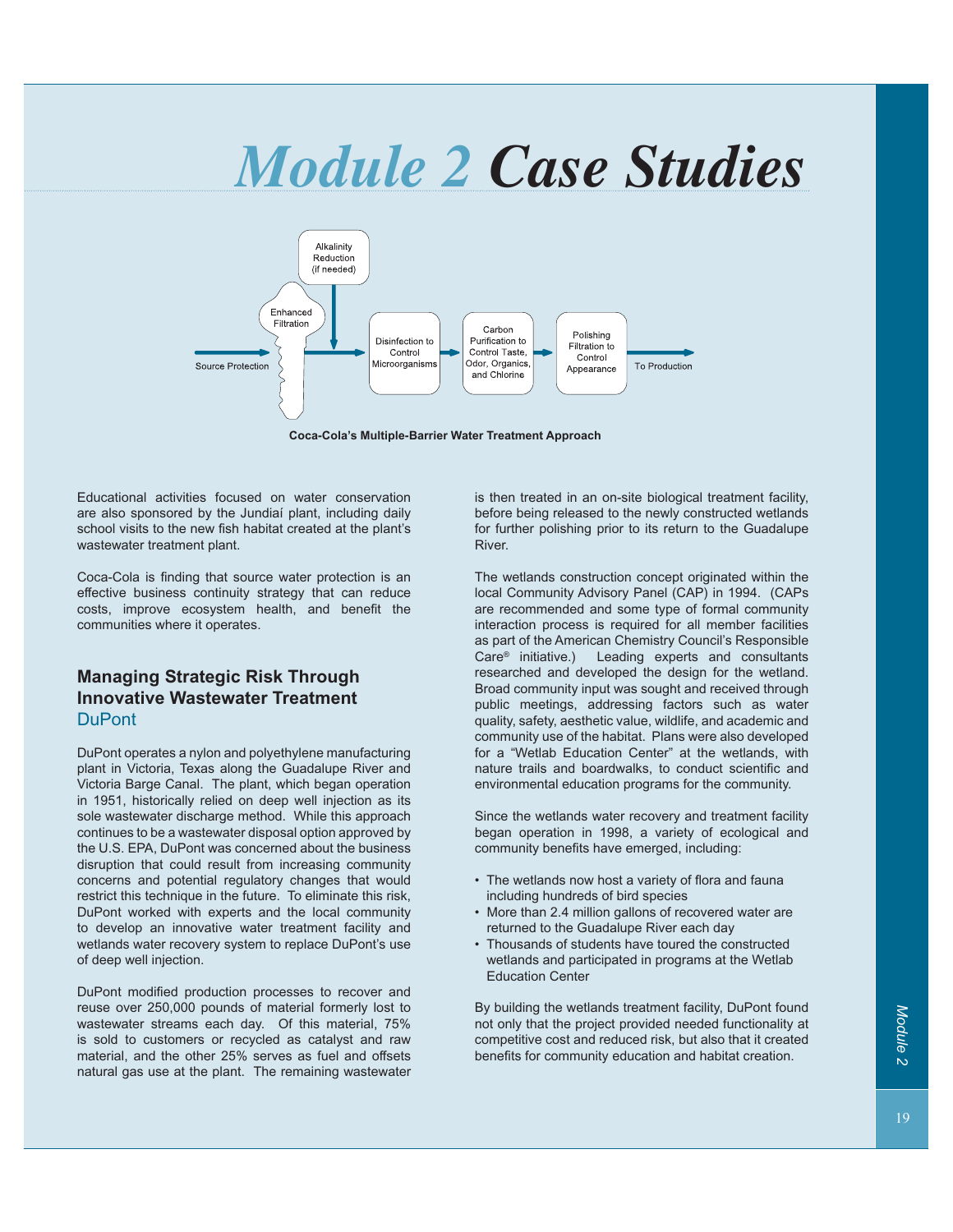**This page intentionally left blank**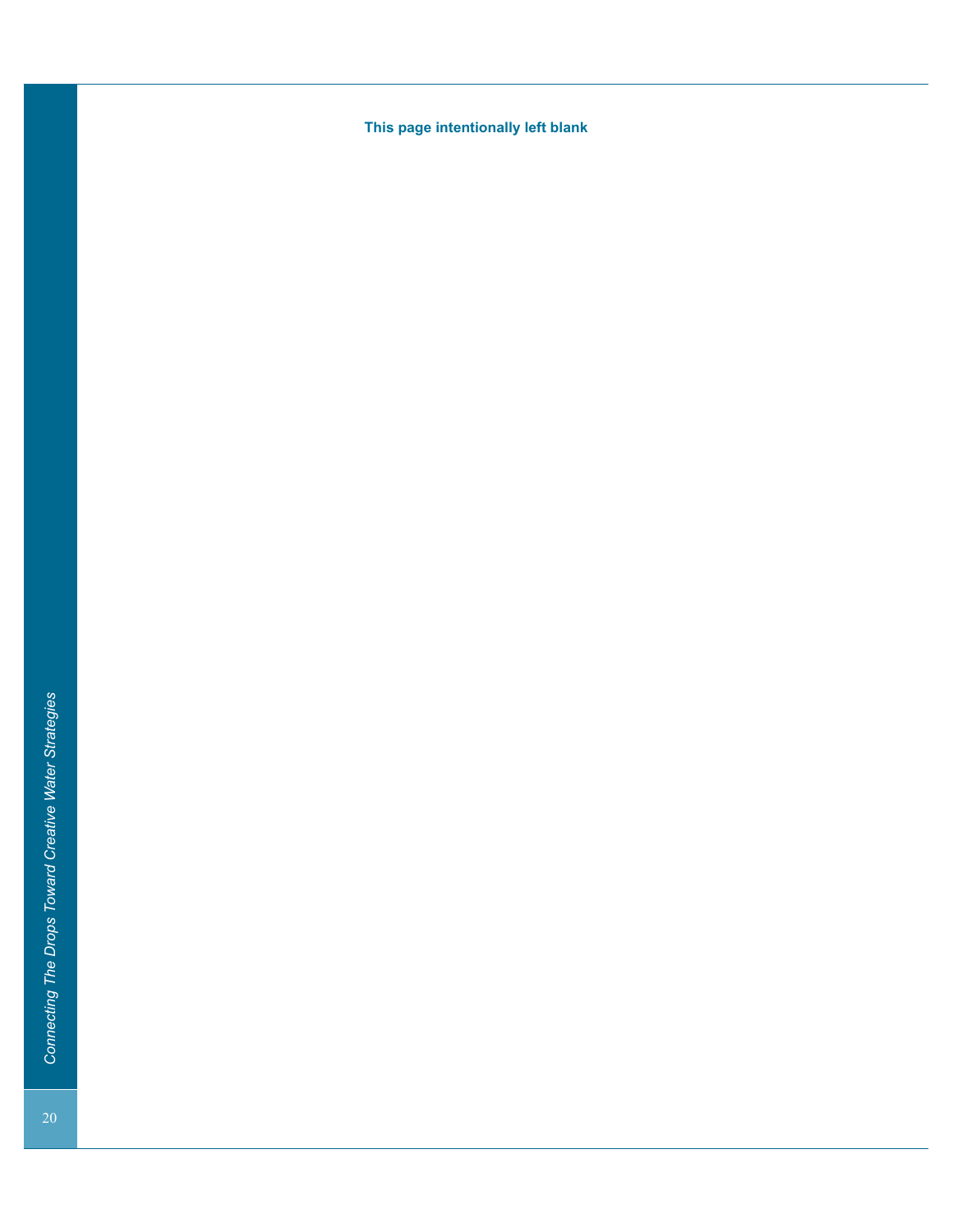# Module 3: Business Opportunity Assessment

# Module Purpose

Module 3 assists tool users to identify water-related opportunities in two main areas and to answer the following questions:

- What opportunities exist to proactively address costs and potential risks to the business associated with water use and impacts?
- What opportunities exist to create "top line" business value by addressing water challenges faced by others?

The purpose of this module is to develop a range of options for responding to the water-related risks identified in Module 2. The ideas generated in this module will be considered and evaluated as the business develops a strategic direction and a water sustainability strategy in Modules 4 and 5.

# Module Approach

Module 3 uses the *water sustainability concepts* (see page 4) as a framework for generating new ideas and opportunities to reduce "bottom line" risks and create "top line" business value. The concepts are drawn from the research of water sustainability experts and the innovative business responses to water challenges, as illustrated in the case studies in this tool. The concepts can be applied to each of the prioritized areas of risk identified in the current state assessment (Modules 1 and 2). For

*Water challenges can expand existing market opportunities and even create new ones.*

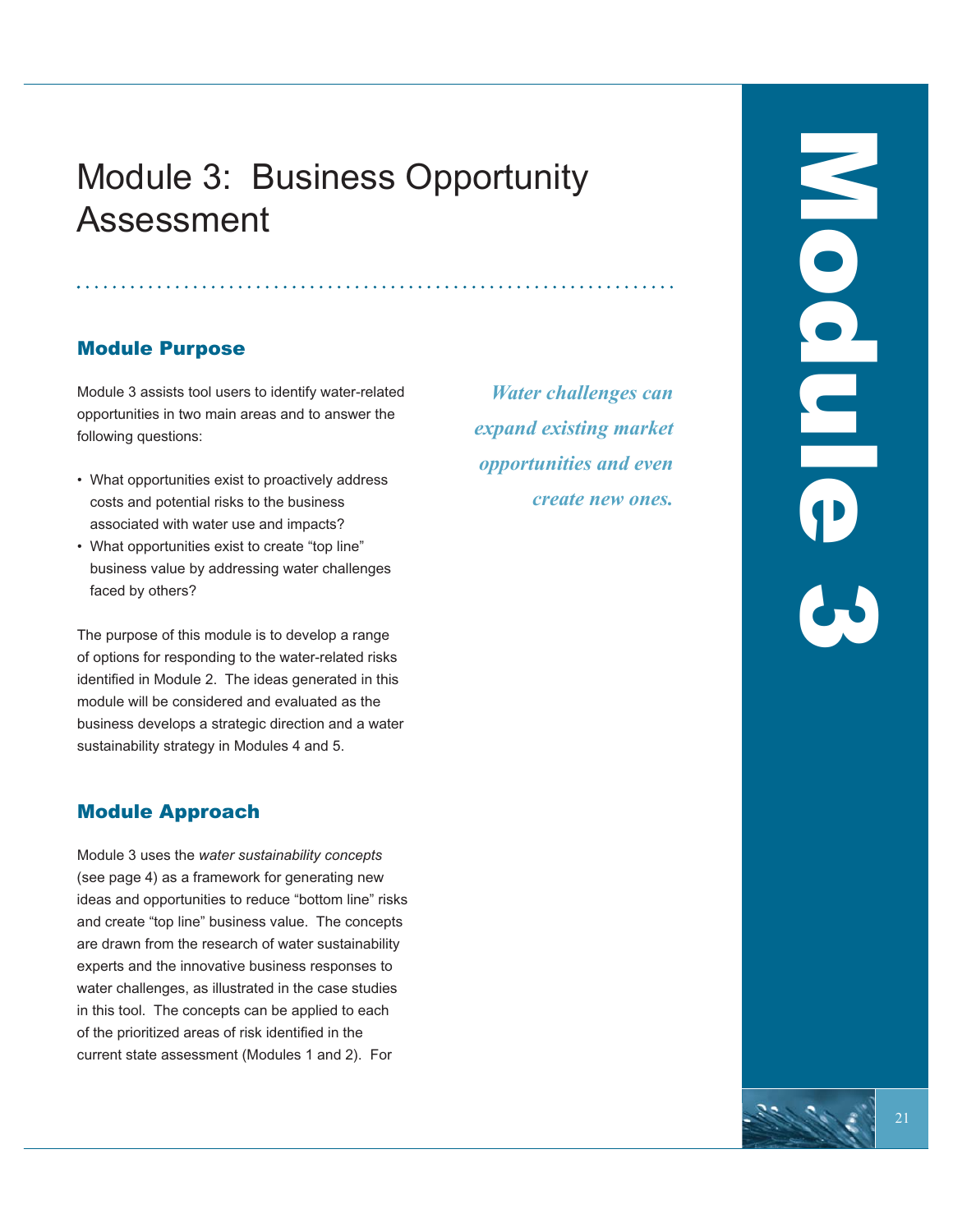$\blacksquare$ *For each water challenge identified in Module 2, companies should explore a broad range of sustainable options to reduce risk and increase water security.*

> *Water challenges also present new opportunities to use core competencies to create "top line" business value.*

example, to reduce overall use of water, a company may launch a water conservation initiative at its production facilities. Alternatively, to address water quality challenges through prevention, and engage local stakeholders, a company may invest in local watershed conservation initiatives to help ensure a safe, clean, and reliable water supply in the locality in which the company has operations. For each identified risk, there are likely to be numerous opportunities for mitigation of the risk or costs.

Other concepts can be applied to the search for business opportunities that address the global and local water challenges experienced by others. Global water challenges can expand existing market opportunities and even create new ones. This module is designed to assist companies in identifying such opportunities.

# Step<br>and **Step 1: Identify "Bottom Line" Risk and Cost Reduction Opportunities**

• What actions can the business take to reduce the prioritized water-related business risks and costs in a manner consistent with the water sustainability concepts?

During this step, tool users are encouraged to draw from a number of different sources to develop a list of potential response actions for each significant risk identified in the current state assessment (Modules 1 and 2). The water sustainability concepts should be applied to each prioritized risk. For each risk, tool users may also want to categorize response actions into areas that require: 1) using new technologies, 2) adopting new practices, and 3) using incentives to motivate change in water use culture and behavior. The user may also want to organize a team to brainstorm a range of options. Certain actions, such as installation of meters, should be considered as an initial step, if more information is needed. Many opportunities to reduce water related impacts and risks are specific to certain industry sectors, operations, and processes.<sup>1</sup> There are numerous trade publications and industry-specific resources that include information on practices, technologies, and other techniques for addressing water use and impact

www

issues. Case studies throughout this tool and on the website (www.gemi.org/ water) provide examples of innovative

opportunities to conserve, reuse, and recycle water, as well as to reduce water impacts. GEMI has also developed a guidance document to help businesses understand the ways environmental activities can add business value.2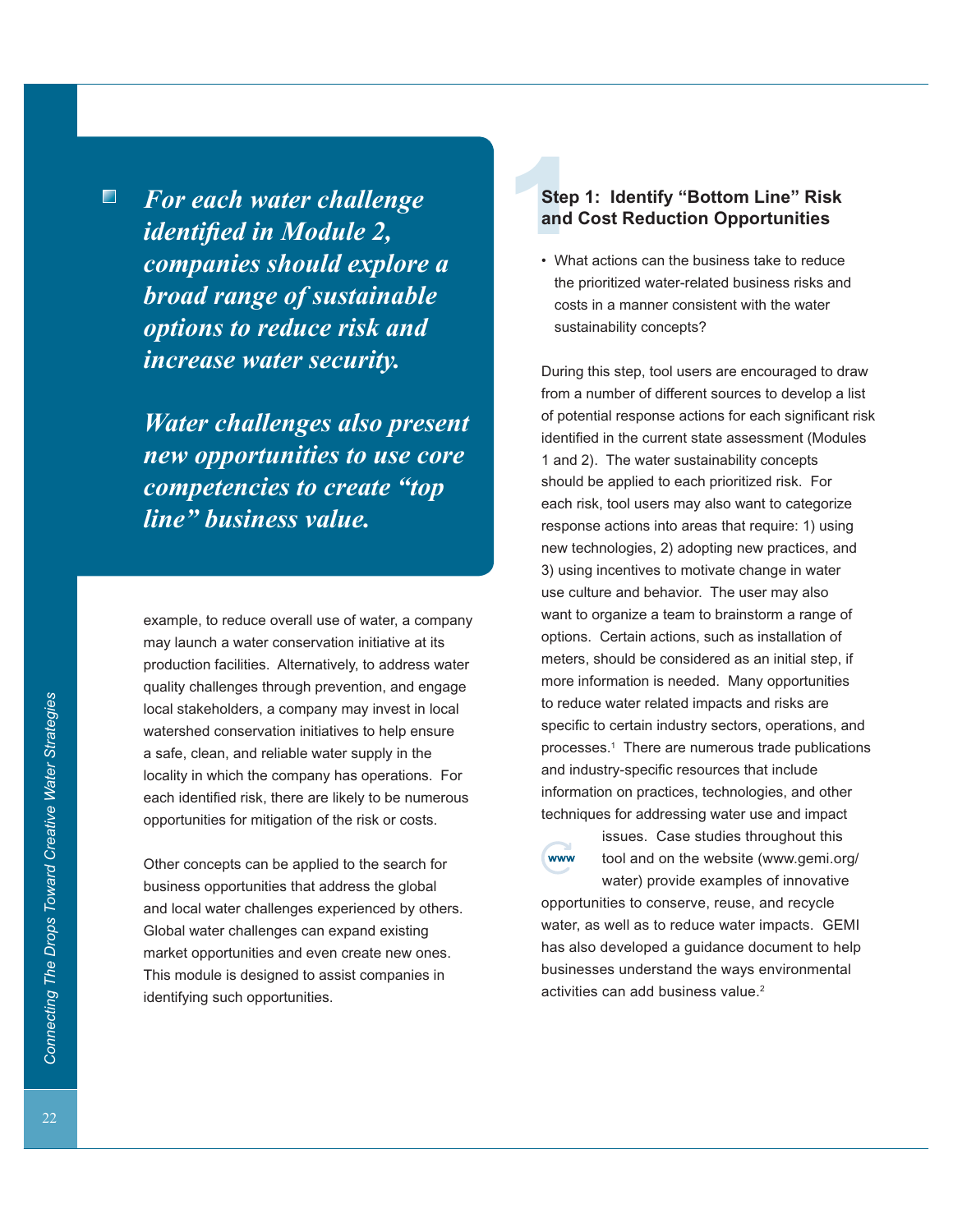# www

### **> Web Tool Resources**

- Checklists of common opportunities associated with each water sustainability concept
- Links to resources on water conservation, reuse, and recycling

# Step<br>Crea **Step 2: Identify "Top Line" Value Creating Opportunities**

- What water-related products or services can be developed that may lead to increased market opportunities and revenues?
- Are there opportunities to enhance corporate goodwill or safeguard the company's "license to operate" by addressing broader community water needs?

Step 2 is designed to help an organization identify value-creating opportunities for addressing the water-related needs experienced by others.<sup>3</sup> Depending upon the organization's core competencies, each organization may be able to identify areas in which it can create business value by addressing local and global water needs. Many companies are already developing new products and services that improve water quality. Others are developing products that use less water by consumers. Companies that follow evolving customer needs and expectations may find new market opportunities. Opportunities to provide indirect benefits can also be found through a more expansive view of a company's critical customers. Tool users should consider water-related actions that address the concerns of communities, regulators, employees, and financial markets. This approach is likely to foster creative thinking about potential business opportunities linked to water sustainability.

### www **> Web Tool Resources**

• Key questions to identify opportunities for creating "top line" benefits

# Module 3 Outputs

The options for mitigating risks and creating business value developed in Module 3 will be evaluated in the context of the strategic direction and goals established in Module 4.

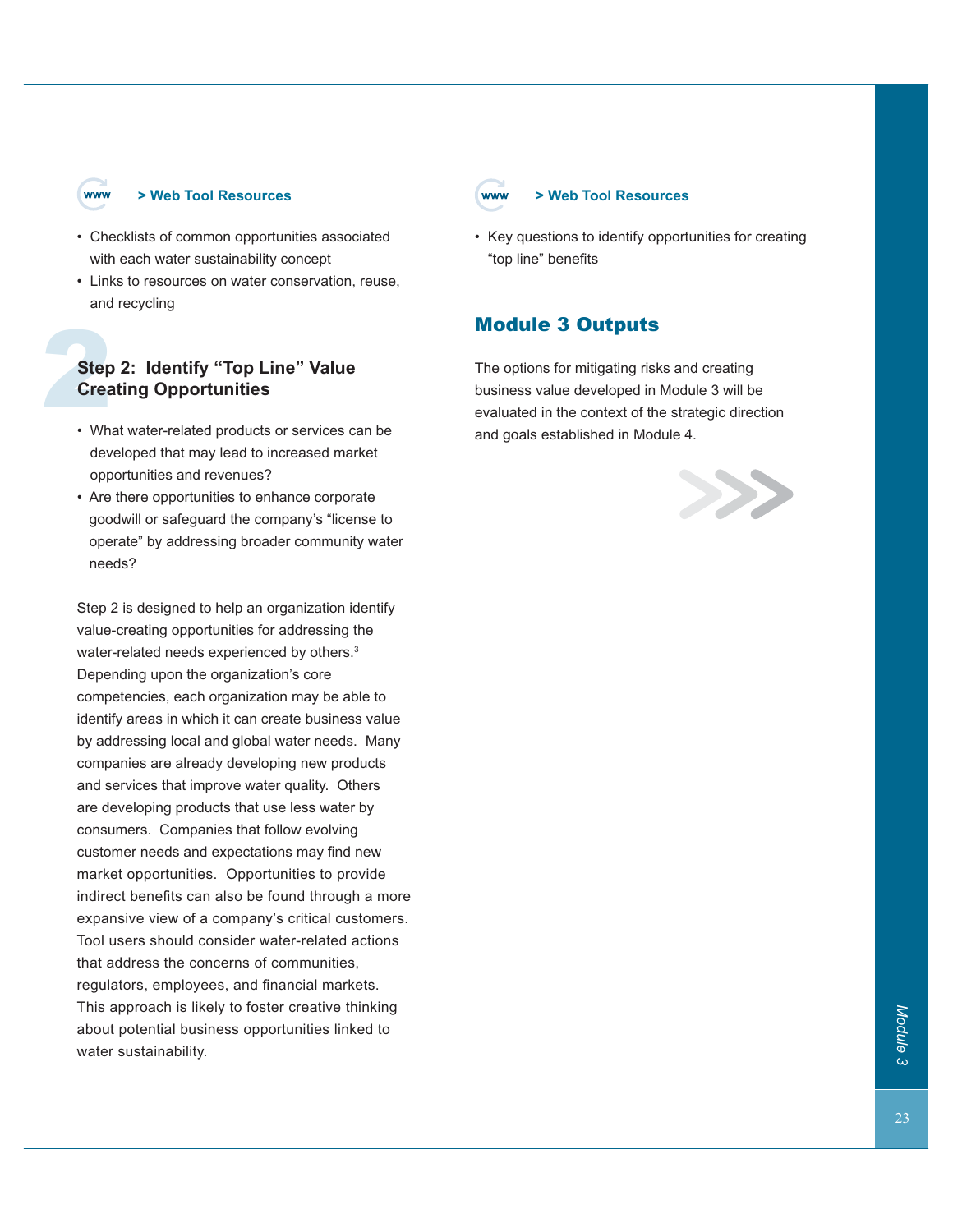# **Reducing Facility Costs with Water Reuse and Recycling** Abbott Laboratories

Ross Products, a division of Abbott Laboratories and a leading manufacturer of adult and pediatric nutritionals, including infant formula, has reduced costs and risk at several facilities by eliminating "non-value-added water use" and pursuing water reuse and recycling opportunities. At its Michigan plant, the installation of a new cooling tower enabled Ross Products to shut down three groundwater wells, reducing water use by over a million gallons per day. At other facilities, before discharge, boiler blowdown water is circulated through a heat recovery exchanger system to preheat water. Heat recovery projects save each facility over \$30,000 per year. Water from process cooling is used for irrigation and cooling tower make-up water. Recovered water systems save some Ross Products facilities over \$100,000 per year.

Ross Products' Arizona and Michigan facilities have taken creative steps to minimize potential wastewater discharge impacts to local surfacewaters from its nutritional operations. Wastewater with high biological oxygen demand (BOD) concentrations is applied to local fields used to produce straw grass for livestock feed. The recycled wastewater serves as a fertilizer while also reducing agricultural watering needs.

# **Redesigning Facility Water Use: A Watershed Management and Water Reuse Initiative** Bristol-Myers Squibb Company

Faced with a proposed expansion of a research and development campus in Hopewell, New Jersey, Bristol-Myers Squibb Company (BMS) developed a comprehensive Watershed Management Program to demonstrate corporate commitment to sustainable development principles. The Program is an integrative approach to managing water resources on-campus and downstream. The centerpiece of the Program is a water reuse initiative that will replace up to 500 gallons per day of groundwater and surfacewater with treated effluent from the on-site wastewater treatment plant. This treated water will be reused for non-potable uses, including heating, ventilation and air conditioning (HVAC) makeup water, fire protection water, and toilet flushing water.

Currently, water from on-site groundwater extraction wells and diversion of surfacewater from an on-site stormwater detention pond serves these uses.

Using a structured method for gathering information, BMS conducted a rigorous study to assess water uses in the existing facility and proposed future development. They found that internal metering at multiple points is the most helpful assessment tool to determine water use. After evaluating opportunities for wastewater reuse, they developed a conceptual design and began construction in early 2002. Using existing infrastructure in the design controlled capital costs. When the system is operational, the watershed management project will support continued expansion of the Hopewell Campus by addressing community concerns, and providing increased ecosystem benefits to the local stream, wetlands, forest and agricultural habitats.

# **Developing Services to Address Customers' Water Conservation Needs** ConAgra Foods

United Agri Products, a ConAgra Foods company, has pioneered an innovative service through its mPOWER3 subsidiary that helps to improve agricultural productivity while reducing water use and improving water quality. The Greeley, Colorado company developed applications in its suite of software and web-based tools that assist growers to enhance the efficiency and effectiveness of agricultural and irrigation resources. Farmers synchronize mPOWER3's software on their personal computers with the company's web-based systems to share and process data. This software and information management service uses databases, historical algorithms, and geographic information systems (GIS) to process data on weather, soil, hydrology, and other factors that influence crop yields. The resulting information and maps enable growers to release water to plants when they need it, and not according to predetermined schedules. The result: less irrigation water and healthier crops. mPOWER3's systems also generate information that allows growers to better target and time pesticide and fertilizer use and application. The result: less pesticide and fertilizer use, less run-off of pesticides and fertilizer to surface waters, and healthier crops.

mPOWER3 is discovering that the market for these services extends beyond growers. Irrigation authorities, local governments, and other organizations are finding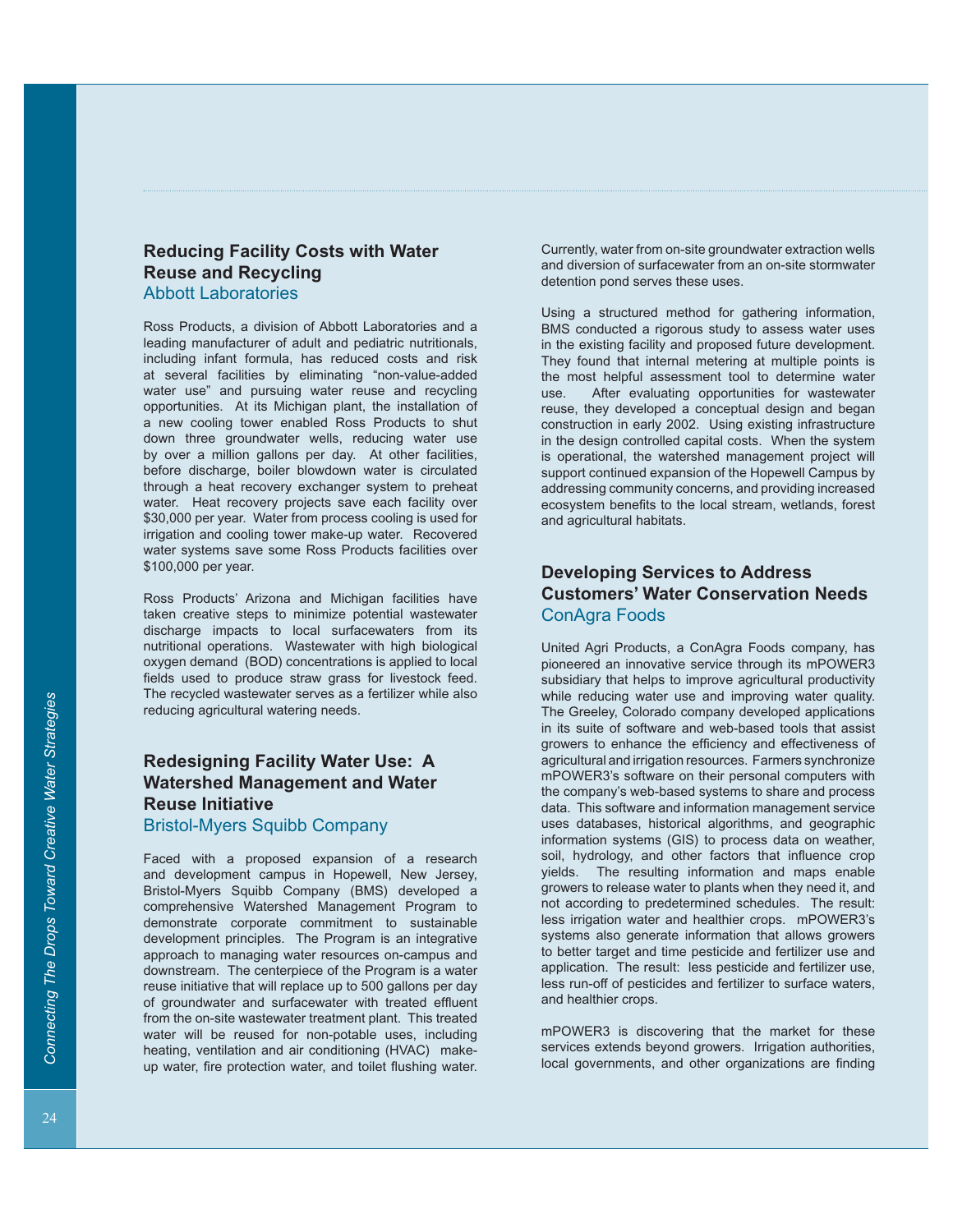# *Module 3 Case Studies*

mPOWER3's information management and aerial imagery services to be powerful tools for managing water in a more sustainable manner.

# **Using Best Management Practices to Improve Water Quality** Eastman Kodak Company

Kodak wanted to demonstrate that an innovative regulatory option to reduce silver discharges from photoprocessing facilities could achieve environmental goals more effectively and efficiently than traditional regulatory approaches, delivering cost savings and simplifying municipal pretreatment program administration.

Kodak worked with The Silver Council, the Association of Metropolitan Sewerage Agencies, the U.S. EPA, and others to develop a best management practices approach to maximizing the recovery of silver and minimizing its release to the environment by recommending specific technologies, equipment, and management practices for controlling silver discharges. In 1995, the results of this collaboration produced the Code of Management Practice (CMP) for Silver Dischargers. Pollution prevention recommendations for facilities to minimize wastes and conserve water were also a key part of the CMP.

Both customers and regulatory authorities have experienced the benefits of the CMP. Municipalities can now implement the CMP as a legally authorized and fully enforceable element of their industrial wastewater pretreatment program, or as a voluntary program. Either approach provides a cost-effective alternative to traditional numerical discharge limits for silver and results in consistent and significantly improved silver recovery. The photographic industry's customers now have cost-saving tools for recycling a non-renewable natural resource (silver), conserving water, and ensuring environmental protection.

# **Building on Core Competencies to Expand Markets**

# Johnson Controls, Inc.

Johnson Controls is a leading manufacturer of automotive parts and a global leader in integrated facility management services and building controls systems. One of the company's goals is to provide energy efficient building systems and operations, designed explicitly to help customers conserve energy and protect the environment.

As part of their efforts to provide integrated, energy efficient systems in large commercial buildings, Johnson Controls develops Water Management Programs to reduce facility water use and provide cost savings. For example, a simple program of enhancing plumbing technology and metering water-cooled mechanical equipment at the Johnson City Medical Center in Tennessee reduced water usage by 22% and produced substantial annual cost savings. By adding water management as a new facility service, Johnson Controls has been able to create new markets, build top-line value, and offer a full scope of facility solutions. Johnson Controls has found that the cost savings from proposed water conservation measures often provide the additional funds needed to achieve paybacks from energy efficiency upgrades in a reasonable period.

The company is also expanding markets by promoting the construction of "green buildings" that include efficient water systems. They have participated in the U.S. Green Building Council's program, "Leadership in Environmental Energy and Design (LEED)," a building rating system that evaluates environmental performance from a "whole building" perspective, including impacts on local water resources. Johnson Controls, along with several partners, has developed a new initiative, Buildings for a Livable Future™. The initiative is designed to increase awareness of the positive impact that green buildings have on the natural environment, on providing healthier indoor environments, and on a company's bottom line. The company offers seminars on the topic across the nation.

Johnson Controls has also increased awareness of "green building" by constructing the Brengel Technology Center, the first LEED-certified building in the nation, next door to the company headquarters in Milwaukee, Wisconsin. The Center uses rainwater recovery, metering, and other innovative technology to reduce water use and discharge.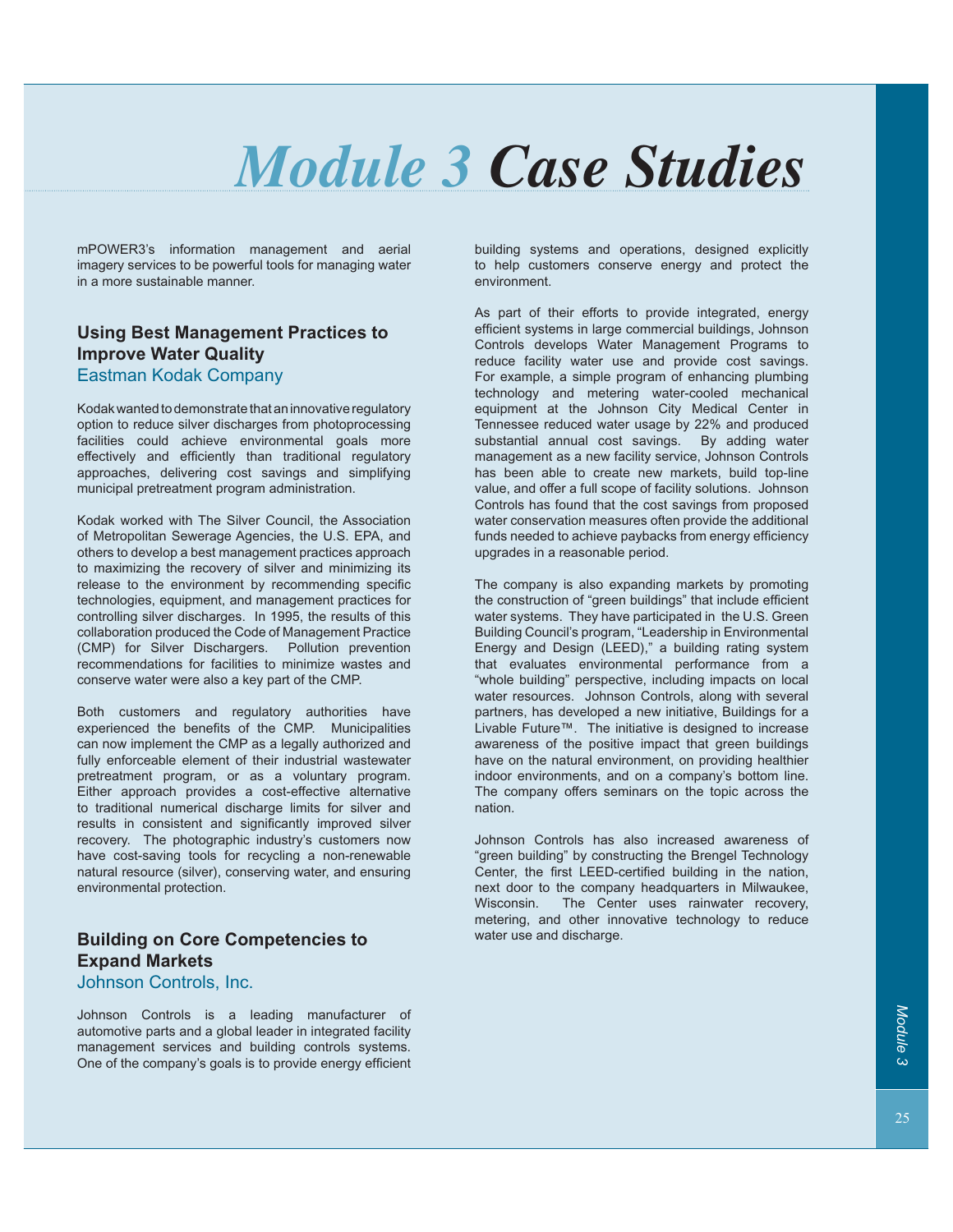# *‹ Module 3 Case Studies*

# **Cutting Costs by Recycling Materials from the Water Waste Stream** Olin Corporation

Olin Corporation has been continuously pursuing opportunities to meet one of their sustainability goals: reducing the amount of waste generated by their facilities. They have found that waste reduction activities can also result in increased revenues to the company and improved relationships with critical customers. Olin's Chlor Alkali plant in Niagara Falls, NY, recently received the New York State Governor's Award for Pollution Prevention for an innovative project that eliminated the daily discharge of 16,500 gallons of wastewater to the City of Niagara Falls' sewage treatment facility and that captures former waste materials for reuse in the company's manufacturing processes. The new recycling system, which has been successfully operating since January 2000, eliminated the discharge of a waste stream and cut costs by using recycled materials to help make saleable products, such as liquid bleach and hydrochloric acid.

# **Finding Solutions to Watershed Issues Through Effective Cooperation with Stakeholders** Southern Company

Southern Company is one of the largest electricity producers in the U.S., with more than 34,000 megawatts of electric generating capacity across the Southeast. The region's population has exploded by 63% since 1970, and is projected to almost double by 2015. This growth has placed significant pressures on the availability and quality of regional water resources. Southern Company subsidiaries rely on water in the production of power in its hydroelectric projects. Coal, gas, oil, and nuclear plants also require large quantities of water for cooling and other purposes. In light of the increasing pressures, Southern Company recognized the importance of working cooperatively in the region to balance and meet competing demands for freshwater resources.

Southern Company is in the process of applying to the Federal Energy Regulatory Commission (FERC) for new operating licenses for its hydroelectric projects on the Chattahoochee River. The river supports a wide diversity of uses, including other industries, recreation, municipal water treatment, and ecosystem functions. Southern Company is faced with the challenge of reaching agreement among river stakeholders on project operations that will allow the company to continue providing affordable and reliable energy to the growing region, while meeting the shared water needs of the community and the ecosystem. Southern Company has found that paying close attention to the interests of stakeholders and addressing resource agency issues can result in successful outcomes for the company and the community.

Because of the company's attention to building relationships with key stakeholders, Endangered Species Act consultations with federal agencies resulted in a positive outcome. In addition, an agreement was reached with a major property owner to protect river tributaries and local NGOs agreed to a process to monitor water quality outside the relicensing proceedings.

Southern Company has learned that solving water problems cooperatively requires building trust among the parties and following a number of simple guidelines:

- Establish clear ground rules and boundaries early in the process. Be prepared to be flexible, but stick to established guidelines. The regulatory framework often provides guidance, but it requires strong company discipline to contain the scope of the process to the relevant issues.
- Do your internal homework by clarifying company goals, strategy and decision-making authority; and understanding the full range of facility issues.
- Do your external homework by understanding interests and communicating clearly with stakeholders and regulators.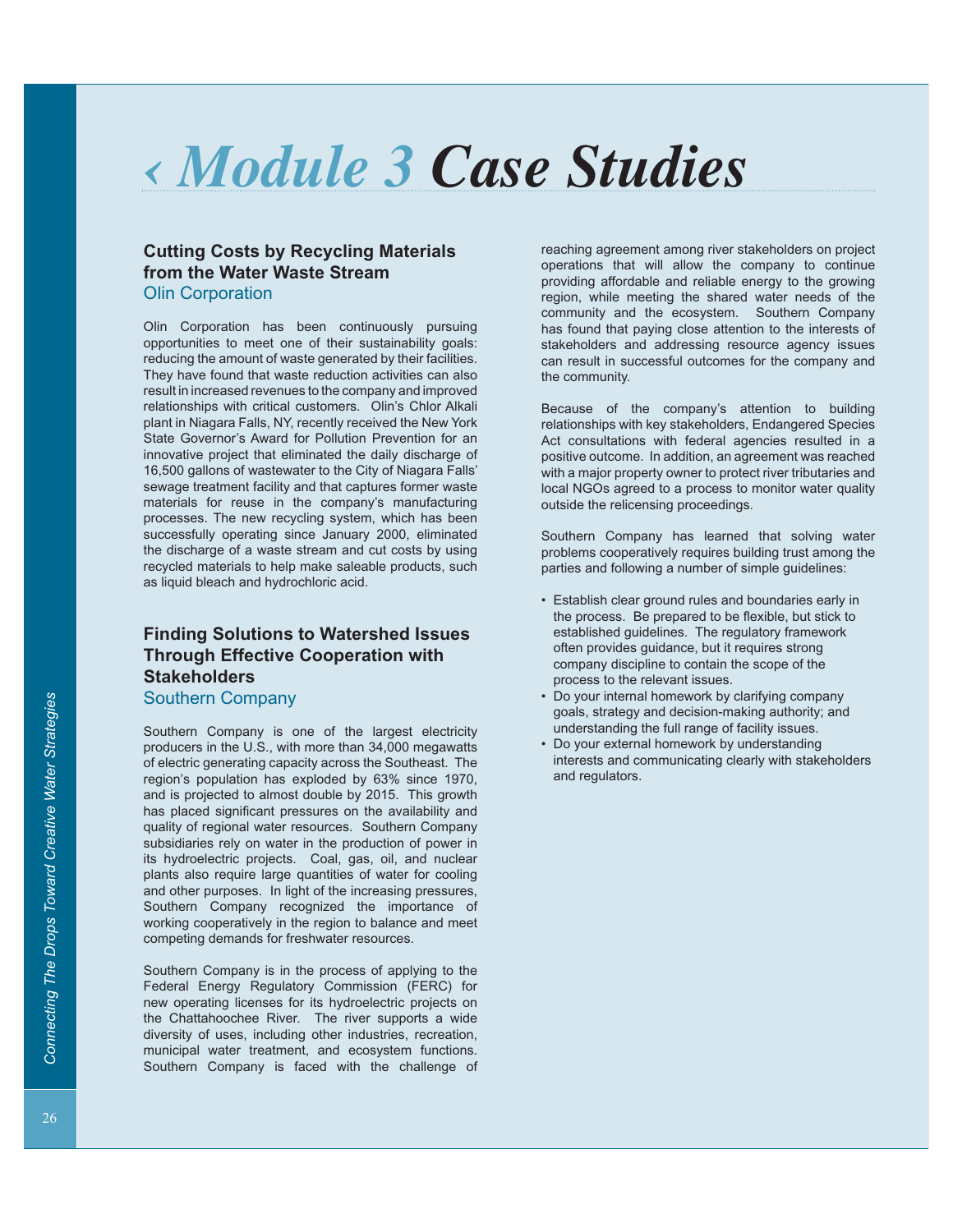# Module 4: Strategic Direction and Goal Setting

# Module Purpose

Based on an evaluation of the potential waterrelated risks and opportunities, the tool user must decide if there is a sufficient business case for engaging the organization in the development of a water sustainability strategy. This preliminary assessment necessitates some consideration of organizational factors, such as the business mission and policies, current goals and priorities, and organizational receptivity to addressing water sustainability issues and risks. Using information on risks and opportunities identified in Modules 2 and 3, Module 4 assists tool users to establish the business case and a general direction for pursuing a water sustainability strategy. Module 4 helps tool users to answer the following questions:

- What business case exists for pursuing a water sustainability strategy?
- What are the company's goals related to water sustainability?
- How can the organization be best engaged in pursuing a water sustainability strategy?

**The benefits of addressing** *water-related challenges, such as reduced risk, enhanced competitiveness, and improved relationships, become more salient in making the business case when they relate to important business priorities or critical customers' expectations.*

**Module 19** NODODOD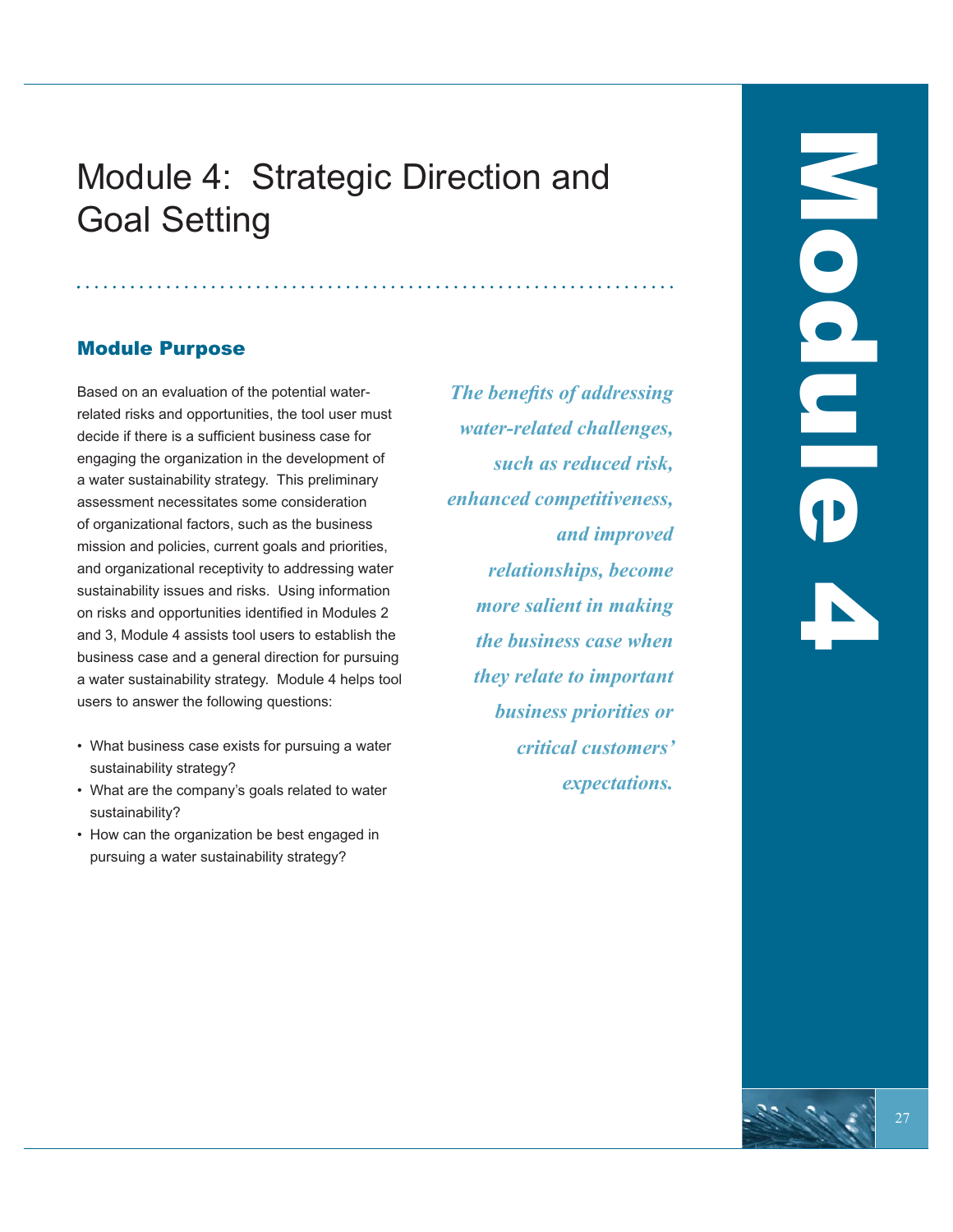# Module Approach

# Step<br>Busi<br>Sust **Step 1: Assess the Strength of the Business Case for Pursuing a Water Sustainability Strategy**

Assessing the business case typically involves comparing the *cost of action* to address an opportunity or risk with the *benefits derived from taking action*. If the value of pursuing an action is greater than the costs associated with the action (adjusting future costs and benefits with a time discount rate), then there is likely a business case for doing so—a positive net present value (NPV). This NPV approach applies whether one is determining the business case for upgrading a wastewater treatment facility or assessing the business case for establishing a cross-functional committee to develop a company water strategy.

The challenge often lies, however, in determining the cost and benefits of taking action. While the organizational costs of taking action are often relatively straightforward to estimate, the benefitsor avoided costs of inaction-can be more difficult to quantify due to future uncertainty. Estimating the value of less tangible benefits, such as reduced risk and improved relationships with critical customers, can be particularly difficult.<sup>1</sup> Some companies have developed or adapted "total cost assessment" or probabilistic risk assessment tools to support their efforts to determine costs and benefits. Nonetheless, business managers are accustomed to making decisions that involve weighing difficultto-quantify costs and benefits.

Yet the common toolbox of valuation and decisionmaking tools, such as NPV, can lead companies to underestimate the value of decisions and

investments that create options for future action. Recent research has highlighted the difficulty of selecting appropriate discount rates for comparing short-term costs and longer-term benefits of environmental investments.2 New tools, however, are emerging to assist business managers in making investment decisions amidst significant uncertainty about the future. The concept of "real options" adapts financial options tools to the evaluation of a business' opportunities.<sup>3</sup> Incorporating the value of future "options"—such as secured access to sufficient quantities of clean freshwater at an affordable price—into corporate decision-making can significantly improve the financial attractiveness of strategic investments. Steps that expand, or keep open, future options for a company often create value. For example, a company's investment in watershed protection could contribute to a valuable future "option" for its facility to expand production capacity in the future by alleviating local water quality pressures.

Even when the benefits of pursuing an action outweigh the costs (e.g., a positive NPV exists), the activity may not compete effectively for limited organizational investment resources and attention. Some water sustainability projects may be too small to easily attract management interest, or they may have a lower return on investment than other projects under consideration. To the extent that investments in water sustainability initiatives can reduce costs, increase competitiveness, safeguard the business' "license to operate," and remove potential constraints to future growth, these benefits are likely to resonate with company leadership. The benefits of addressing water-related challenges, such as reduced risk, enhanced competitiveness, and improved relationships, become more salient in making the business case when they relate to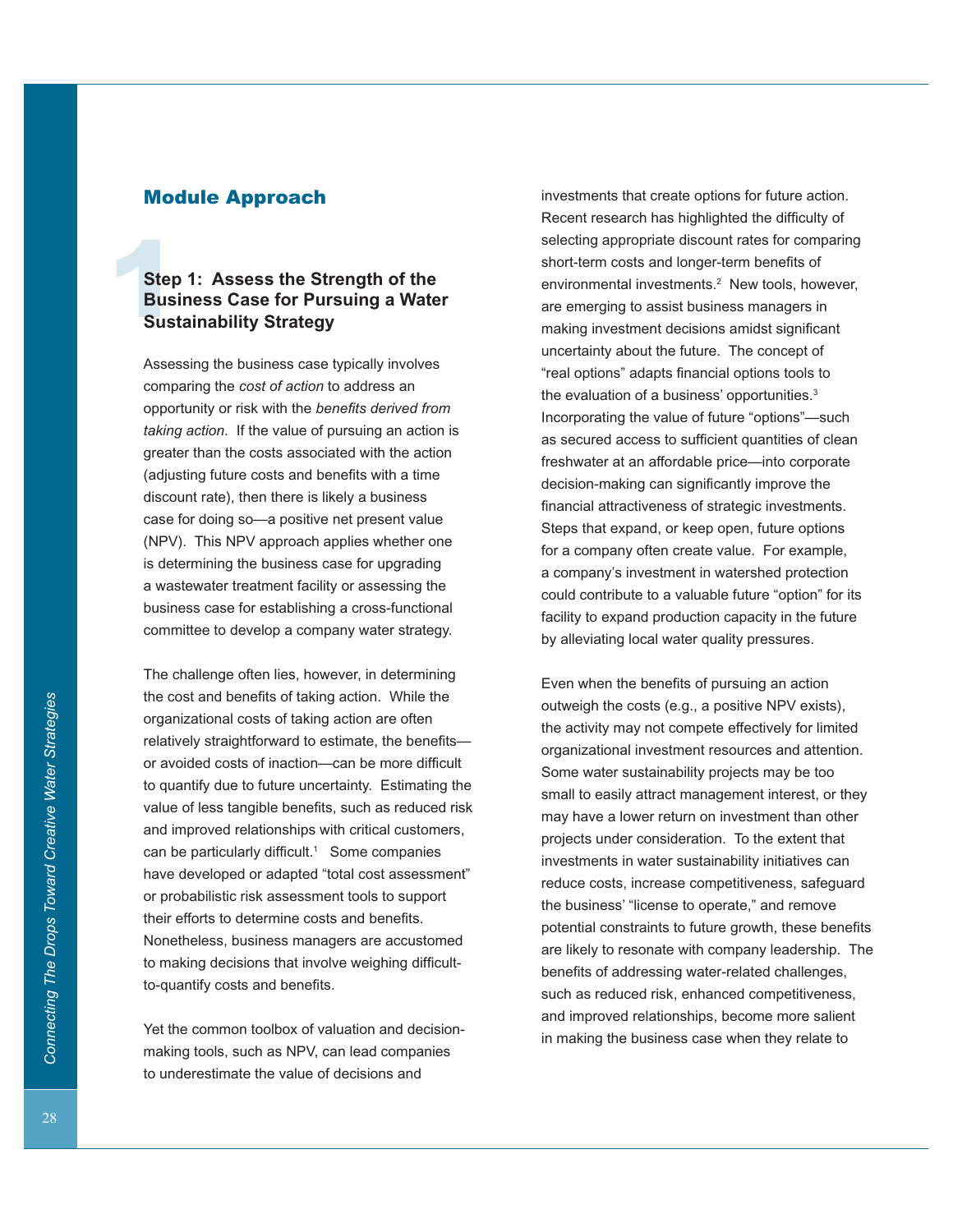important business priorities or critical customers' expectations.

### **> Web Tool Resources**

www

- References and links to information on total cost assessment, options valuation, and making the business case for environmental initiatives
- Key questions to identify organizational priorities and customer expectations

# Step<br>Wate **Step 2: Identify the Organization's Water-Related Goals**

Most companies have three explicit or implicit core goals related to water: comply with all applicable regulatory requirements; assure continued access to sufficient supplies of clean freshwater at an affordable price to meet the company's needs; and maintain "license to operate" through attentiveness to community needs and concerns.

Some companies see value in pursuing additional water goals to mitigate potential long-term risks, to address the expectations of critical customers, or to support certain sustainability commitments. Tool users should seek to understand the organization's explicit and implicit goals related to water and sustainability. Through their environmental management systems, many companies have developed vision statements, policies, and goals stating their commitment to environmental performance and, sometimes, sustainability. These may include specific goals addressing water security, water use, and water impacts. If not, they may provide insight into implicit water goals. For example, "working with communities in which the company operates to address their environmental concerns" may be a commitment that implies certain goals or focus areas related to water.

# Common Business Water Goals

• Comply with applicable regulatory requirements

 $\blacksquare$ 

- Assure continued access to sufficient supplies of clean freshwater at an affordable price
- Maintain "license to operate" through attentiveness to community needs and concerns

For businesses that pursue a coordinated water strategy, there may be value in engaging multiple levels of the business—facility, business unit, corporate—as well as critical customers and interested members of the community, in establishing clear water-related goals and targets.

# Step<br>Eng **Step 3: Set Strategic Direction to Engage the Organization**

Determining *whether* to engage a business in pursuing a water strategy depends on the strength of the business case. The strength of the business case will largely depend on the importance and magnitude of opportunities and risks facing the business (identified in Modules 2 and 3). Determining *how* to best engage a business in pursuing a water strategy depends on three key factors: the organization's culture, the organization's existing strategy and planning infrastructure, and employees' perceptions of water resources, opportunities, and risks.

# **> Fitting the Strategy Approach to the Organization**

Strategies are typically designed to ensure coordinated action to achieve a desired goal. For some companies, particularly those with a weak or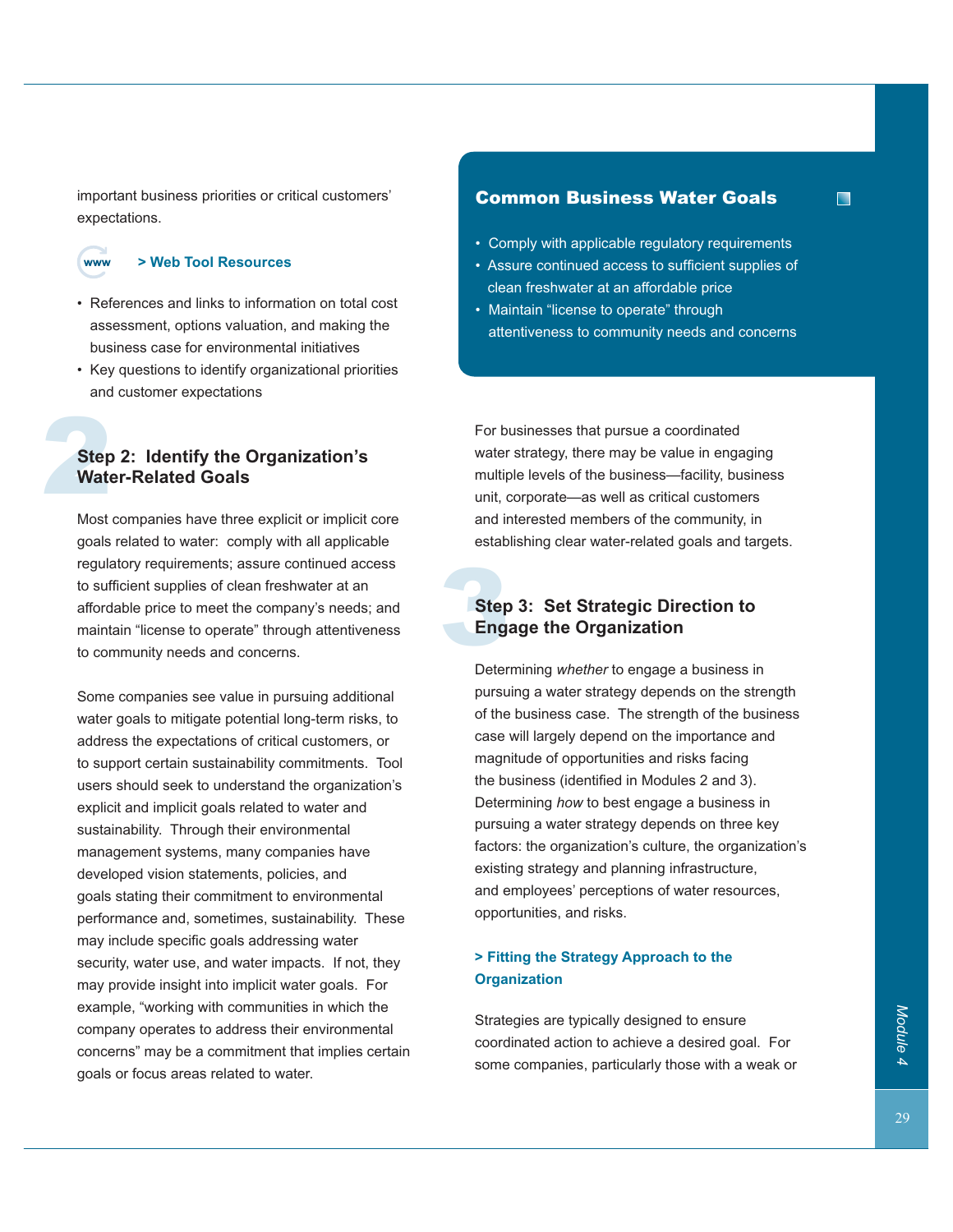narrowly focused business case, a water strategy may concentrate on specific opportunities or risks. Such a strategy might not engage many functions in the organization and not establish many waterfocused activities, such as creation of a water task force. For other companies, the business case may be sufficient to engage the organization in a broad-based effort to pursue a coordinated water strategy. Such an approach would ideally involve multiple business functions to ensure that the water strategy and goals are effectively integrated into existing business processes. The approach that fits best will vary from company to company, and it may change over time. Module 5 provides guidance to ensure that whatever approach is selected contains a continual improvement framework for identifying emerging opportunities and risks that may alter the business case in the future.

## **> Identifying Whom to Engage**

Tool users should identify key people and business functions within the organization to approach regarding the business case for pursuing a water strategy. Most tool users are probably well aware of their business' organizational culture and strategy, planning, and decision-making processes. From this understanding, one can identify who within the organization needs to be aware of the business case for pursuing a water strategy. There may be other personnel or functions within the business that may be affected by a key water opportunity or risk. For example, opportunities to develop partnerships with community-based water organizations may be of significant interest to senior business managers and external affairs staff.

### **> Building Organizational Interest**

In many organizations, business personnel are accustomed to thinking about water resources as a

"limitless frontier," without constraints or significant direct or indirect costs associated with water use. Other businesses may not be accustomed to thinking about potential risks associated with the final disposition of the company's products. In such cases, it may take substantial time and effort to change the organization's perceptions of water from "limitless frontier" to "valued resource and potential business opportunity." Several tips for raising organizational water awareness include:

- Measure water use and post results
- Charge departments or product cost centers for water use and treatment costs instead of including them in facility overhead
- Include water-related costs in project and product investment decisions
- Solicit employee suggestions for water conservation and recognize successes

### www **> Web Tool Resources**

- Key questions to identify whom to engage in the organization
- Additional tips for raising organizational water awareness are included in the matrix tool under Module 5

# Module 4 Outputs

Assuming a sufficient business case has been established, Module 4 assists tool users to identify the organization's water-related goals, as well as a strategic approach for engaging the organization in developing a water strategy.

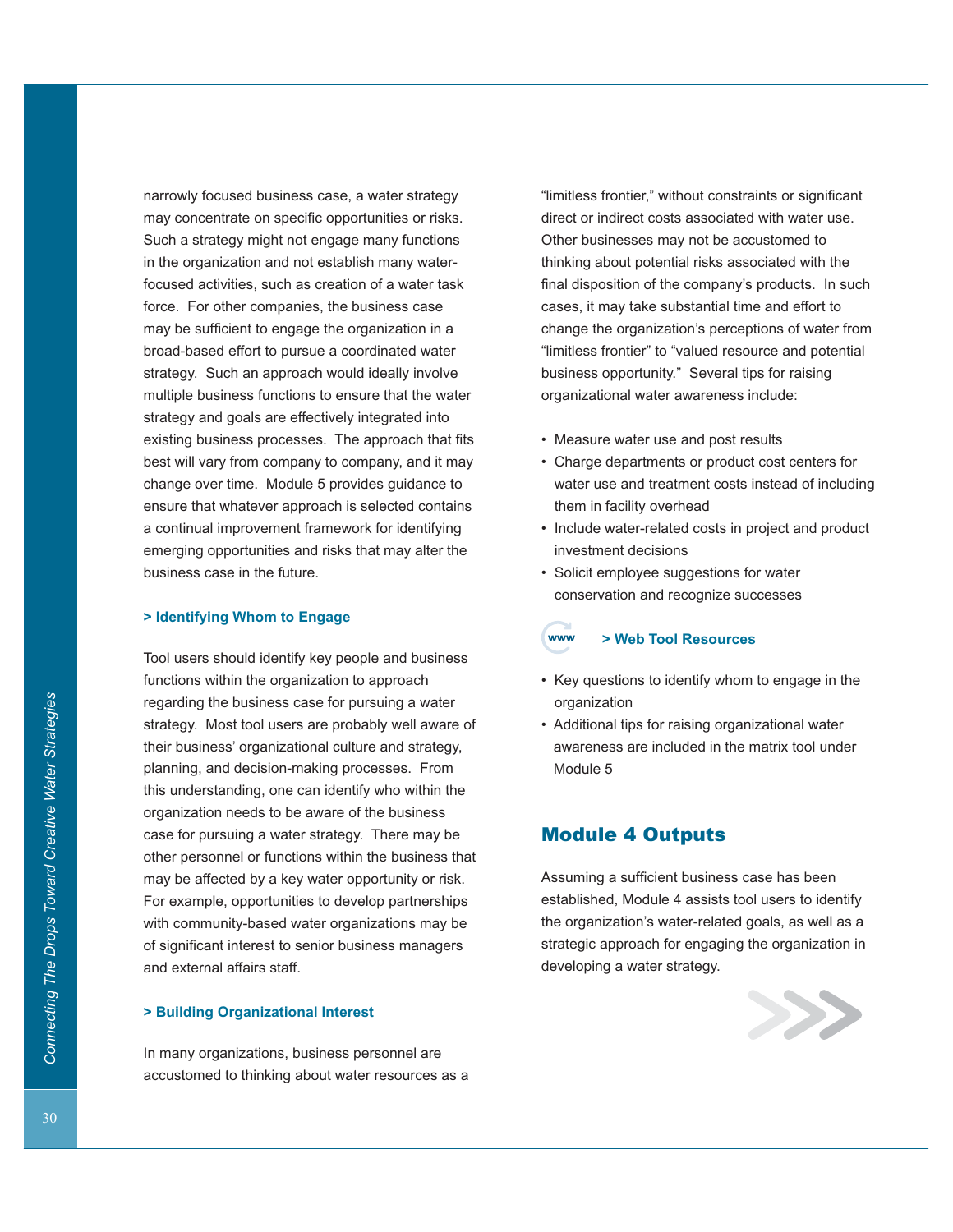# *Module 4 Case Studies*

# **Using Performance Goals to Focus Organizational Attention to Water Sustainability**

## Georgia-Pacific Corporation

Georgia-Pacific (G-P) is one of the world's leading manufacturers and distributors of pulp and paper and building products. Paper mills use a significant amount of water in their operations and their wastewater discharges can impact water quality. Manufacturing packaging materials and thermosetting resins had the potential to save money by recycling or reusing wastewater. In 1994, in order to support G-P management's recognition that strong environmental and safety performance is vital to strong financial performance, the company established clear environmental performance goals in all the environmental media. By setting environmental performance as a top and measurable priority, the CEO led the company on a path toward environmental leadership.

G-P's 1994 Environmental and Safety Report established nearly 60 goals, with associated performance measures, to track environmental progress in each of the categories. The five water pollution prevention goals included:

- Beneficially reuse process wastewater or become closed loop at all G-P chemical plants by 1998.
- Beneficially reuse process wastewater or become closed loop at all G-P packaging plants by 2000.
- Reduce, through waste treatment plant upgrades, total suspended solids (TSS) per ton of product 25% by 1998 and biochemical oxygen demand (BOD) per ton of product 15% from pulp and paper mills by 1998, using 1993 as a base year.
- Measure the impact of color discharges from each major pulp and paper mill to the receiving water body using a delta system, with 1995 as a baseline. Apply Best Management Practices (BMPs) to develop siteby-site cumulative color delta reduction targets to be achieved by 1998.
- Complete underground storage tank upgrades or removals by 1998.

In 2000, after making significant progress toward meeting these goals, G-P developed, with input from employees, new performance measures to track continuous improvement of corporate-wide and individual business unit performance. The measures are designed to help employees, shareholders, communities, and others better understand and evaluate environmental performance. For example, water use is now measured in terms that are more directly integrated into the business bottom line, such as gallons per ton of product produced. These measurements provide incentives for individual business units to reduce costs associated with water use and discharge. In addition to the measurable improvements to performance since 1994, G-P has found that the principles and goals have helped build a new culture among G-P employees. Using the goals and the performance measures established in 1994, environmental protection and safety awareness have moved beyond being special programs and have become a way of life throughout the company.

# **Engaging Corporate-Level Support for Plant-Level Water Initiatives** Intel Corporation

Intel operates semiconductor fabrication and assembly/ test facilities in seven countries around the world. Water is a primary production input used to clean silicon wafers during fabrication and packaging. Because of the sensitive nature of these processes, ultra pure water must be used. Several of Intel's plants operate in locations where water resources are limited, such as Chandler, AZ; Albuquerque, NM; Hudson, MA; and Israel.

Because the company operates water-intensive manufacturing plants, it has had to share limited resources with competing water needs in the local community, such as municipal drinking water and sanitation, ecosystem protection, agricultural production, and other industrial uses. Historically, Intel has responded to the community challenges at the plant level in different ways, reflecting local concerns and conditions. For example:

- In Albuquerque, NM, Intel used an integrated water management system to increase water purification efficiency and to improve water reuse. The site has offset over 50% of its freshwater needs through water reuse.
- In Chandler, AZ, Intel sends treated process water to an off-site, city-maintained treatment plant that further treats the water to drinking water standards before reinjecting nearly 1.5 million gallons per day to recharge the underground aquifer.
- In Hudson, MA, a state-of-the-art water management facility allowed Intel to boost production by more than 50% without increasing current levels of discharge to the local treatment plant.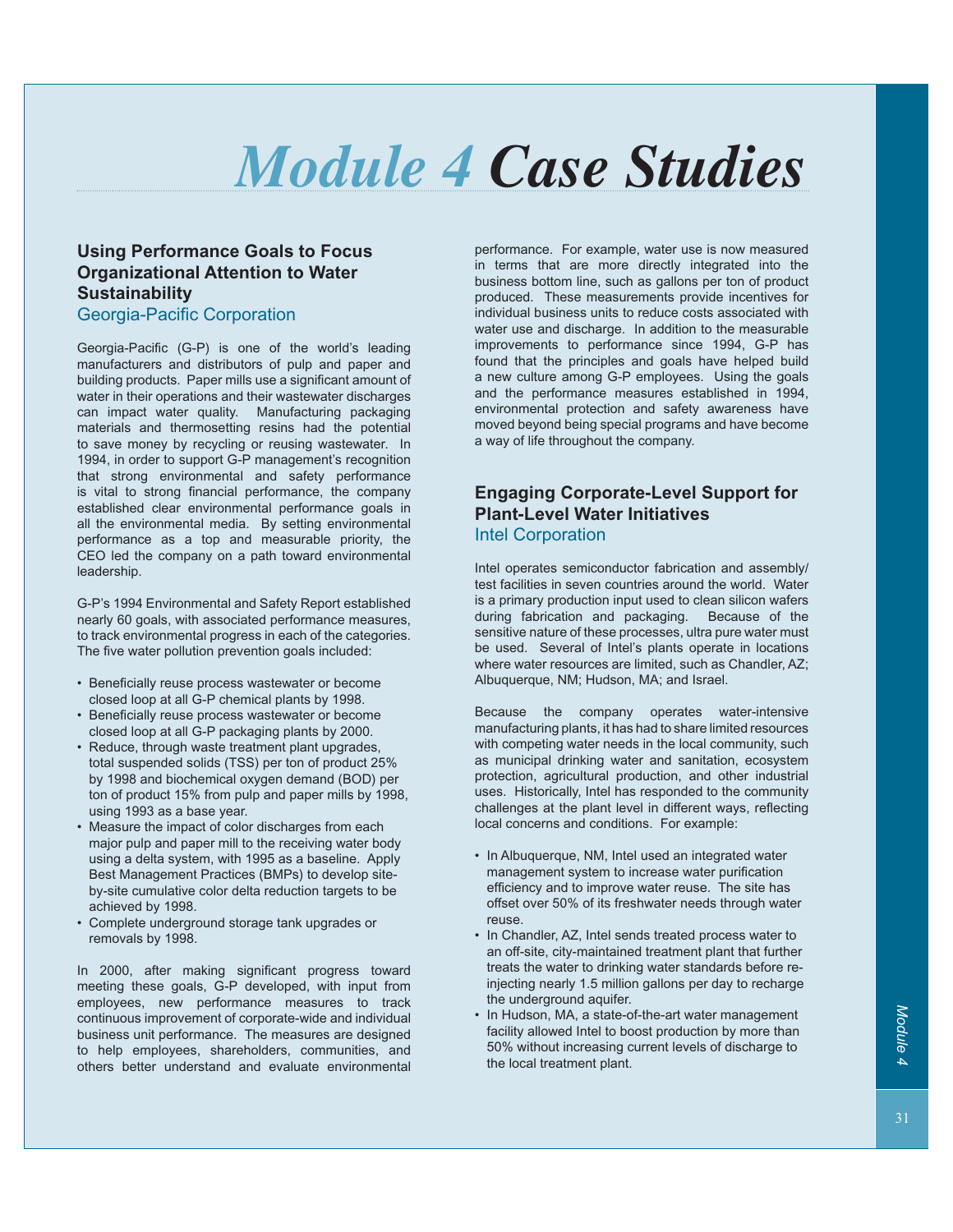# *‹ Module 4 Case Studies*

• In Israel, wastewater is treated to stringent quality standards and then used for irrigating crops.

Although Intel recognizes the importance of meeting local water challenges with responses tailored to local conditions, it also realizes that it needs to support local efforts with broader company resources. As part of a strategic water management program, Intel established the Corporate Industrial Water Management Group to develop and implement program elements to improve water use efficiency at their major manufacturing sites. The group includes representatives from fabrication sites, corporate technology development experts, and regulatory compliance staff. The goals of the group are to:

- Develop water management strategies, standards, and tools to provide effective use and reuse of industrial water to satisfy new and existing manufacturing site requirements for sustainability, growth, and environmental compliance
- Develop tools to effectively communicate water use data throughout the corporation

The Group is helping Intel design appropriate local responses to local issues in the context of a companywide approach. A number of benefits have emerged from Intel's water management efforts:

- Intel's worldwide water use has increased at a rate less than the production growth
- Principles of water management supporting water reduction, reuse, and recycling are now applied across all Intel sites and support each facility's development of water management strategies
- The Group has developed a set of technology packages that can be applied to meet the diverse water needs of each facility
- Intel has developed an Environmental Awareness team dedicated to raising awareness about water issues within the company and externally
- Intel's efforts have improved relations with local communities in water-stressed areas, such as New Mexico and Arizona

# **Engaging Employees to Reduce Water Use and Impacts**

Novartis Corporation

Gerber Products Company, a producer of baby foods, discovered that employee education and involvement related to water management at its Fremont, Michigan plant can yield significant returns. Gerber is a business unit of Novartis Consumer Health, Inc. In January 2000, the plant's Water Team kicked off a year-long effort to cut water consumption. By year's end, they had saved 67.5 million gallons of water compared to 1999.

The Water Team worked with all areas of the plant to survey water use, collect water conservation suggestions from employees, and identify specific opportunities. Numerous projects emerged from the plant's water conservation initiatives, including:

- Installation of new equipment that uses 30% less water to cool jars of hot baby food
- Recycling of wastewater to wash down the plant's floors, gutters, and drains
- Recycling of wastewater to irrigate corn, oats, and alfalfa grown for animal feed on a 420-acre farm owned by Gerber four miles down the road

Gerber health, safety and environment personnel found that employee education was key to the plant's success, making wise water use a habit. The Water Team produced a video to increase employees' awareness of water issues and plant water use. Among other topics, the video encourages employees to routinely check for leaks and drips to reduce wasted water. Employee involvement with Water Team activities, combined with the video and other awareness raising efforts, has helped to change employees' water management behaviors while enlisting them in company efforts to continually improve the plant's water-related performance.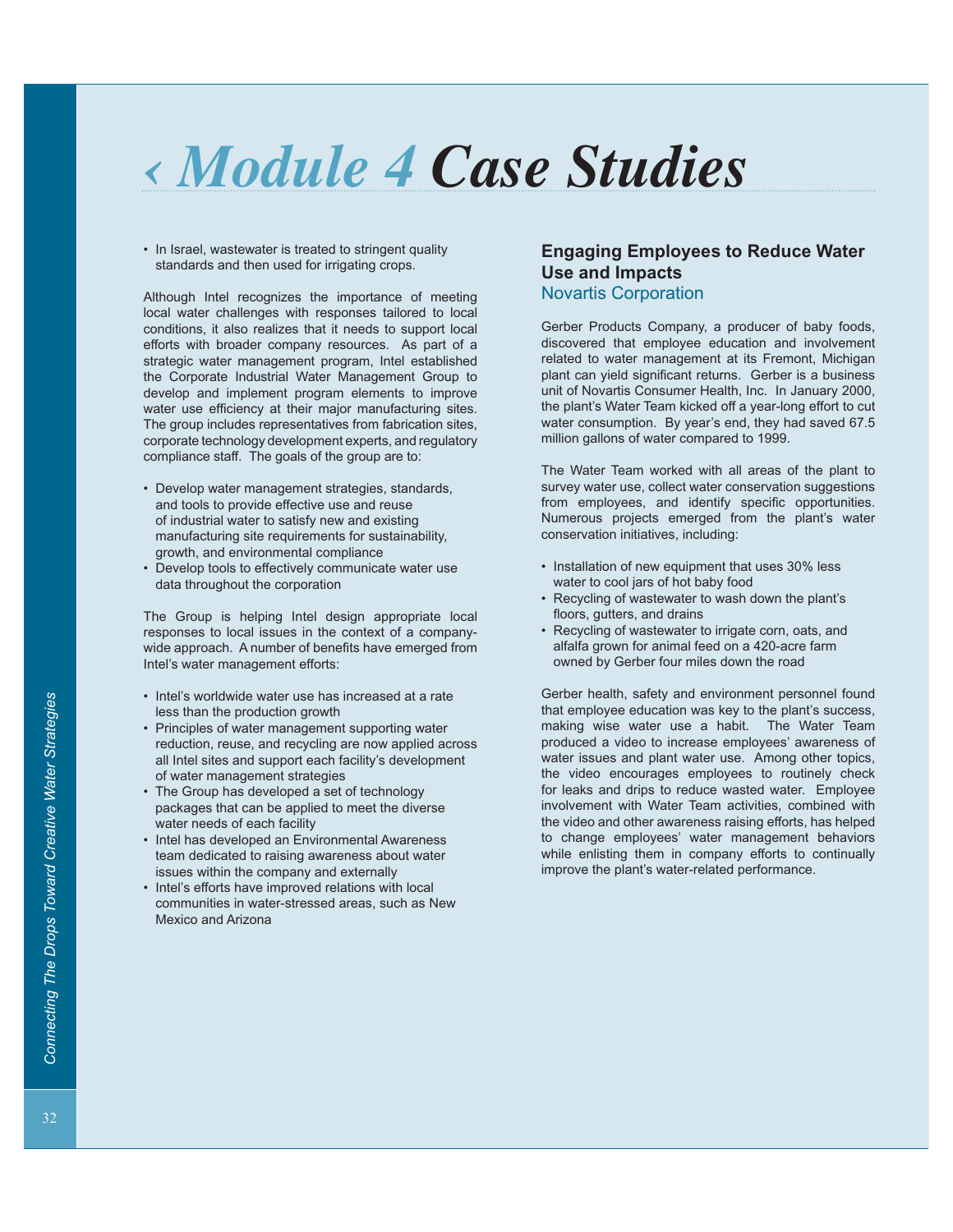# Module 5: Strategy Development and Implementation

# Module Purpose

Module 5 brings together the results of Modules 1 through 4, enabling the organization to develop a water strategy tailored to its needs and circumstances. Effective strategies are typically composed of measurable goals, achievable targets, clear responsibilities, prioritized action plans, and defined continual improvement processes. This module prompts the organization to consider how a range of continual improvement might be implemented across multiple business functions and activities to achieve a company's desired water sustainability goals. This module helps an organization answer the following questions.

- What roles should various business functions play in the development and implementation of a company water strategy?
- What steps and actions can the business take to achieve its desired water-related goals within a continual improvement framework?

The activities addressed in Modules 4 and 5 produce the building blocks of a company's water strategy—goals, roles and responsibilities, and action plans. This information could be organized into a comprehensive business water strategy or incorporated as specific elements into broader business strategy and planning efforts, depending on the company's needs.

*Effective strategies are typically composed of measurable goals, achievable targets, clear responsibilities, prioritized action plans, and defined continual improvement processes.*

# Noole 5 Noodue  $\overline{\mathbf{G}}$

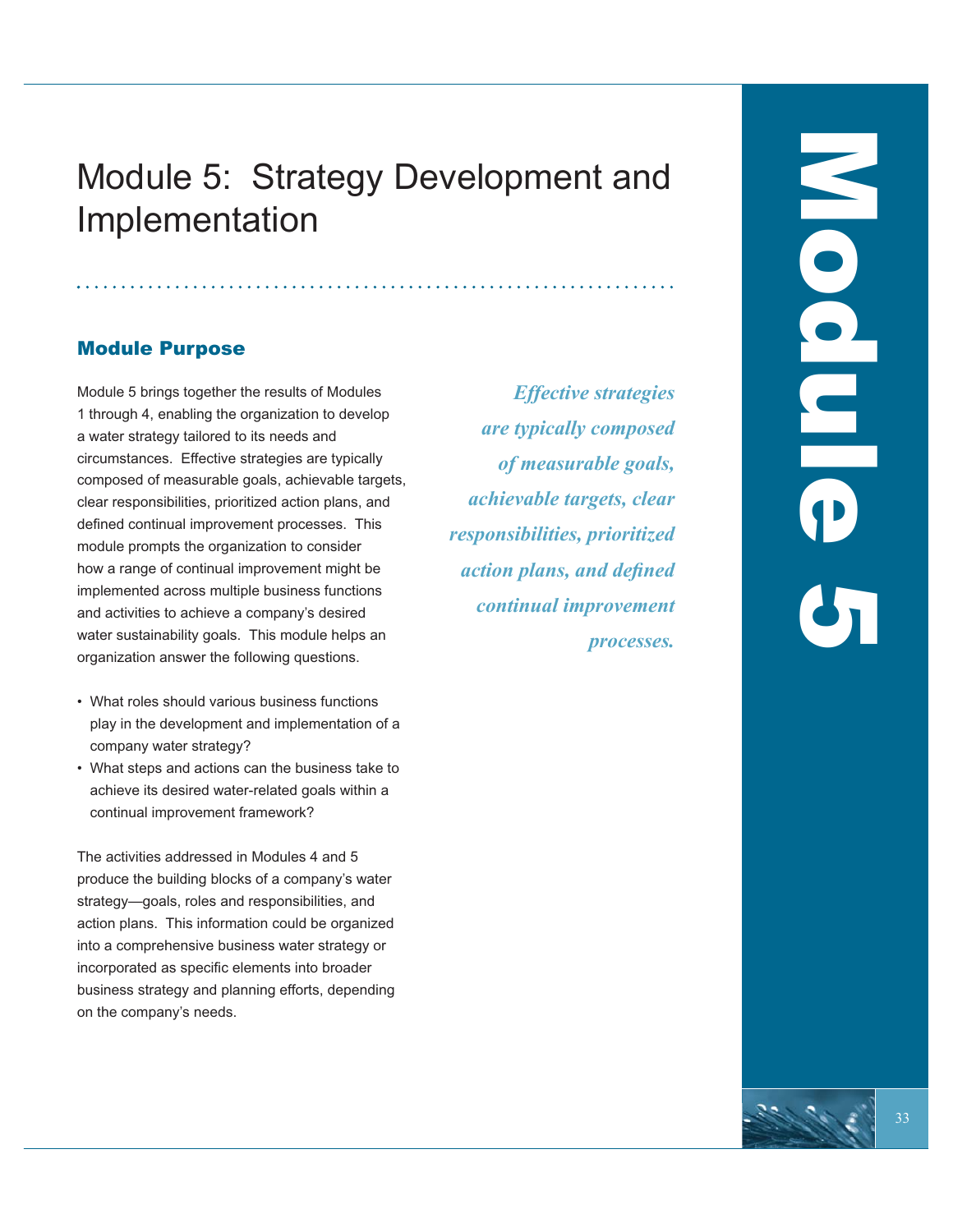# Module Approach

Companies are likely to have established environmental and business strategy and planning processes. Integrating, or at least coordinating, water strategy development activities with these broader, established strategy and planning processes can mainstream the organization's water strategy, enhancing both efficiencies and effectiveness.



For example, GEMI's SD Planner™ (www.gemi.org) provides a framework to assist organizations in their development

and implementation of a comprehensive approach to sustainable development that encompasses waterrelated issues.

# Step 1: Identify the Roles that<br>
Various Business Functions Can Play<br>
in Developing and Implementing a Criga **Step 1: Identify the Roles that Various Business Functions Can Play in Developing and Implementing a Business Water Strategy**

The type of opportunities and risks, the strength of the business case, and the focus of the strategic direction determined in Module 4 should illuminate the roles that various business functions can play to support achievement of the business' desired waterrelated goals. Many of the companies profiled in the case studies have found significant benefit in engaging multiple business functions in developing and implementing the organization's water strategy. Cross-functional involvement broadens ownership for tracking and managing water opportunities and risks. It also promotes incorporation of water awareness into established business processes and activities. The following business functions can often play an important role in developing and implementing a business water strategy: Senior Management, Plant Management and Operations, Public and Government Relations, Marketing,

Product Development, Project Leaders, Facilities, Research and Development, and Engineering.

At the same time, securing time and attention from various business functions to address water issues often necessitates that they understand the potential benefits of and business case for their involvement. In some situations, the business case may not be strong enough to warrant their time and attention.

www

### **> Web Tool Resources**

• List of common roles that various business functions can play in the development and implementation of a company water strategy.

# **Step 2: Identify and Implement Specific Actions to Achieve the Organization's Water-Related Goals**

Actions will typically fall into two categories. First, there are actions designed to address specific water-related opportunities and risks. These actions will support key opportunities identified in Module 3. Second, there are actions designed to ensure that the organization effectively identifies, evaluates, addresses, and monitors water opportunities and risks into the future. Such actions focus on awareness building, issue identification, business evaluation, action planning and implementation, and performance measurement. For most companies, these continual improvement actions will fit well into their environmental management systems and into the Plan-Do-Check-Advance process that has been a hallmark of GEMI's tools.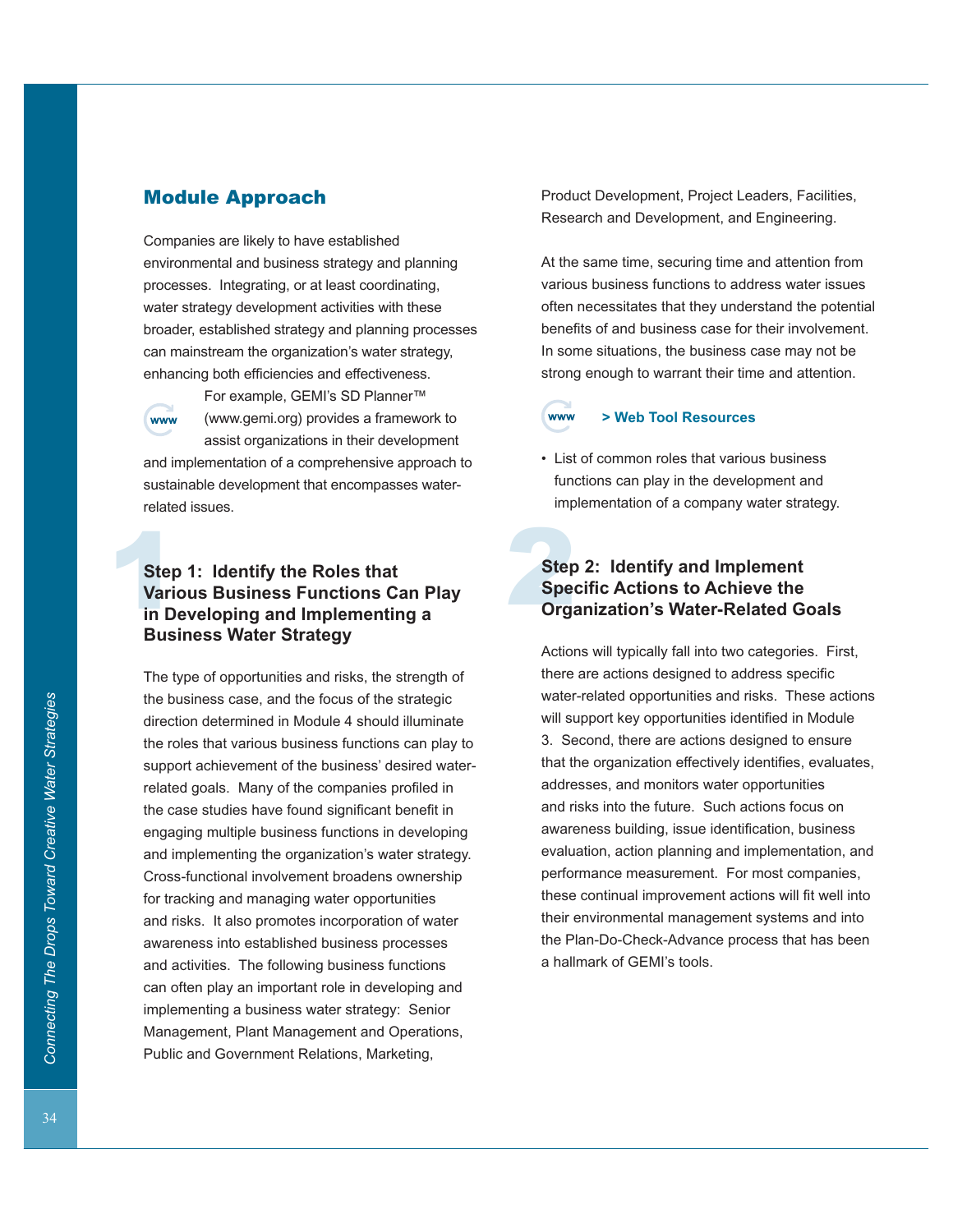



## **> Web Tool Resources**

- Descriptions of the five continual improvement process areas – awareness building, issue identification, business evaluation, action planning and implementation, and performance measurement
- Matrix tool suggesting actions (supported by links to case studies and resources) that various business functions can take to foster the development of a continual improvement-based water strategy

# Module 5 Outputs

Completing Module 5, organizations should have a water strategy tailored to the company's needs and circumstances. The strategy should lay the foundation of a continual improvement system to identify, evaluate, address, and monitor waterrelated opportunities and risks.

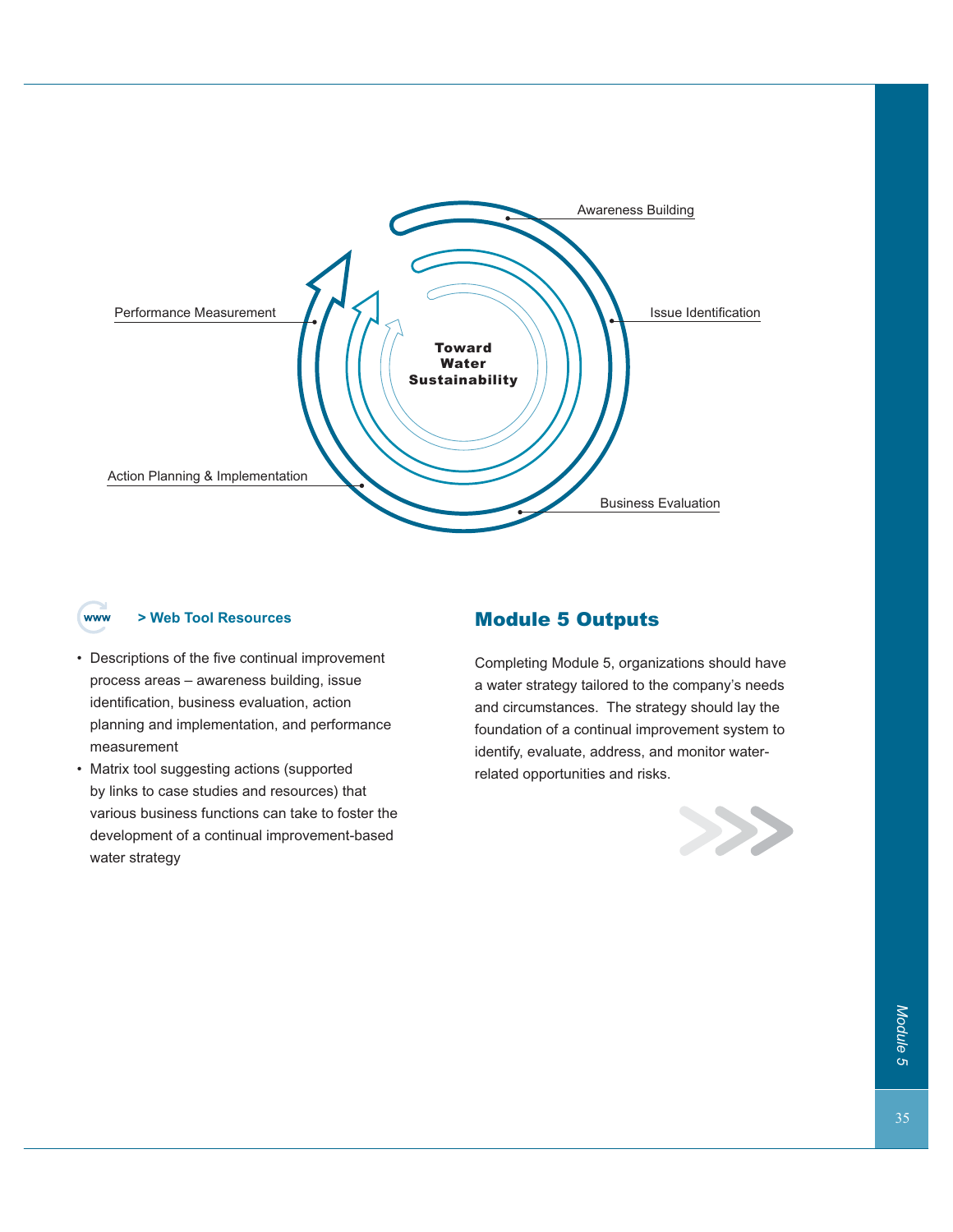# *Module 5 Case Studies*

# **Engaging the Organization in Water Strategy Implementation**

Anheuser-Busch Inc.

High quality water is an essential ingredient throughout Anheuser-Busch's (A-B) value chain, from irrigation water for grain crops to brewing water for beer. To ensure that sufficient organizational attention focuses on water conservation and other water issues, A-B is engaging multiple parts of the organization in developing and implementing the company's water strategy.

*Operations-focused solutions.* Facility personnel play a major role in identifying and implementing water conservation initiatives. With corporate assistance, A-B facilities have installed water meters and information systems to provide facility personnel with real-time information on water use throughout facility processes. A-B facilities use this information to develop a "roadmap" of water uses and flow rates, using a "materials balance" approach. Process engineers, utility conservation engineers, and other specialists from the facility and corporate EHS use these roadmaps to identify specific water-saving opportunities. For example, in 2000, a multi-disciplinary Utilities Task Force at A-B's Williamsburg, Virginia brewery identified opportunities to save over 175 million gallons per year. A review of the facility's automated cleaning processes revealed an opportunity to reduce rinse water by 36 million gallons per year. In addition, at an employee's suggestion, bottle and can rinsing equipment in the packaging area was recalibrated, saving 24 million gallons of water annually.

*Brewmasters and water reliability*. A-B brewmasters play an essential role in assuring the long-term reliability of local water supplies. Brewmasters are responsible for building relationships with local water utilities and suppliers to help ensure that local water sources are managed in a sustainable manner. A-B has developed a "water reliability survey of long-term fundamentals" to assist plant staff in working and planning with local water supply managers to maintain the health and reliability of local and regional water sources.

*Corporate support*. A-B established a Corporate Water Council to support and coordinate efforts across the company to address water opportunities and risks. The Council meets quarterly to discuss emerging water issues, opportunities, and the company's progress toward addressing water challenges.

# **Tracking Water Performance: Metering and Metrics DuPont**

DuPont began to explore potential water metrics in the mid-1990s as part of the company's growing focus on sustainability. The effort met initial internal resistance at the facility level due to "metrics fatigue" and concerns that certain metrics definitions related to water "consumption" would unfairly penalize some facilities when compared to others. Over time, EHS staff built awareness at the facility level, used examples illustrating the benefits of metrics, and made a sufficient business case for proceeding. DuPont formed a team of corporate and facility personnel, supplemented by water resource and engineering experts, to determine how to best approach water performance measurement.

The team examined water metrics developed by other companies and found total *water intake* to be the most commonly measured parameter. After significant consideration, the team opted to measure four key aspects of water use:

- Consumption of potable water—a measure of all water withdrawn from municipal potable supplies (considered 100% consumption)
- Consumption of groundwater—a measure of all water withdrawn and displaced from groundwater sources, even if returned to surfacewater (considered 100% consumption)
- Consumption of surfacewater—the "consumed" portion is the difference between the intake and outtake volumes
- Total water intake from surfacewater—a measure of total water withdrawn from surfacewaters, including water returned to surfacewater bodies and water consumed through evaporation, irrigation, or other uses

Facilities routinely enter this water data into DuPont's environmental information systems, enabling roll-up and analysis of the data by location, region, business unit, or other criteria. Under DuPont's Corporate Environmental Plan, facilities are required to develop performance goals and targets associated with these water metrics to foster improvement over time.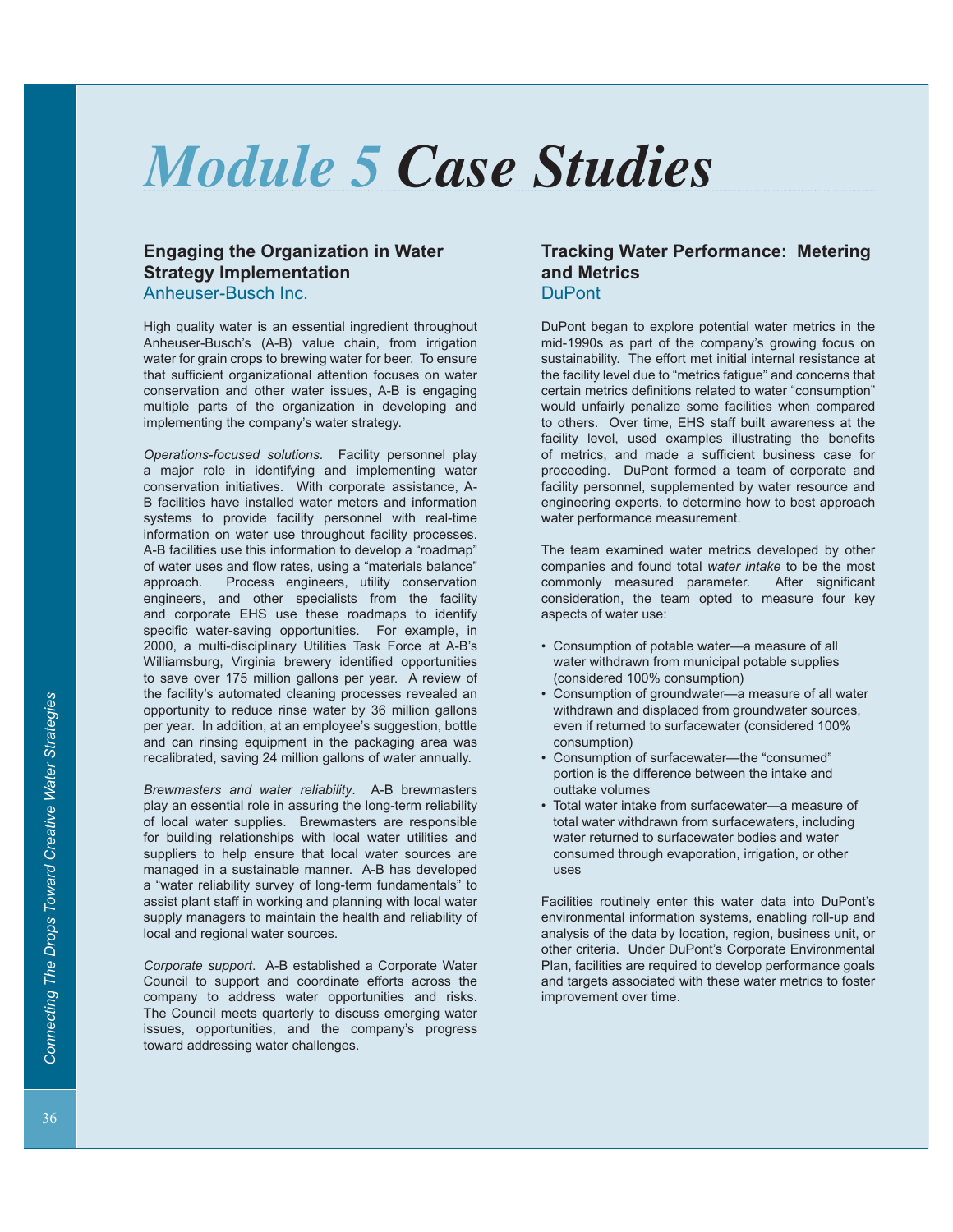# Overcoming Challenges on the Path to Water Sustainability

As companies develop strategies to address water issues, they may encounter resistance due to established water management practices, perceptions, and policies at the global, national, regional, and local level. At times, corporate culture, public policy, and/or market forces may be strong enough to discourage pursuit of more sustainable water management practices and strategies. Yet, delaying may result in missed opportunities for market leadership or environmental improvement, as well as difficulty in pursuing more sustainable options later.

This section is intended to help tool users anticipate and identify such obstacles and perceived obstacles. It also offers tips and strategies for overcoming these challenges.

It is not always easy to see the benefits of investing in sustainable water activities, especially in the face of existing public policy disincentives. Taking a leadership role in your company or sector may entail risks, but you may reap important benefits by improving your relationships with critical customers, such as government regulators, shareholders, employees, community groups, or financial institutions.

*Taking a leadership role in your company or sector entails risks, but you may reap benefits by improving your relationships with critical customers.*

Challenges**SIGE** TODS

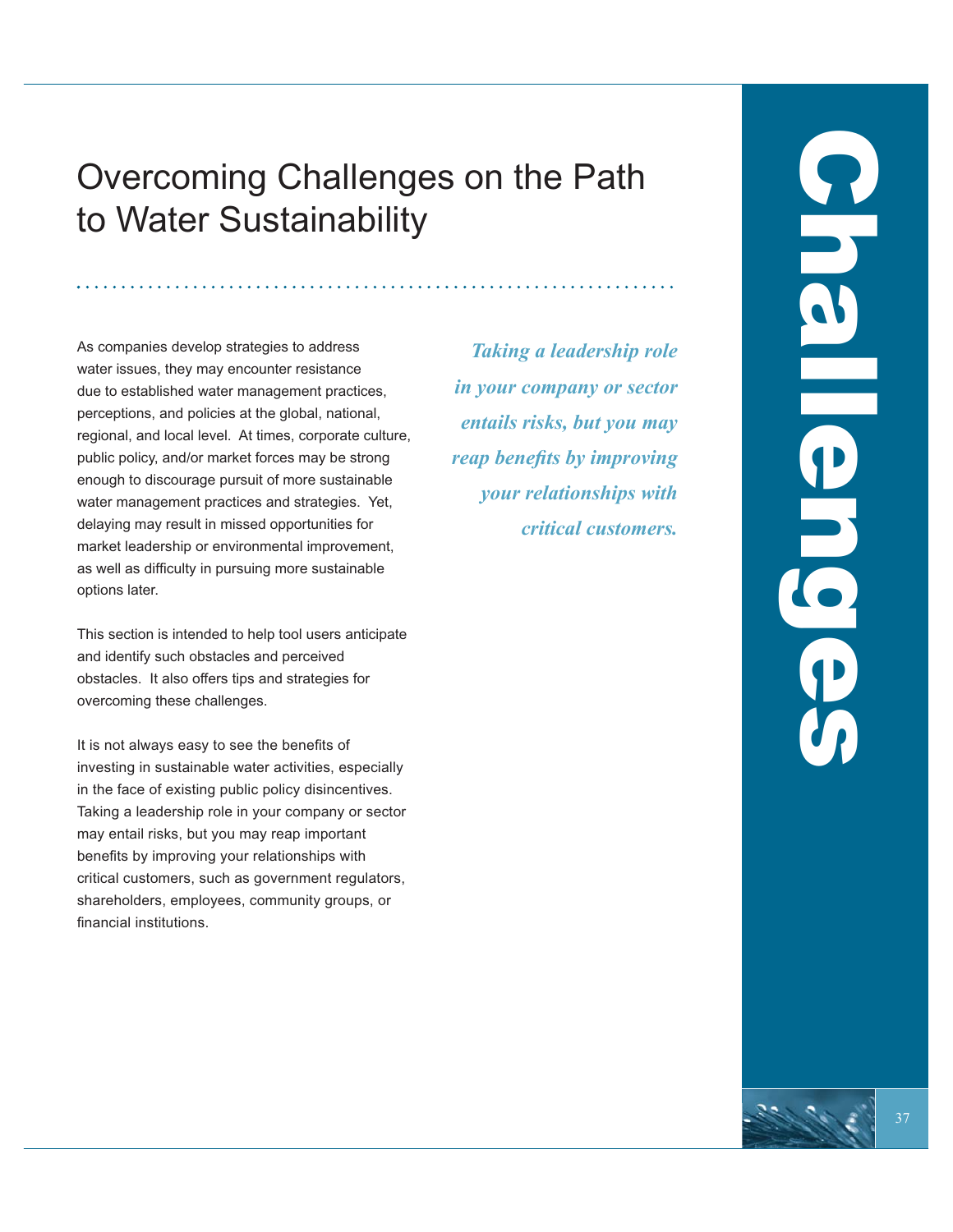# Common Misperceptions about Water Management

# **"The price of water does not always justify conservation activities."**

With low water prices, it can be difficult to make a business case for investing in conservation projects. In some cases, direct and hidden subsidies may be present within or external to the business that mask the true costs of water. These costs can often be "surfaced" to give a more complete picture of water-related expenses at a facility or company. The price of water is not likely to be fixed (or may be fixed only for the short-term) and may rise quickly or unexpectedly in the future.

### **> Tips**

- Conduct a water use audit (possibly in conjunction with a local utility) to understand how much water is being used, for what purposes, at your facility.
- Prioritize potential water saving activities. Look for "low hanging fruit," where a business case is easy to make.
- Consider indirect costs associated with water use, such as related maintenance of plant and equipment, electricity required for pumping, etc., in cost/benefit calculations.
- Use increasing future water prices in projections. Overall trends point to lower subsidies and/or higher prices in the future.
- Calculate other environmental and social "costs" of water use. Reducing water use may provide other benefits to the company by supporting its "license to operate" in the local community.

# **"If I do not use all of my water allocation this year, I will lose my water rights."**

Water law in some regions of the U.S., and in many other countries, promotes "use or lose" policies for individual water rights holders. At times, using less water may result in the loss of a valuable property right.

### **> Tips**

- Consider water bank programs that allow saved water to be used for in-stream flow in many areas, while preserving existing water rights.
- Consider leasing saved water.
- Consider selling water rights to government agencies or non-governmental organizations (NGOs) for in-stream flow, or as part of a conservation easement.
- Consider participating in programs that allow trading of ecosystem services or water quality credits.
- Collaborate with other water users to create a water conservation trust that can work with several parties to develop efficiency incentives.

# **"If I conserve now, my share will be reduced further in times of drought or reallocation."**

During drought or other periods of reduction, water purveyors generally give no consideration for previous conservation efforts. Companies may believe they would be better prepared to respond to these events if they had maintained high levels of water use.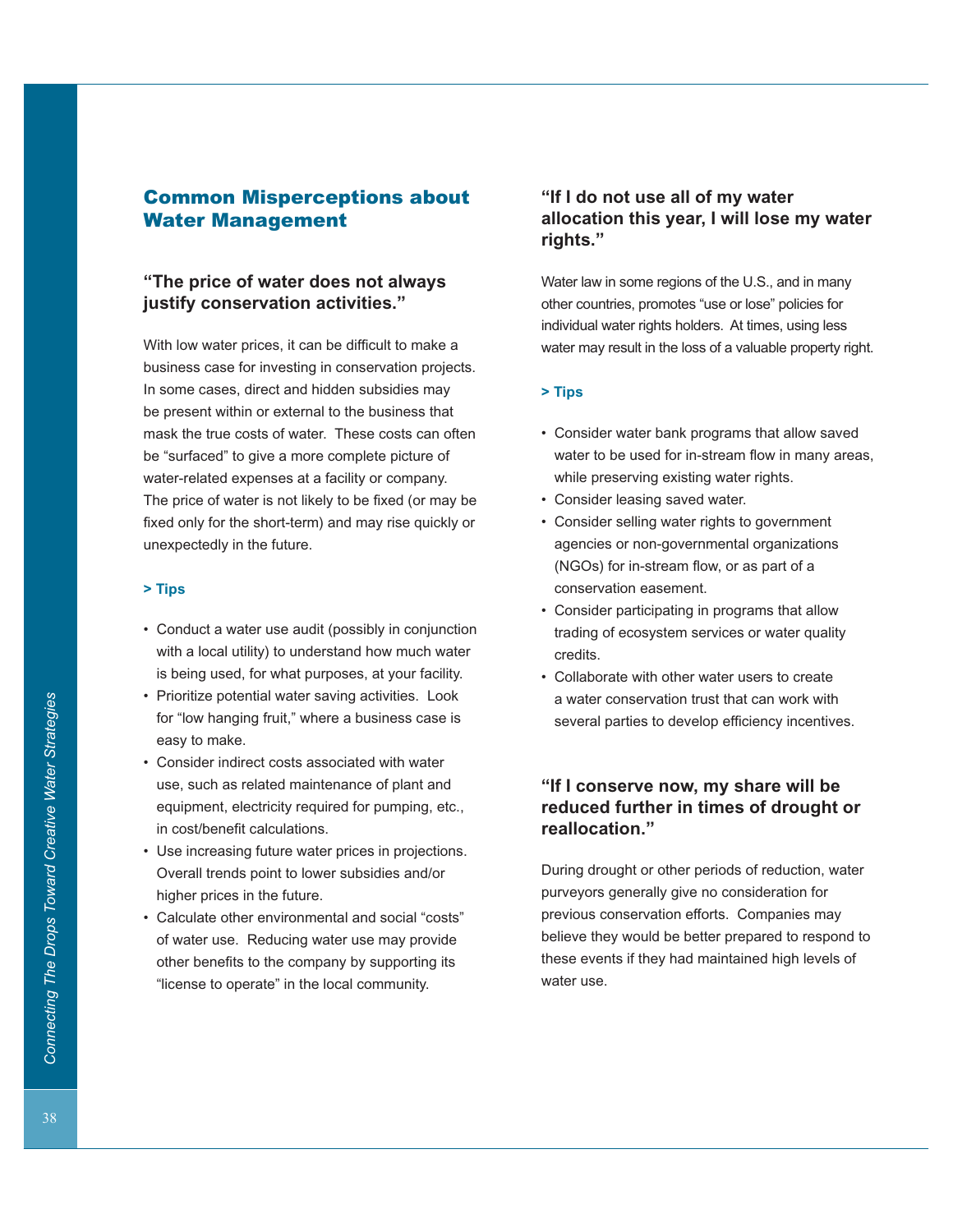### **> Tips**

- Negotiate upfront agreements with water purveyors for assuring access to adequate quantities during times of shortage in return for conservation measures.
- Evaluate a wide range of options, including alternative source identification, in preparing drought contingency plans.
- Consider activities that reduce vulnerability to supply disruptions.

# **"If I reduce my water use, local utilities will have to raise water rates to pay for system operations."**

Because utilities generally set rates based on water usage, the high fixed costs of local water systems can create a disincentive for conservation. Conservation may result in higher rates to users to meet fixed costs. For example, after successfully encouraging conservation during a drought in Seattle, Washington in 2001, the local utility announced that it may need to increase water rates to recover lost revenue.

### **> Tips**

- Encourage local water purveyors to search for solutions that will lower fixed costs without decreasing capacity or water quality (i.e., investing in watershed protection or demand reduction programs).
- Recognize that rate increases can result from a variety of factors/influences.
- Recognize that conservation efforts may still result in reduced total costs to the company despite rate increases.

**"If I reduce my use or improve water quality, there is no guarantee that the benefits will flow to ecosystem restoration or other public purposes."**

Use of shared public resources is said to result often in "the tragedy of the commons." The "tragedy" is that sharing resources creates an incentive for individuals to compete for and overuse, rather than conserve, those resources.

### **> Tips**

- Participate in watershed groups that represent all landowners, managers, and users. Reach joint agreements about watershed protection activities.
- Consider leading by example and challenging others to contribute to watershed protection and water conservation efforts.

# **"The public is not ready to accept the use of recycled water."**

There may still be low public understanding of the potential health effects of water reuse and recycling activities.

### **> Tips**

- Take an incremental approach. Build on the success of other efforts. For example, many golf courses are now using recycled water for landscaping. The public seems to accept this use.
- Include local groups during the development of ideas for water reuse or recycling.
- Provide public outreach and education about use of recycled water.
- Use or develop certification systems to provide product branding benefits.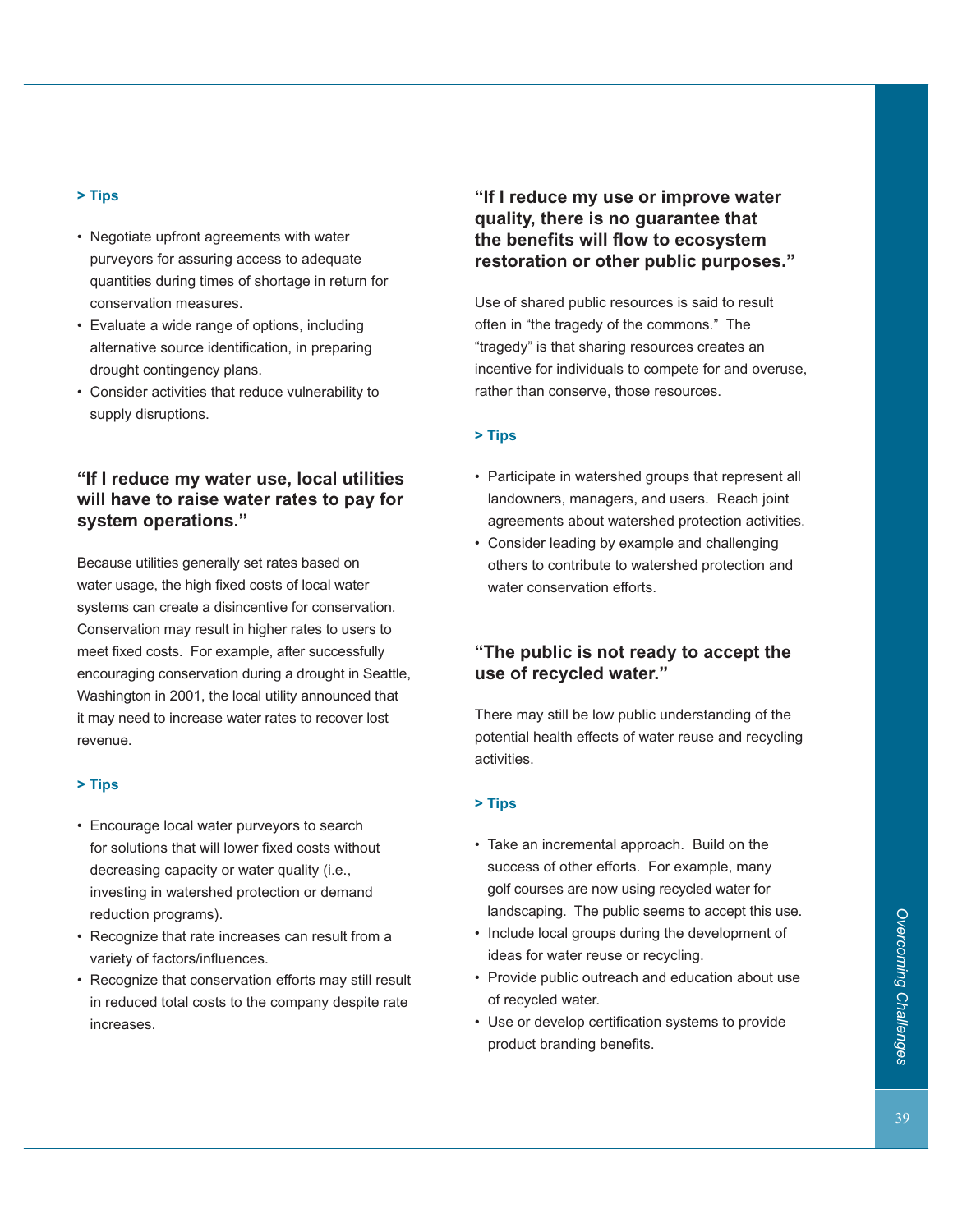**This page intentionally left blank**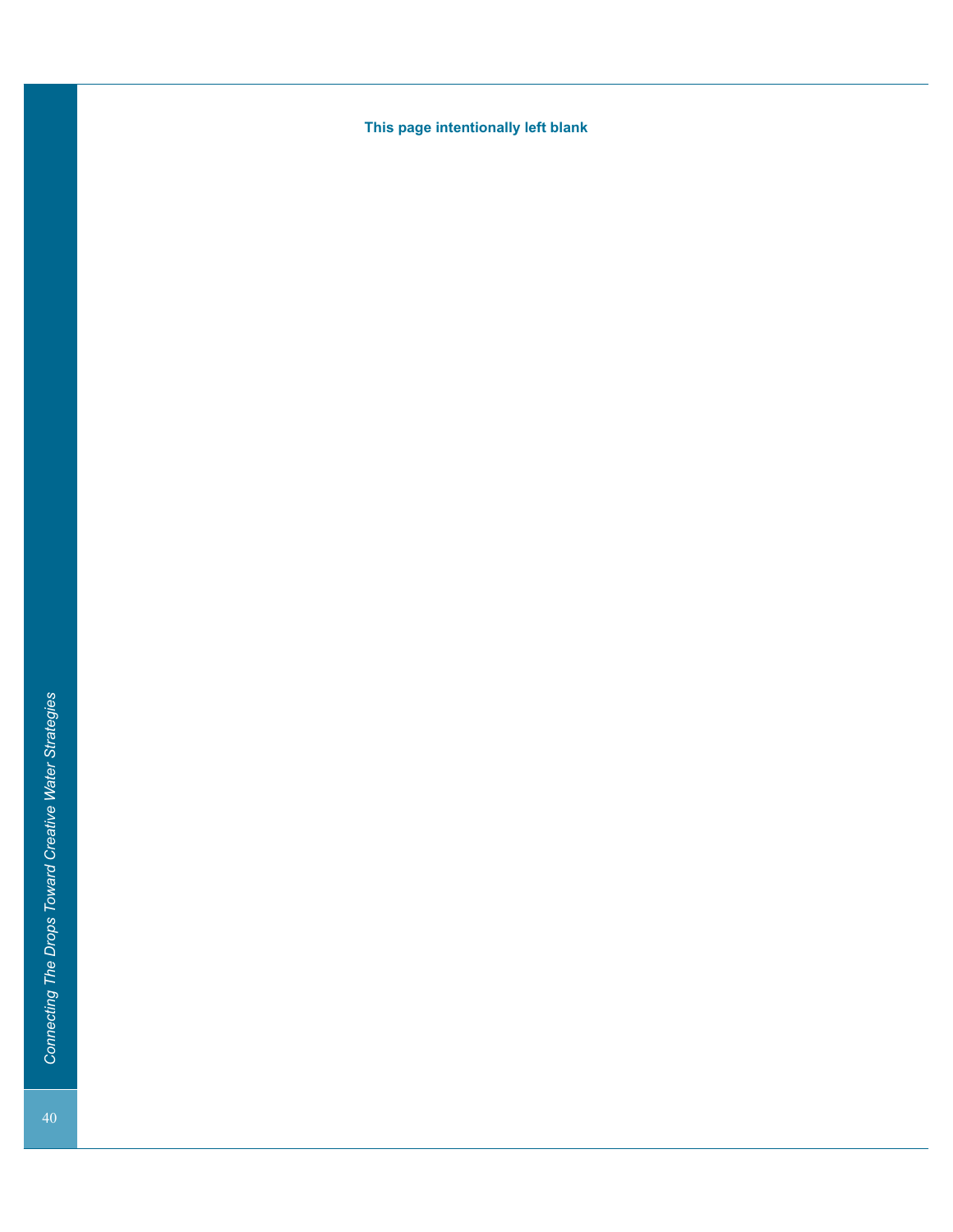# Water Trends

Awareness of global, regional, and local water trends can ensure that organizations have time to plan and act before crises arise. This section



presents several important water trends. See the website (www.gemi.org/water) for more trend information and resources.

- Although most of the world is not running out of freshwater, a number of regions face chronic freshwater shortages
- In the future, water shortages are likely to spread due to increasing demands, unsustainable withdrawal rates, difficulty in finding new supplies, pollution and source water contamination, and changing climatic and precipitation patterns
- Water shortages impact regional security by causing human health problems and population displacement, increasing conflicts between competing users, and damaging ecosystem health
- While regulatory responses are becoming more stringent, watershed-based management approaches are expanding

# I. F<br>and I. Freshwater Supply, Quality, and Availability Trends

**The world is not running out of freshwater resources, but freshwater is not uniformly distributed. A number of regions are experiencing chronic freshwater shortages.** 

Less than one percent of the world's freshwater is readily accessible and located in the lakes, rivers and streams that cross our continents. 1 Although

*Supplies of freshwater are stretched to meet the demands of growing populations, increasing industrial development and agricultural production, and ecosystem and wildlife protection.*

# New Lebnes Neter **HONOIC**

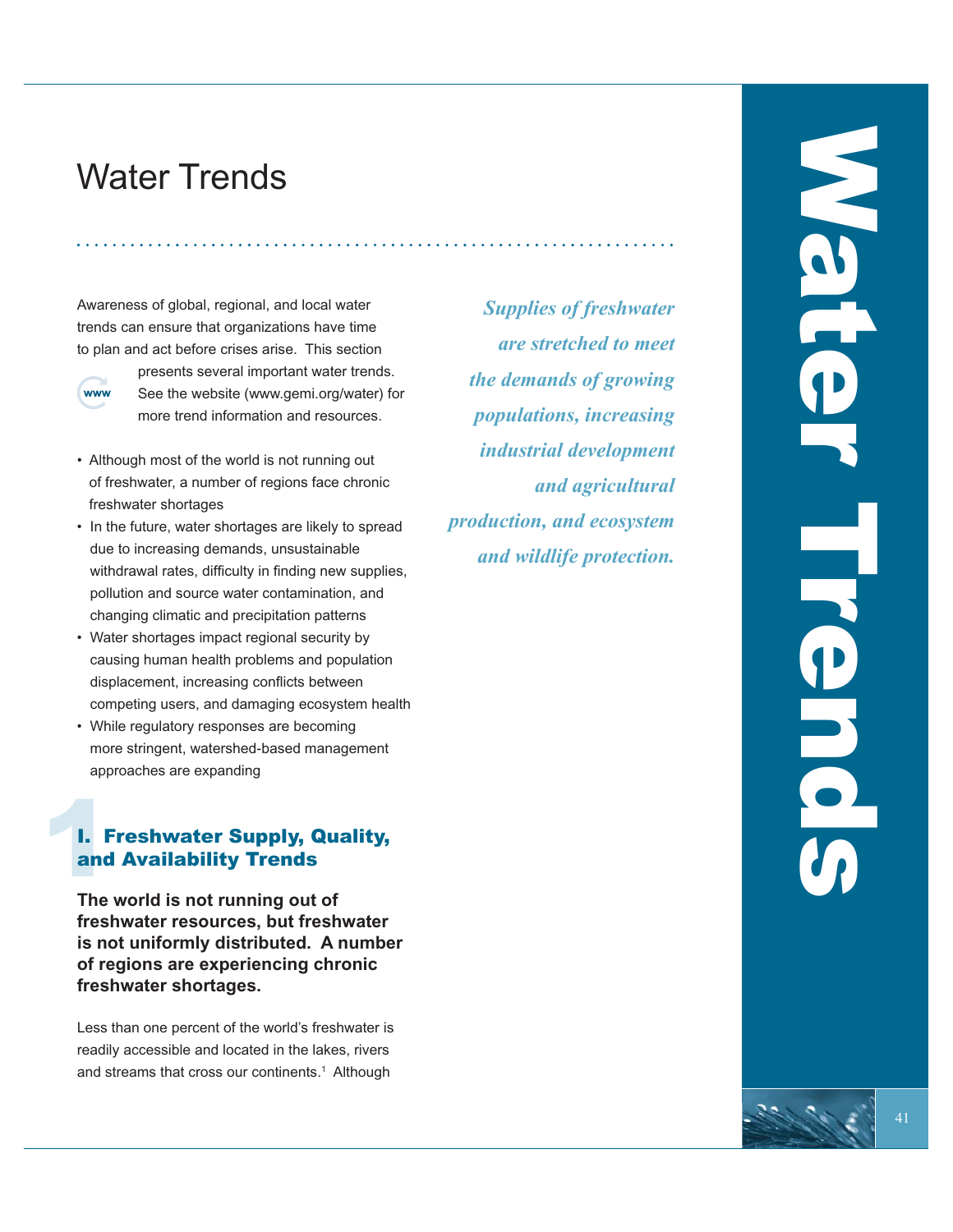freshwater is a finite resource, the world's water cycle is constantly renewing itself. Rain and snow supply enough new water every year to inundate all of Europe under almost seven feet of water.<sup>2</sup> But freshwater resources are not uniformly distributed, and many regions are suffering from shortages.

The Middle East, North Africa and the Southwestern U.S., among other regions, have long been familiar with water shortages. Increasingly, shortages are occurring even in places that have access to relatively large amounts of water. China is facing severe surface and groundwater supply problems as it irrigates croplands to feed its enormous population. The Ganges River in India and the Chao Phraya River in Thailand, both of which are in monsoon regions, now experience times in the year when little or no water reaches the ocean.<sup>3</sup> The Pacific Northwest of the U.S., well known for its wet weather, and states from Maine to Georgia have recently experienced several summers of drought.4

The severity of water shortages varies greatly from place to place. Some areas face issues such as hydroelectric power shortages, decreased crop

yields, and loss of species habitat, while some less developed nations confront the true crisis of insufficient water for basic human needs. Despite this range of differences, an important commonality is emerging in all global water resource issues. Shortages and conflicts are less the result of insufficient technological or infrastructure capacity for accessing new sources and more a result of water demands surpassing the availability of local freshwater resources.

**Increasing human demands for water and unsustainable rates of water withdrawal are likely to worsen water shortages. Other factors also have the potential to affect long-term water availability.**

40% of the world will live in water-scarce regions by 2025.<sup>5</sup> Factors likely to contribute to these predicted water shortages include population growth and unsustainable rates of water withdrawal. The United Nations currently estimates global annual



**Accessible, Clean Freshwater Is a Small Fraction of Total Global Water Resources**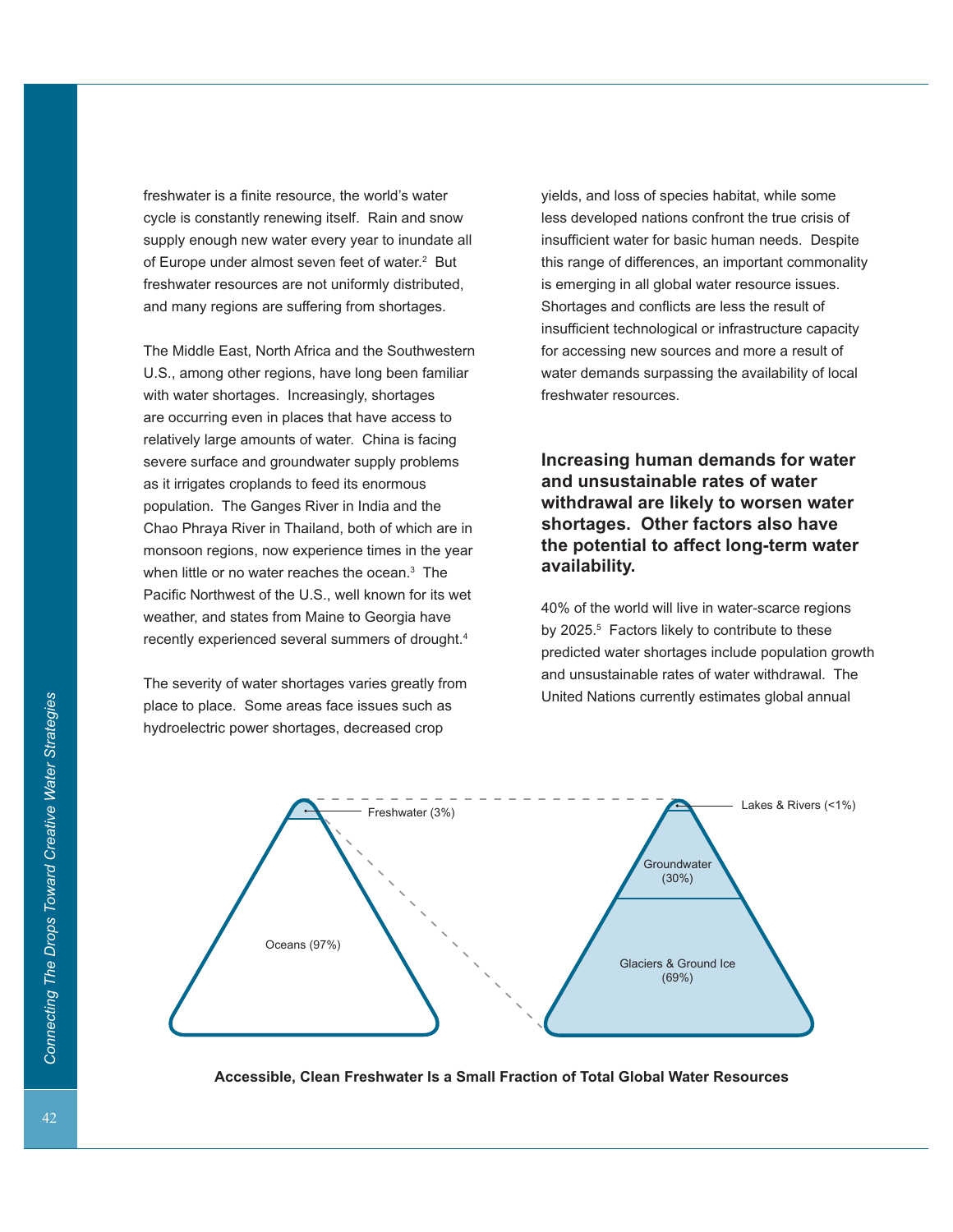population growth at 1.2%, which translates to an increase of 77 million people per year.<sup>6</sup>

Current data indicates that 10% of the global agricultural harvest—180 million tons of grain—is produced by depleting groundwater supplies.<sup>7</sup> Extensive surfacewater withdrawals for irrigation have also contributed to the dramatic shrinking of some of the world's great freshwater bodies including the Aral Sea and Lake Chad. Given that agricultural irrigation is the world's largest use of freshwater, accounting for twice as much as the industrial and domestic sectors combined, these unsustainable rates of withdrawal have already caused water shortages and will likely cause more.

Some researchers have identified potential linkages between changes in the earth's climate and water availability. This research suggests that changing precipitation patterns could lead to possible disruptions of traditional weather and run-off patterns and affect regional water supplies. Changing temperatures could also decrease the storage and subsequent slow release of moisture from snow and ice.<sup>8</sup>

# **Pollution of existing freshwater supplies exacerbates water constraints and shortages. At the same time, water management advances are providing water quality and availability improvements.**

Surfacewater and groundwater pollution effectively decreases the quantity of usable freshwater. Many of the world's lakes, large rivers, and most of its estuaries have been contaminated with industrial, municipal, and agricultural runoff and effluent discharges. Contamination of surfacewater has led many regions of the world to turn to groundwater.

While most of the planet's groundwater remains pure (largely a result of the fact that there is almost 100 times as much freshwater underground than there is on the earth's surface), contaminants such as pesticides, nitrogen, petrochemicals, radioactive waste, and a variety of heavy metals increasingly threaten these supplies.<sup>9</sup> The pollution of groundwater aquifers is not just significant for localized groundwater users but also for surfacewater users since the base flow for major rivers such as the Mississippi, Niger, and Yangtze comes from groundwater sources.10

Significant progress has been made in developing technologies and best practices for conserving, purifying, recycling, and desalinating water, all actions that effectively increase freshwater availability. In the developed world, basic efficiency measures are now widely practiced in the industrial and commercial sectors and include the use of lowvolume plumbing fixtures, reduction of irrigation schedules, and efficiency improvements for watercooling technologies and equipment. Industrial dischargers generally employ best available pollution control technologies. Basic drinking water and sewage treatment are in place throughout the developed world and some developing nations. More efficient and effective technologies are gradually emerging.

While desalination is not yet cheap enough to be broadly applicable, the technology has advanced significantly, most notably in the technique of reverse osmosis (RO), which uses pressure and semi-permeable membranes to filter salt or other contaminants from water. The effectiveness of RO has increased, as has the durability and dependability of membranes used in the process.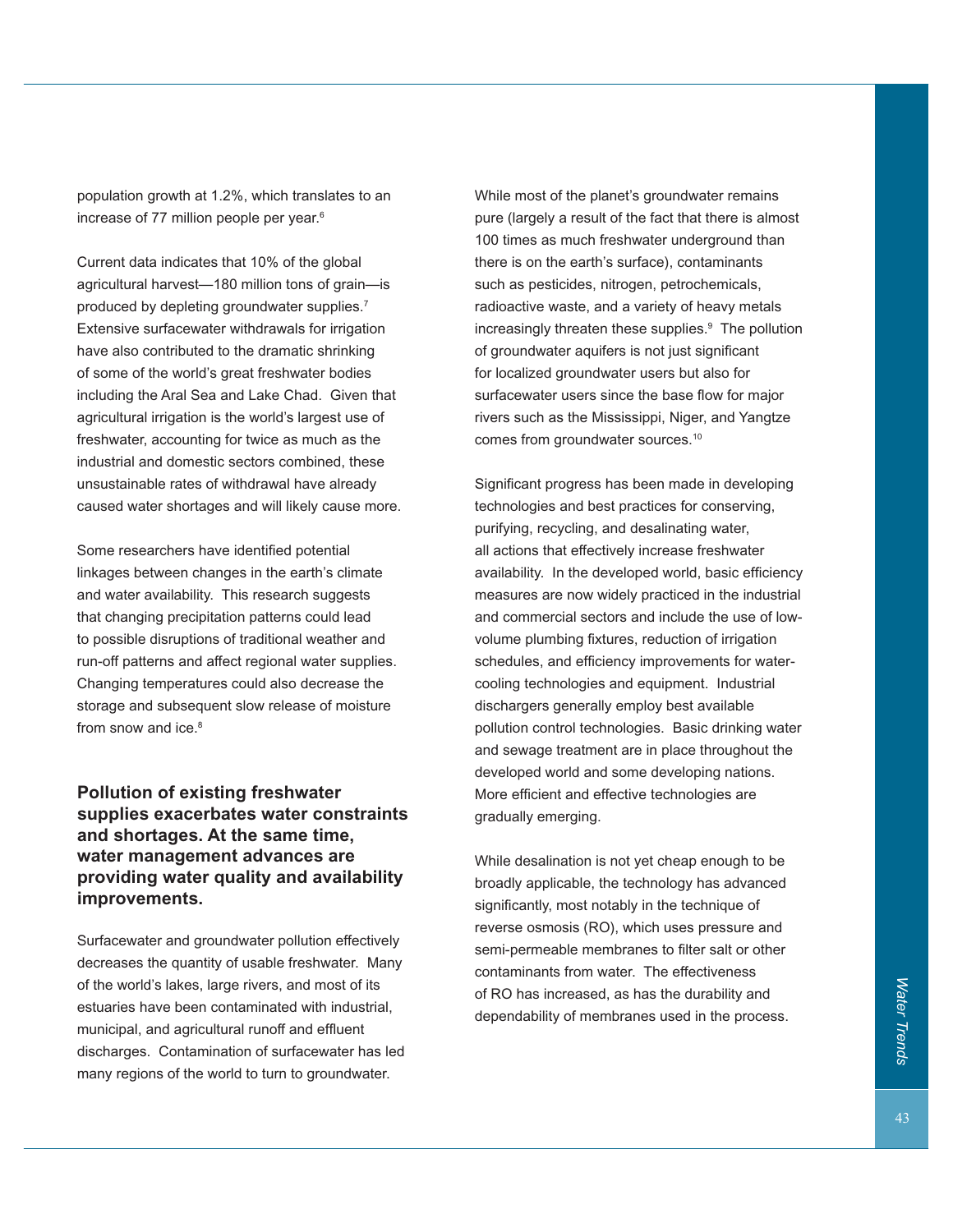Many areas of the world are taking advantage of improvements in wastewater reuse and reclamation technology. In Singapore, recycled and reclaimed water is emerging as an essential alternative to water from the mainland. By 2010, the island country aims to meet 20% of its water needs through reclaimed water. A new water treatment facility will have the capacity to produce "Newater" (a term coined by the Singapore Utilities Board), reclaimed water with an even higher purity than the standard potable supply.<sup>11</sup> In arid Namibia, wastewater-recycling technology has helped meet water needs in the capitol city of Windhoek at less than half the cost of developing new sources of supply.12

# **Expansion of freshwater supplies is increasingly costly and controversial.**

In the past, as demand for water has increased, society's focus has been on addressing this demand through increases in supply. However, this solution is becoming increasingly difficult and costly and may soon be infeasible in many areas.

No longer does the drilling of additional wells sufficiently address agricultural supply issues. The area of irrigated land using water from the Ogallala Aquifer in the Western U.S. has decreased since the 1970s because of falling water tables and rising pumping costs.13 While advanced desalination technologies have been implemented in some energy rich, water poor areas of the world such as the Middle East, overall costs remain prohibitively high in most places due to the large amounts of energy and capital required.

Large diversion and storage projects are also increasing in cost and decreasing in feasibility, especially as ecological and social costs are considered. China has long proposed the diversion of its southern rivers, such as the Yangtze, to the country's northern plains to satisfy increasing demand for irrigation water. However, the potential financial, social, and environmental costs of the project have made it very controversial. In 1991, Libya completed a \$25 billion water diversion project that pipes water from desert aquifers to the coastal population centers, but these types of projects are unlikely to solve growing freshwater supply problems.14

# 2<br>2<br>2<br>2<br>3<br>2<br>3<br>3<br>3<br>3<br>3<br>3<br>3<br>3<br>3<br>3<br>3<br>3<br>3<br>1<br><br><br><br>3 II. Social and Environmental Dimensions of Water Issues

**Inadequate supplies of clean freshwater contribute to a broad range of public health issues, especially in the non-industrial nations and some developing nations.** 

Human health can be affected by freshwater problems ranging from contamination of municipal water supply sources to pollution of water bodies used for fishing or recreation. Pathogens that cause acute illness and disease, or chemicals that can be carcinogens in high concentrations, can affect drinking water supplies. Non-industrial and developing nations face the most serious threats to human health from inadequate freshwater supplies. Various sources estimate that 1 to 1.5 billion people lack access to safe drinking water, 2 to 3 billion people lack access to proper sanitation, and 14,000 to 30,000 people die each day from water-borne illnesses.15 These astonishing numbers represent a significant challenge for individuals, governments, and businesses in coming decades.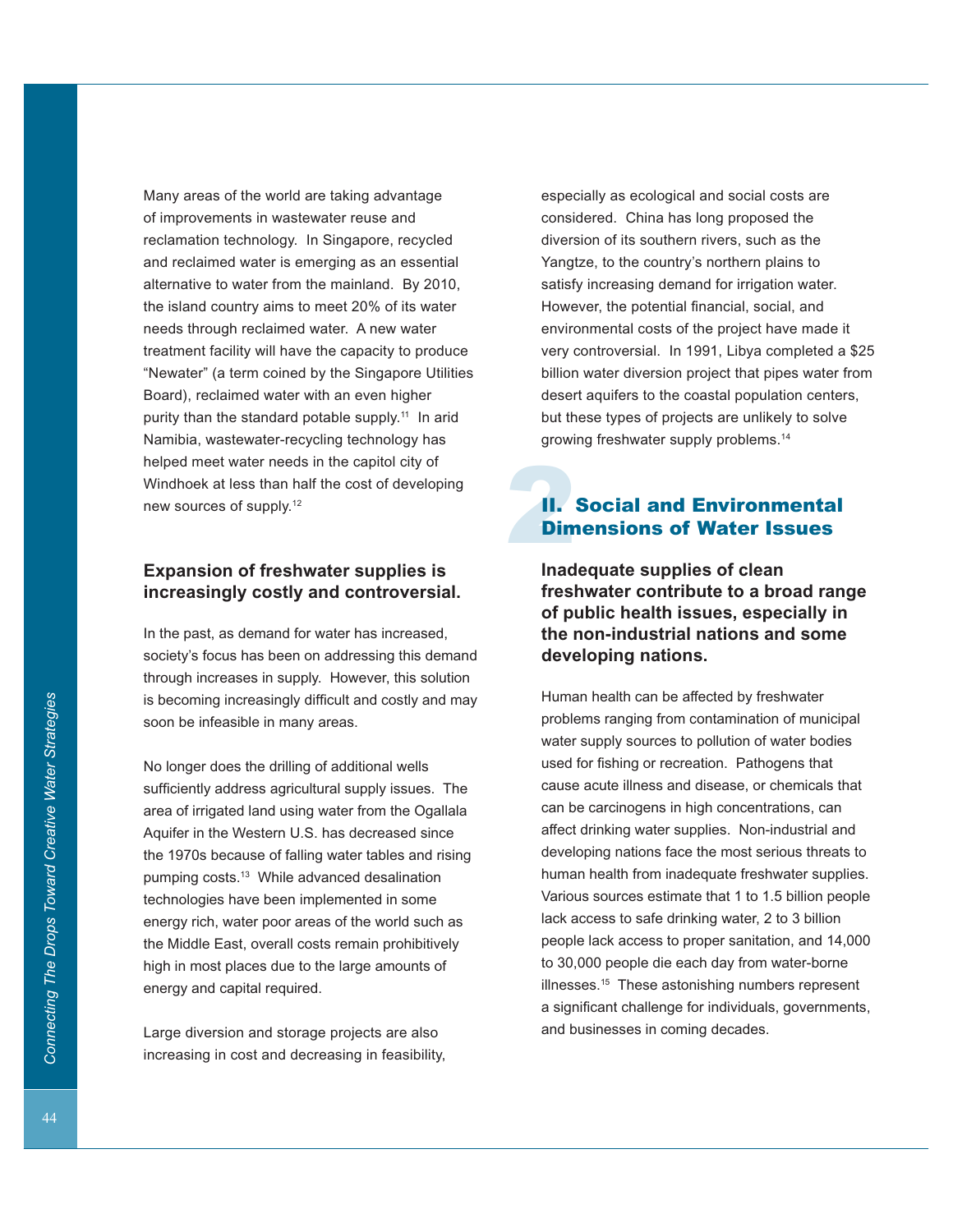# **Drought, freshwater depletion, and fl oods contribute to population displacement.**

Freshwater shortages, and attempts to address them through diversion and storage projects, have displaced large numbers of people. As lakes and rivers dry, people dependent on these resources are forced to move. Experts estimate that dams displaced 40 million people in the 20th century. Official records show that at least 10 million were displaced between 1960 and 1990 in China alone.<sup>16</sup> Floods have also contributed to significant population displacement around the globe.

# **Water scarcity is increasingly leading to confl ict, especially in arid areas.**

Violent conflict over water resources has occurred in many regions of the world, most notably in the Middle East where scarce water resources exacerbate existing religious and political tensions. Other examples of recent violent disputes over water include a Brazilian invasion of a contested dam site in Paraguay, irrigation rights disputes in India, military protection of dam construction in Slovakia, and violent water shortage protests in Bangladesh. Other examples exist of nonviolent water-related conflicts that have produced protests, national and international stand-offs, and contentious debates.17

Even in places where water scarcity has not escalated to a cause for conflict, there is increasing public concern over water quality and quantity. In the U.S., there is considerable heated political debate over whether to regulate agricultural runoff or to mandate wetlands and endangered species protection. Partly in response, watershed and community action groups in the U.S. and abroad

*40% of the world will live in*   $\blacksquare$ *water-scarce regions by 2025.5*

are becoming more involved in protecting local water resources.

# **Ecosystem needs for freshwater are broadly affected by human activities.**

Due to the finite nature of water resources, there is a constant trade-off between meeting human and environmental freshwater needs. Water taken from a watershed for municipal drinking water supplies, for example, can affect the habitat and health of local species. Indirect impacts of human activities on ecosystem freshwater needs are common. Habitat degradation, urbanization, pollution, and introduction of foreign species can all adversely impact the ability for ecosystems to receive an adequate quantity and quality of freshwater.

# **As society recognizes the value of ecosystem services and natural capital, environmental needs for freshwater are receiving higher priority.**

Often, and especially in times of severe shortage, human needs are given immediate priority over those of the environment. However, there is increasing recognition for the social and economic value provided by the environment and various ecosystem services. Through this recognition of value, environmental needs are receiving more attention. A 1997 report titled "The Value of the World's Ecosystem Services and Natural Capital" placed the annual value of the earth's natural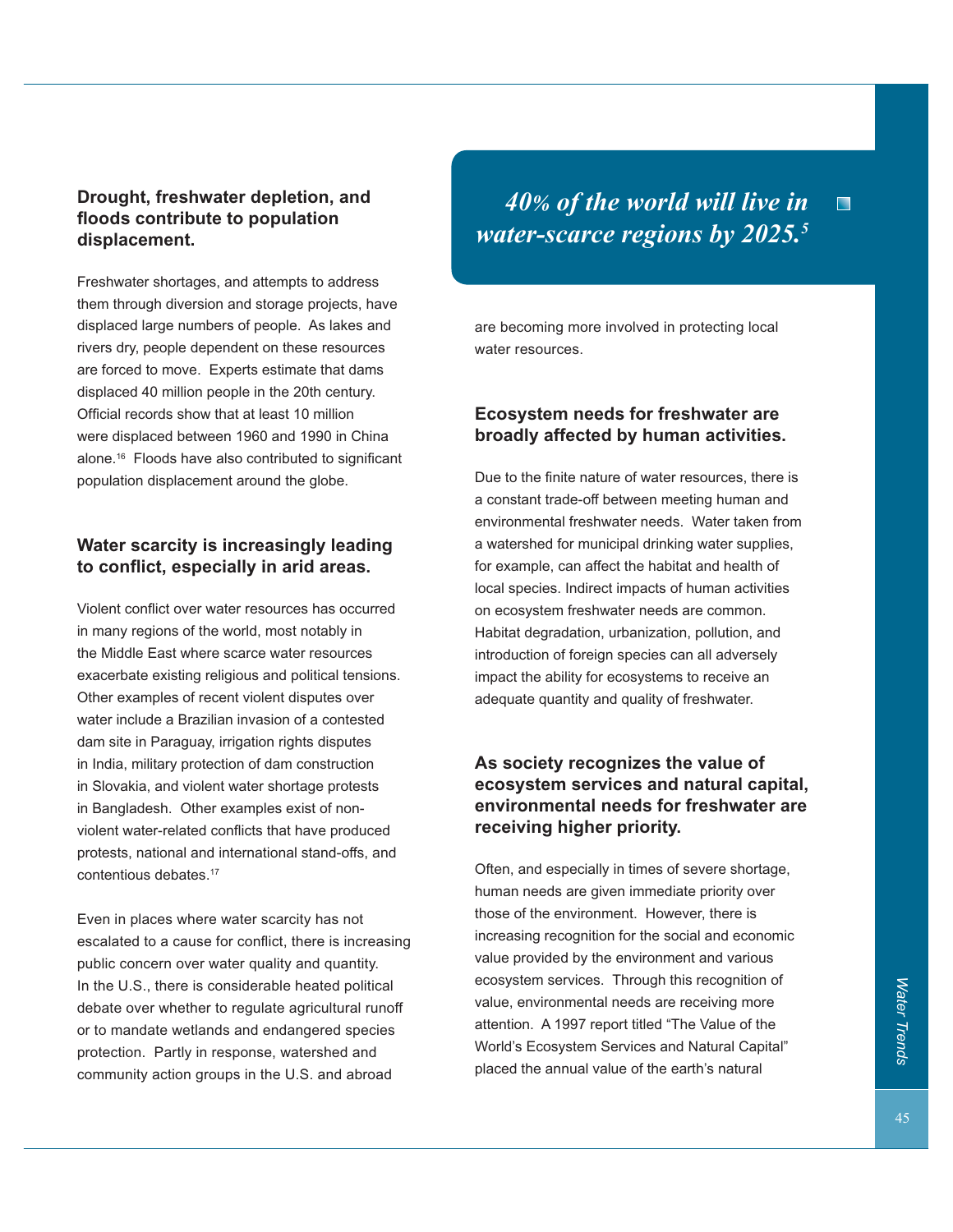storage and purification of water at \$2.3 trillion. Annual wetlands services received an even higher value of \$4.7 trillion.<sup>18</sup> Governments, institutions, and businesses worldwide have responded by giving environmental concerns a higher priority when making key water-related decisions.

# Tre III. Freshwater Regulatory **Trends**

# **Freshwater regulations worldwide are becoming more stringent.**

Worldwide, regulations addressing freshwater quality and effluent are becoming more stringent. Largely in response to concerns over the effects of water quality on public and ecosystem health, governments are pursuing a variety of regulatory approaches for reducing water pollution. Techniques include tighter discharge limits for pollutants and nutrients, technology requirements, water use restrictions, and effluent rights trading. Given the increasing pressures on many watersheds and the growing research on public and ecosystem health effects of water quality, it is likely that this trend will persist.

# **Jurisdictions in many countries are restructuring freshwater subsidies.**

Government subsidies for freshwater have often been designed to encourage use of water resources to spur development and agricultural production. However, as shortages have increased, these subsidies have been reexamined. In some areas, subsidies have been restructured to provide incentives for conservation, efficiency, and

watershed protection. The price of water, when reflective of its true cost or value, can encourage responsible use.

In Israel, much discussion has occurred over how best to regulate the use of its water resources, which historically have been heavily subsidized. Because subsidies have prevented prices from rising as supplies dwindle, one of the country's primary aquifers has been drawn down to the critical "red line" level. The country's Infrastructure Minister is now pushing for a complete phase-out of agricultural water subsidies to increase financial incentives for conservation.19

# **Regulatory efforts are increasingly focusing on watershed-based management approaches.**

Watersheds vary significantly in the amount of water they produce and the types of activities they support both on-site and downstream. Many jurisdictions are turning to watershed-based water management as a way to deliver more effective, locally-tailored solutions. In the U.S., regulatory agencies are exploring watershed-based approaches to water quality protection. For example, Total Maximum Daily Load (TMDL) approaches establish discharge limits for local sources based on watershed health and assimilative capacity for pollutants. The European Union (EU) officially adopted the EU Water Framework Directive (WFD) in September 2000, which aims to improve water quality in all EU water bodies through coordinated watershed management.<sup>20</sup>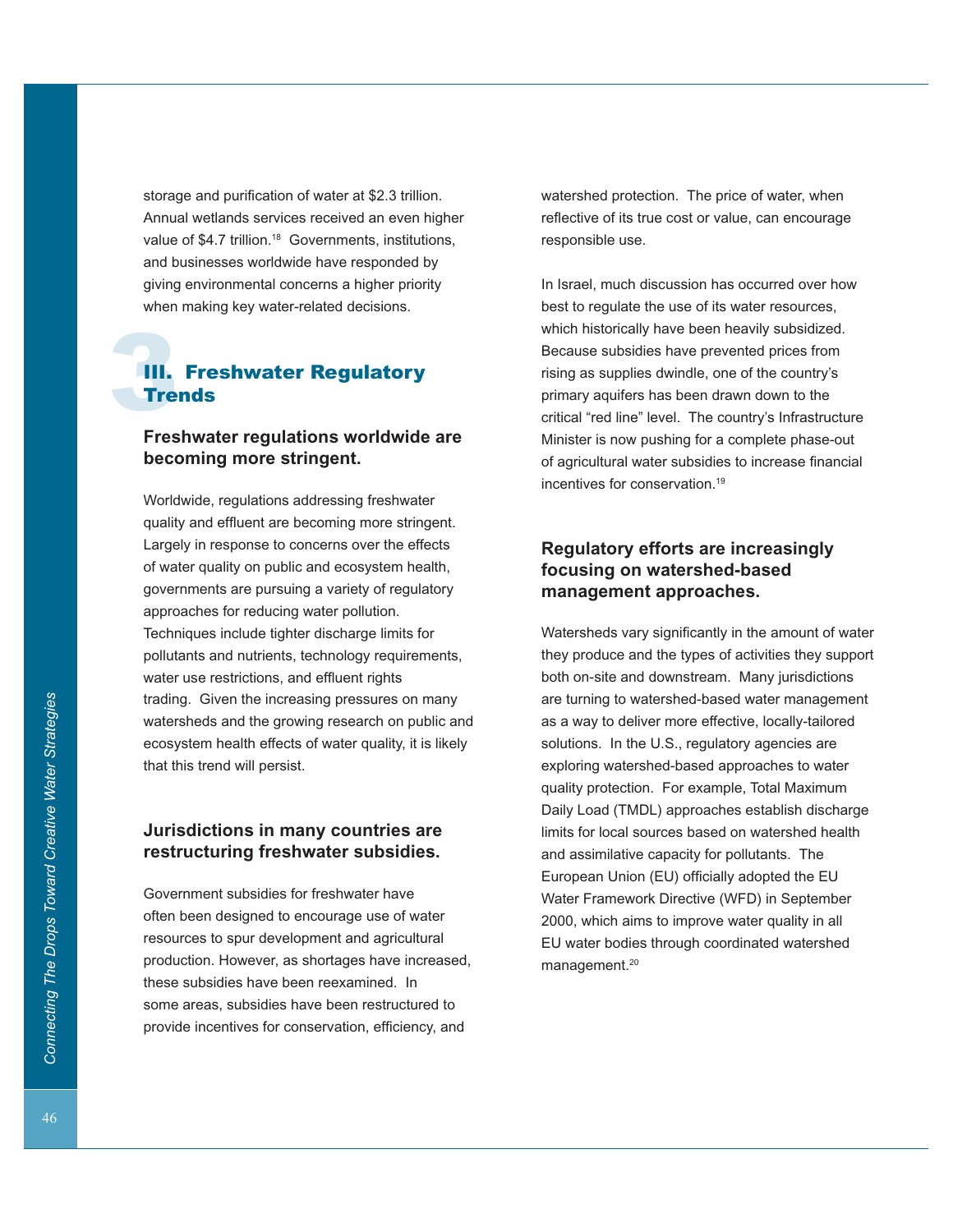# Moving Forward

As GEMI member companies reflected on the emerging challenges facing our businesses and our communities, freshwater availability and quality surfaced prominently on the list. Clean freshwater is vital to business—and to people and ecosystems.

In areas around the world an imbalance is growing between supply and demand for clean freshwater. Supplies of freshwater are being stretched to meet the needs of growing populations, increasing industrial development and agricultural production, and ecosystems and wildlife protection. While the world is not running out of water, supplies of clean freshwater are not always in sufficient availability where and when needs arise. The challenge of meeting these needs intensifies where water sources are depleted at rates faster than replenishment and where waters are being polluted.

The collective experience of GEMI member companies indicates that the business case for strategically and sustainably addressing water challenges continues to strengthen across many business sectors and regions. We see our collective challenge as this: To manage our shared water resources, through thoughtful and collaborative efforts, to ensure the health and well being of people, ecosystems, and businesses now and into the future. To do so will require foresight and creativity.

As we move forward into the 21st century, our understanding about what it means to sustainably

*"I have come to believe...that water quality and quantity issues will pose the greatest environmental challenge of the 21st century."*

> *Governor Christine Todd Whitman, Administrator, U.S. Environmental Protection Agency1*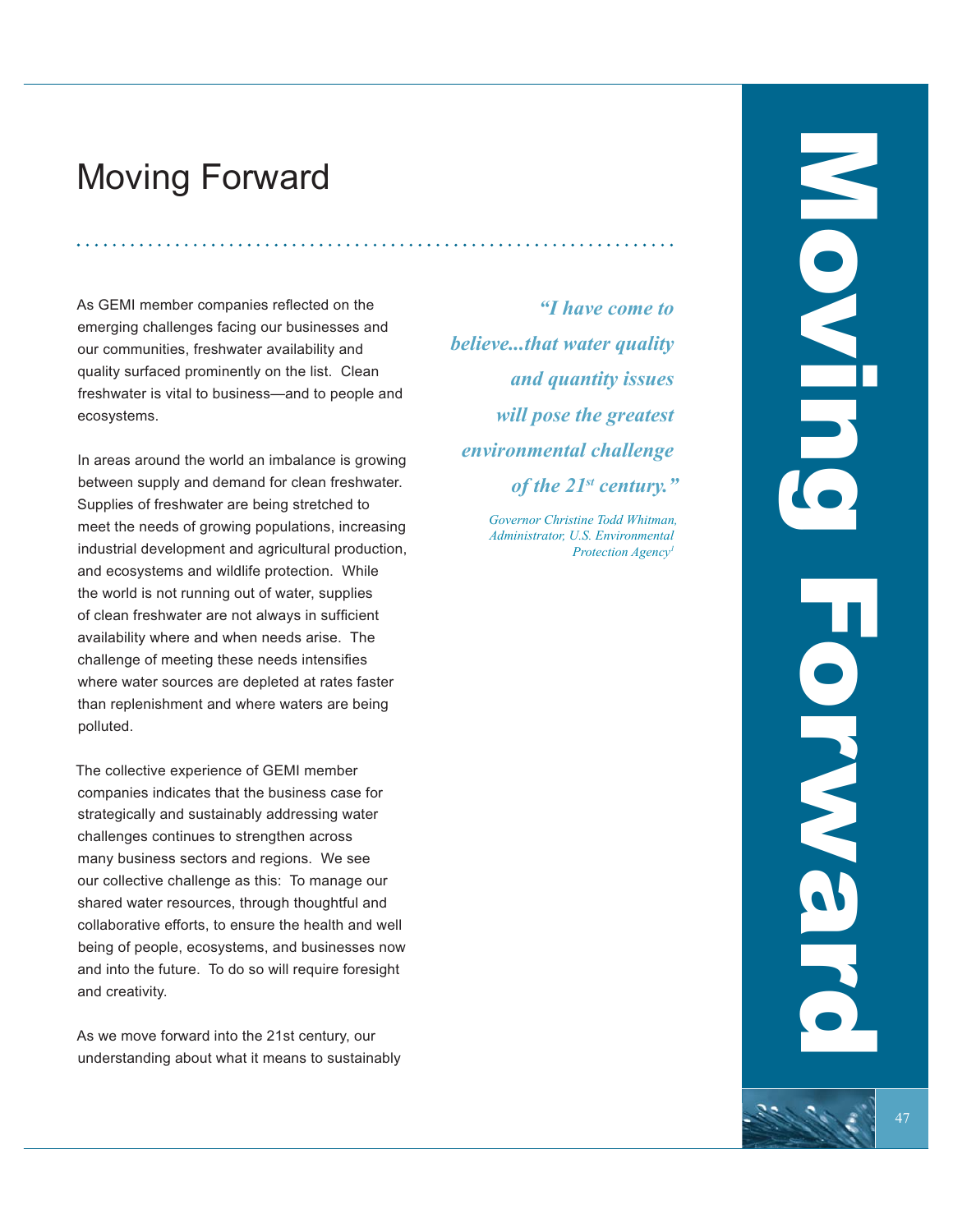*Continued dialogue and*   $\blacksquare$ *collaboration will be necessary to map broad notions of water sustainability into clear concepts that can guide action and decisionmaking.* 

> manage freshwater supplies will undoubtedly evolve. Continued dialogue and collaboration will be necessary to map broad notions of water sustainability into clear concepts that can guide action and decision-making. The GEMI Water Sustainability Tool can help companies take an important step forward. Each step that we take forward together will help build a healthy environment, healthy communities, and healthy companies.

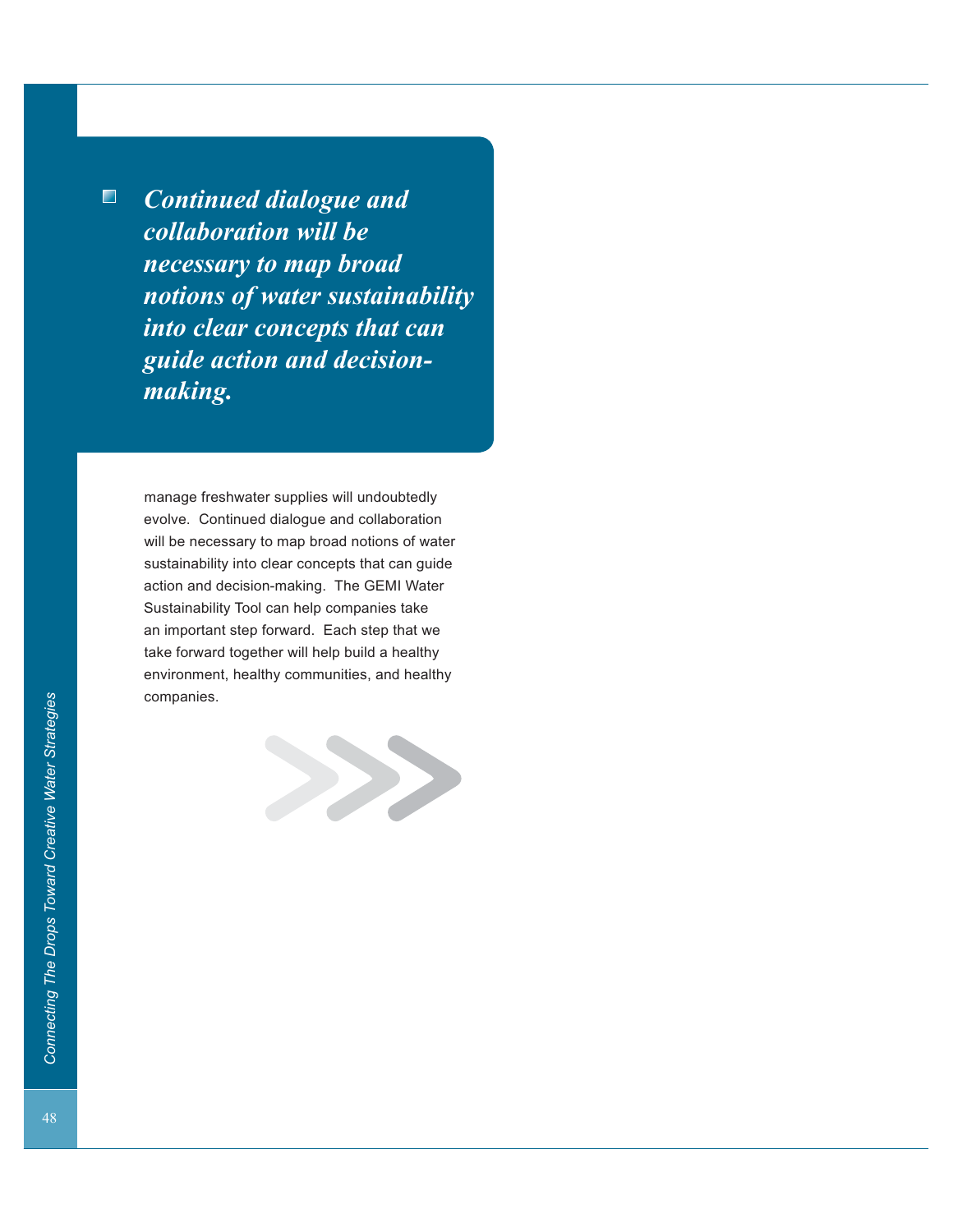# Perspectives on Water Sustainability

"Sustainable Development is a very simple idea. It is about ensuring a better quality of life for everyone, now and for generations to come."

> *U.K. Department of the Environment, Transport, and the Regions 1*

"Water is a key to sustainable development, crucial to its social, economic and environmental dimensions. Water is life, essential for human health. Water is an economic and a social good, and should be allocated first to satisfy basic human needs. Many people regard access to drinking water and sanitation to be a human right. There is no substitute for water: without it, humans and other living organisms die, farmers cannot grow food, businesses cannot operate. Providing water security is a key dimension of poverty reduction."

*International Conference on Freshwater, Bonn, 2001 2*

"Water scarcity may be the most under appreciated global environmental challenge of our time."

*World Watch Institute 3*

"Water is needed in all aspects of life. The general objective is to make certain that adequate supplies of water of good quality are maintained for the entire population of this planet, while preserving the hydrological, biological and chemical functions of

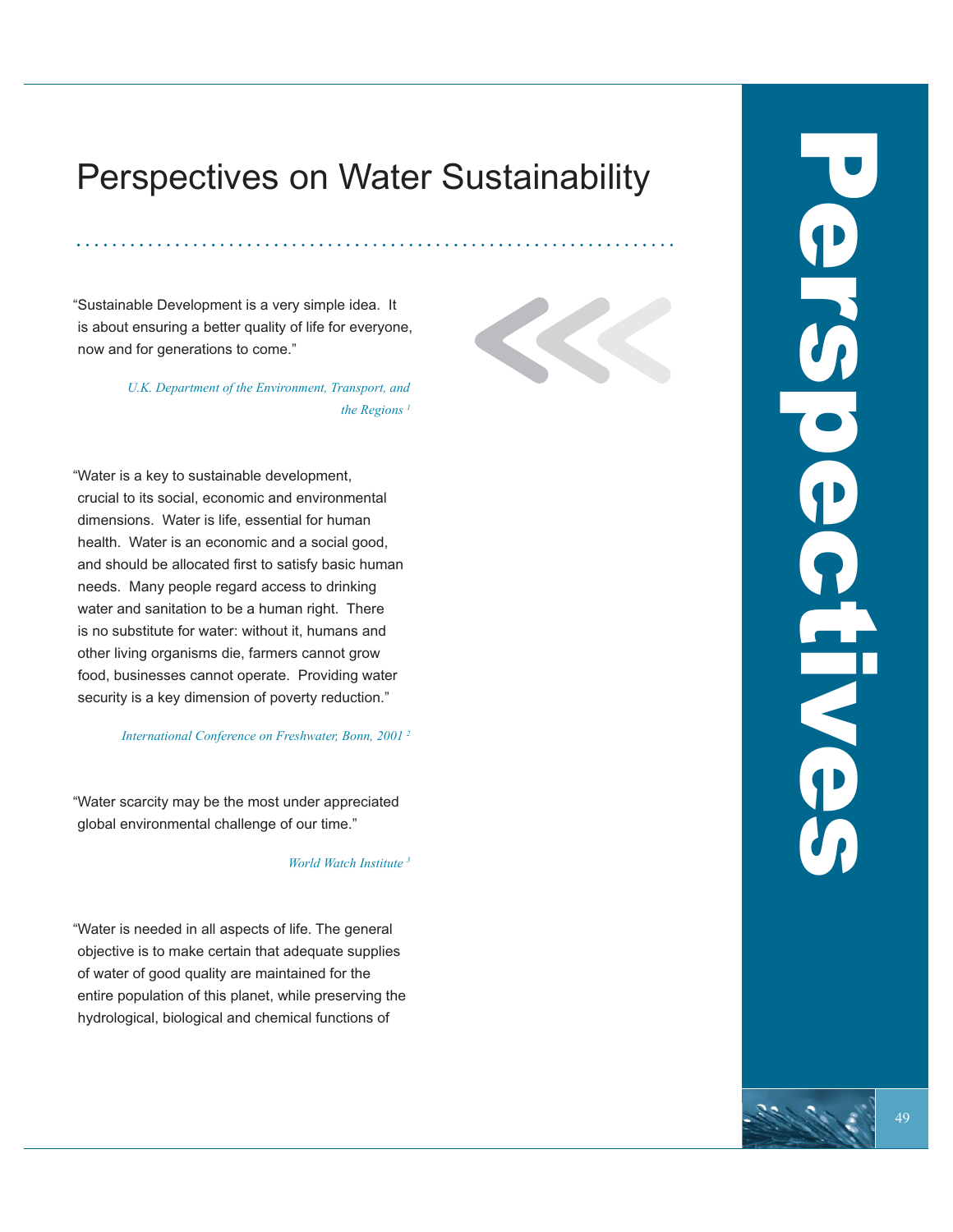ecosystems, adapting human activities within the capacity limits of nature and combating vectors of water-related diseases."

### *United Nations: Agenda 21 4*

"All human beings have an inherent right to water in quantities and of a quality necessary to meet their basic needs. This right should be protected by law. The right to water is satisfied when every person has physical and economic access to a basic water requirement at all times."

"Satisfying the standards of [the UN Declaration of Human Rights] cannot be done without water of a sufficient quantity and quality to maintain human health and well-being. Meeting a standard of living adequate for the health and well being of individuals requires the availability of a minimum amount of clean water."

### Peter Gleick, President, Pacific Institute for Studies in *Development, Environment, and Security 5*

"One cannot preserve the life of a place and not protect the waters that run through it. Historically, The Nature Conservancy has targeted terrestrial species through protection of the habitats that they need to survive. We have had great success on this front, owning and managing the world's largest system of private nature preserves. But our thinking and methods have evolved over time and we recognize the connection between land and water is elemental: one cannot preserve both the terrestrial and aquatic life of a place without protecting the waters that run through it."

*The Nature Conservancy Freshwater Initiative 6*

"Forests are vital to this country's water supply. The largest volume and the cleanest water in the United States flows off our forested landscapes. Forests cover one-third of the continental United States but supply two-thirds of the runoff.... Water is perhaps the most under-valued and under-appreciated forest product. Watershed health and restoration should be the over-riding priority for forest management. We can leave no greater gift to our children than to leave the watersheds entrusted to our care healthier, more diverse, and more productive."

### *Mike Dombeck, Former U.S. Forest Service Chief 7*

"Doing more with less is the first and easiest step along the path toward water security. By using water more efficiently, we in effect create a new source of supply."

"In short, we need a water ethic – a guide to right conduct in the face of complex decisions about natural systems we do not and cannot fully understand. The essence of such an ethic is to make the protection of water ecosystems a central goal in all we do…. Living by such an ethic would mean using less whenever we can, and sharing what we have."

*Sandra Postel, Director of the Global Water Policy Project 8*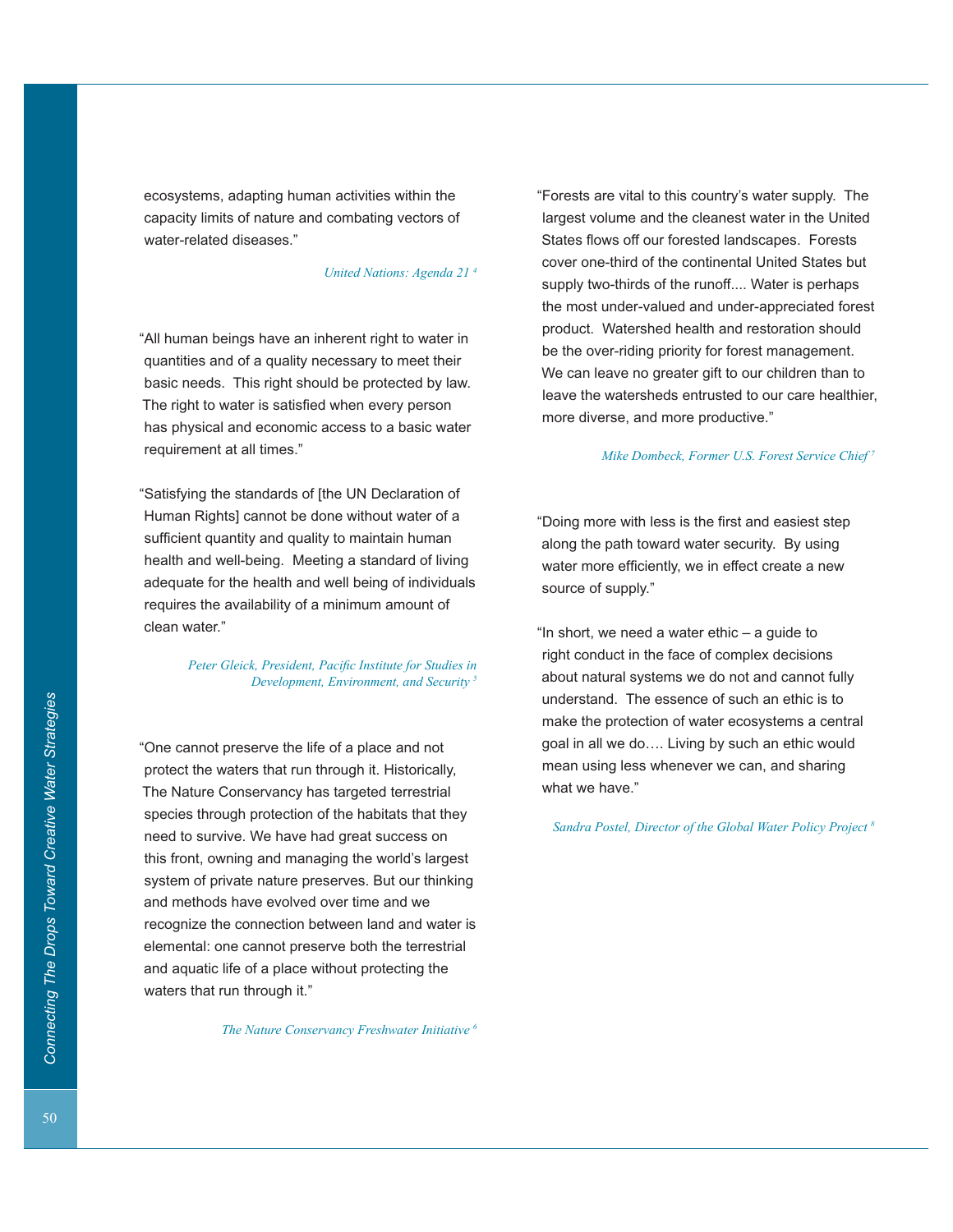# **The Business Case for Pursuing Water Sustainability: New Opportunities, New Risks**

GEMI conducted a benchmarking survey of 27 member companies in 2001 to better understand businesses' relationship to water use, costs, risks, and trends. Wastewater discharge limits and water supply availability were identified as two primary emerging issue areas facing the companies. Please visit GEMI's website, www.gemi.org, for a summary of the benchmarking results.

# **Module 3: Business Opportunity Assessment**

- 1 Vickers, A. 2001. *Handbook of Water Use and Conservation*. Amherst, MA: WaterPlow Press.
- 2 GEMI. 1998. *Environment: Value to Business*. Washington, D.C.
- 3 GEMI. 2001. *Environment: Value to the Top Line*. Washington, D.C.

# **Module 4: Strategic Direction and Goal Setting**

- 1 Refer to GEMI's *Environment: Value to Business* (1998) and *Environment: Value to the Top Line* (2001) reports for guidance and case studies to assist companies in determining the value of environmental initiatives.
- 2 Newell, R. and Pizer, W. December 2001. *Discounting the Benefits of Climate Change Mitigation: How Much Do Uncertain Rates Increase Valuations?* Arlington, VA: Pew Center on Global Climate Change.
- 3 Amram, M. and Kulatilaka, N. 1999. *Real Options: Managing Strategic Investment in an Uncertain World*. Boston: Harvard Business School Press.

# **Water Trends**

- 1 Postel, S.L. 1992. *Last Oasis: Facing Water Scarcity.* Worldwatch Books. New York: W.W. Norton.
- 2 World Business Council for Sustainable Development and United Nations Environment Program (WBCSD and UNEP). 1998. *Industry, Fresh Water and Sustainable Development*. Available at: http://www.wbcsd.org.
- 3 Houlder, V. "Low water: If rivers and lakes are drained further, many parts of the world may experience increased political tension, food shortages and environmental damage." *The Financial Times.* August 14, 2001. Page 14.
- 4 "Extended Drought Strains Resources Along East Coast." *The New York Times.* April 21, 2002.
- 5 World Resources Institute, United Nations Environment Programme, and the World Business Council for Sustainable Development. 2002. *Tomorrow's Markets, Global Trends and Their Implications for Business*. Paris, France.
- 6 United Nations Population Information Network. 2000. *World Population Prospects, The 2000 Revisions, Highlights*. Available at: http://www.un.org/popin/data.html.
- 7 Postel, S.L. 1999. *Pillar of Sand: Can the Irrigation Miracle Last?* Worldwatch Books. New York: W.W. Norton.
- 8 Pacific Institute for Studies in Development, Environment, and Security. 2000. Water: The Potential Consequences of *Climate Variability and Change*. A Report of the National Water Assessment Group.
- 9 Gleick, P.H. 2000. *The World's Water 2000-2001: The Biennial Report on Freshwater Resources.* Washington, D.C.: Island Press.
- 10 Sampat, P. "Groundwater Shock: The Polluting of the World's Major Freshwater Stores." *World Watch*. January/February 2000.
- 11 Kaur, S. "Water supplier has burning ambition." *The Straights Times*. September 19, 2001. Page H6.
- 12 Gleick 2000.
- 13 Postel 1999.
- 14 Postel 1999.
- 15 WBCSD and UNEP 1998; Gleick 2000; World Resources Institute, Earth Trends. Available at: http://earthtrends.wri.org/.
- 16 Gleick, P.H. 1998. *The World's Water 1998-1999: The Biennial Report on Freshwater Resources.* Washington, D.C.: Island Press.
- 17 Gleick 2000.

Endnotes *Endnotes*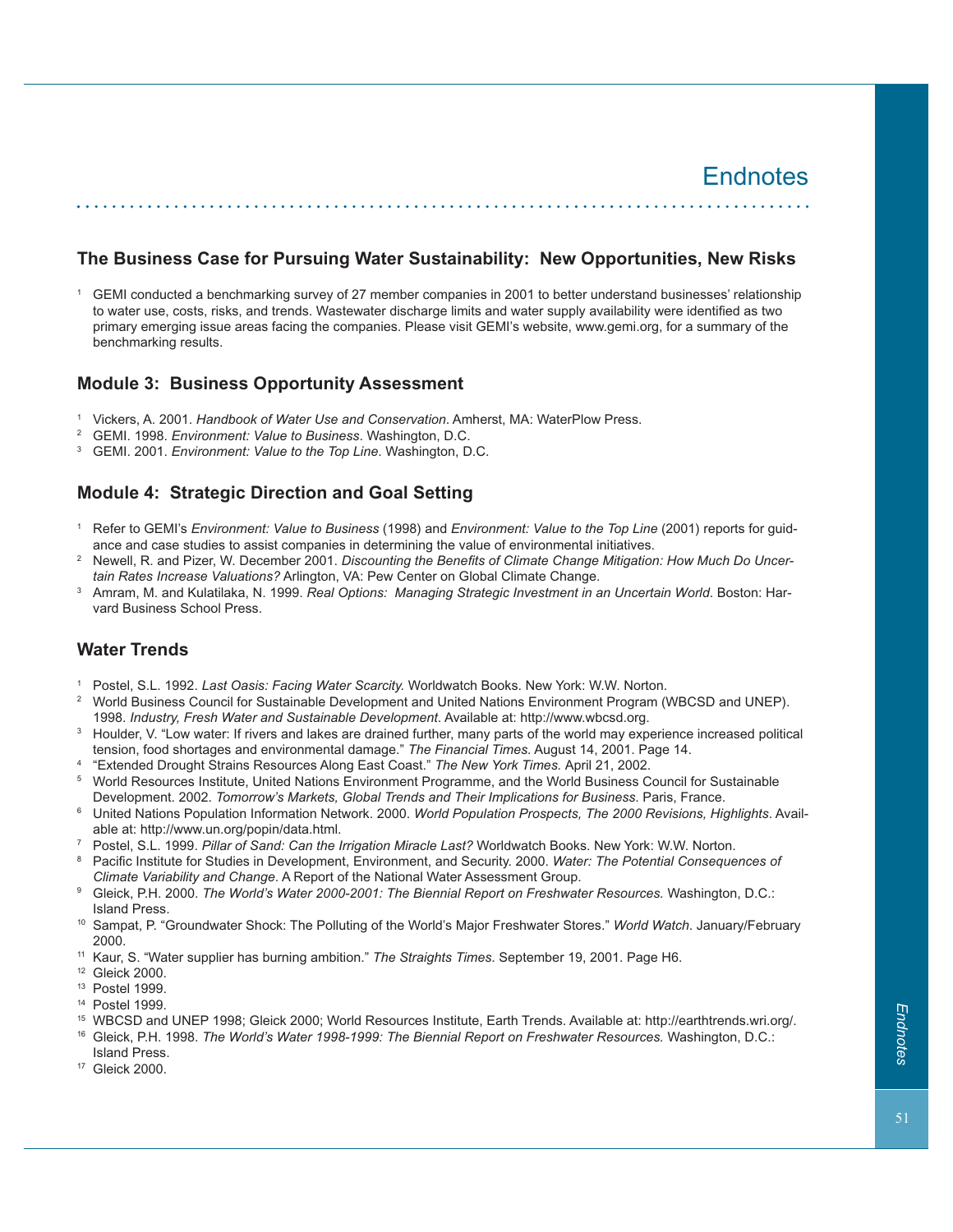# < Endnotes

- 18 Constanza, R., d'Arge, R., de Groot, R., Farber, S., Grasso, M., Hannon, B., Limburg, K., Naeem, S., O'Neill, R. V., and Paruelo, J. "The Value of the World's Ecosystem Services and Natural Capital." *Nature* 387:253-260, May 15, 1997.
- 19 "The Price of Water." *The Jerusalem Post*. November 23, 1999. Page 8.
- <sup>20</sup> "Directive 2000/60/EC of the European Parliament and of the Council establishing a framework for the Community action in the field of water policy." Official Journal of the European Communities. December 22, 2000.

# **Moving Forward**

1 "Remarks of Governor Christine Todd Whitman, Administrator of the U.S. Environmental Protection Agency, to the Association of Metropolitan Water Agenices." Washington, D.C. March 19, 2002.

# **Perspectives**

- <sup>1</sup> *Opportunities for Change*. U.K Department of the Environment, Transport and the Regions. 1998.
- 2 "Recomendations for Action." *Water A Key to Sustainable Development.* International Conference on Freshwater, Bonn, 3–7 December, 2001. Also available at http://www.water-2001.de/outcome/BonnRecommendations/Bonn\_ Recommendations.pdf.
- 3 Worldwatch Institute Home Page. http://www.worldwatch.org.
- 4 *Agenda 21, the Rio Declaration on Environment and Development*. Adopted by more than 178 Governments at the United Nations Conference on Environment and Development (UNCED). Rio de Janerio, Brazil. 3–14 June, 1992. Chapter 18.2. Also available at http://www.un.org/esa/sustdev/agenda21.htm.
- 5 Gleick, P.H. 2000. *The World's Water 2000-2001: The Biennial Report on Freshwater Resources.* Washington, D.C.: Island Press.
- 6 The Nature Conservancy's Freshwater Initiative. *Recommended Strategies for Advancing Freshwater Conservation*. Available at:

http://nature.org/wherewework/northamerica/states/pennsylvania/science/art832.html.

- 7 Dombeck, Michael. "Protecting the Stuff of Life." *Wisconsin Academy Review*. Winter 2002. Pages 14–18.
- 8 Postel, S.L. 1992. *Last Oasis: Facing Water Scarcity*. Worldwatch Books. New York: W.W. Norton.